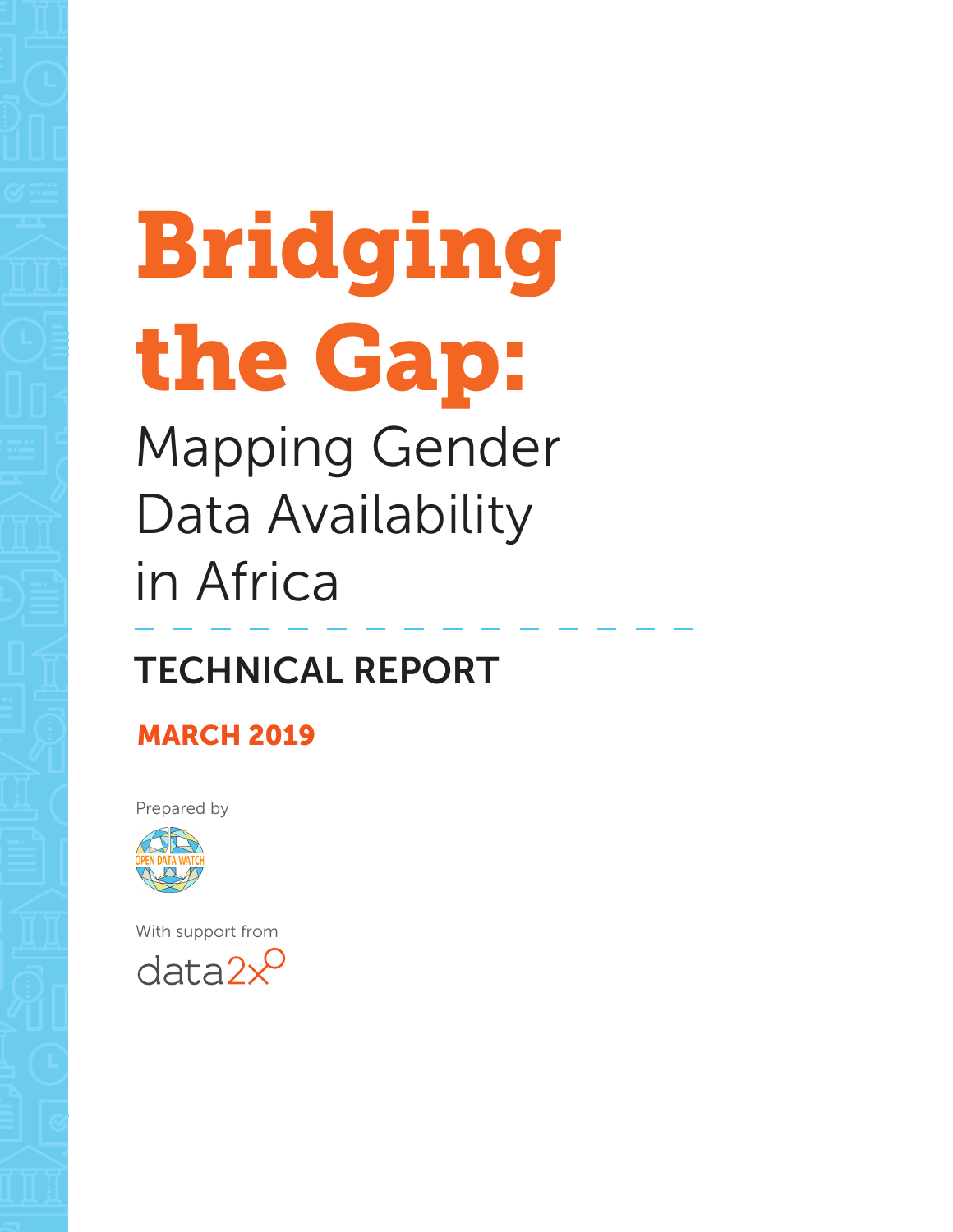## About Open Data Watch

manage official statistical data. We support the efforts of national statistical revolution. Through our policy advice, data support, and monitoring work, of their national statistical plans and the SDGs. Learn more about Open Data Watch at [www.opendatawatch.com](http://www.opendatawatch.com)

## About Data2X

in partnership with multilateral agencies, governments, civil society, strengthens production and use of gender data. Learn more about Data2X at [www.data2x.org](http://www.data2x.org)

## #BridgetheGap

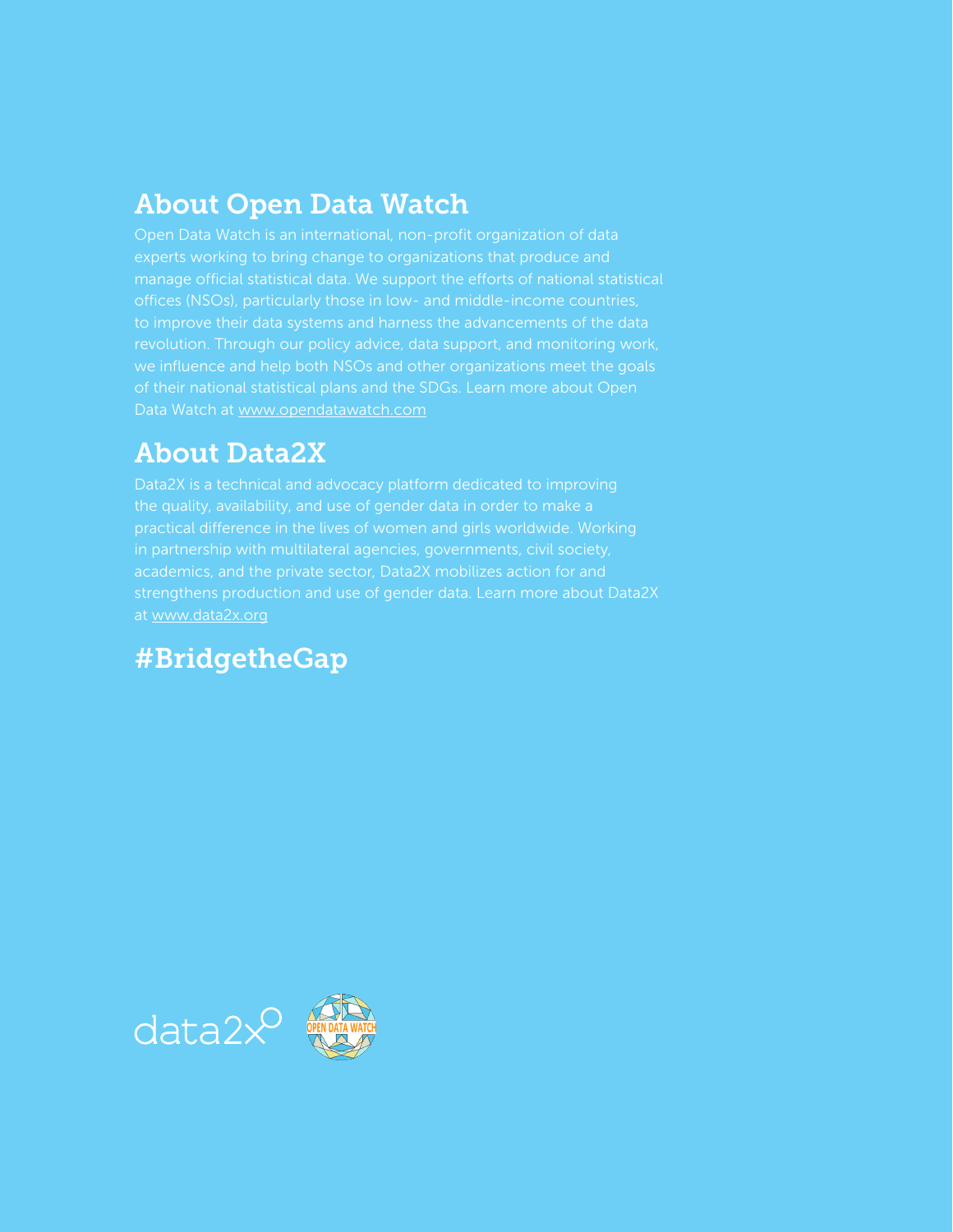## **Contents**

| Section 1: Assessment of gaps in gender indicators in international and national databases 6 |  |
|----------------------------------------------------------------------------------------------|--|
|                                                                                              |  |
|                                                                                              |  |
|                                                                                              |  |
|                                                                                              |  |
|                                                                                              |  |
|                                                                                              |  |
|                                                                                              |  |
|                                                                                              |  |
|                                                                                              |  |
|                                                                                              |  |
|                                                                                              |  |
|                                                                                              |  |
| Other observations on microdata, metadata documentation, and adherence to standards 23       |  |
|                                                                                              |  |
|                                                                                              |  |
|                                                                                              |  |
|                                                                                              |  |
|                                                                                              |  |
|                                                                                              |  |

#### Annexes

| Notes and observations on the indicator assessment process 41   |
|-----------------------------------------------------------------|
|                                                                 |
|                                                                 |
|                                                                 |
| Challenges and observations during the microdata assessment  45 |
|                                                                 |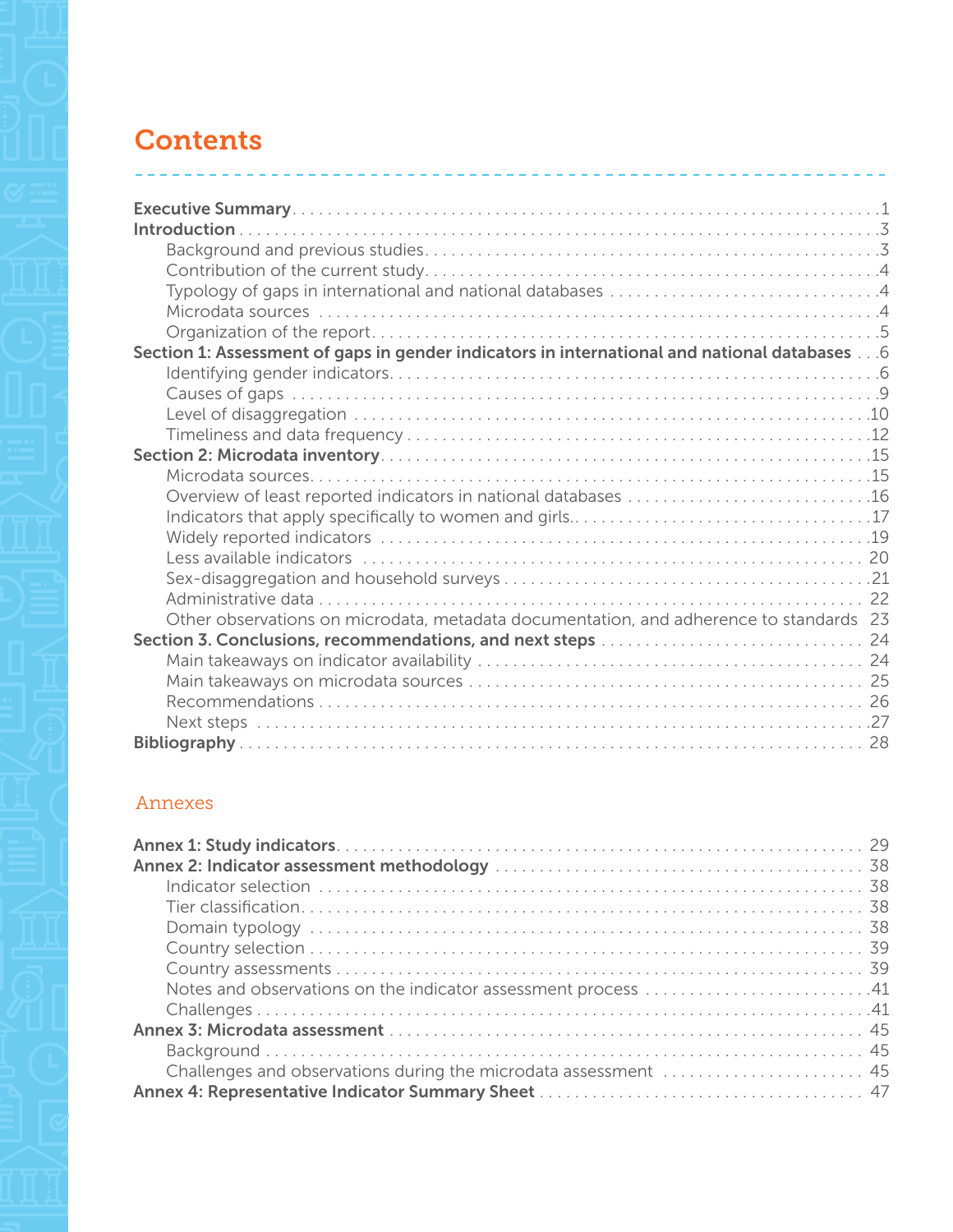## Figures

| Figure 2. Gender indicator availability by development domain (for 15 countries) 9 |  |
|------------------------------------------------------------------------------------|--|
|                                                                                    |  |

### Tables

| Table 1. Sources of gender data indicators included in the Bridging the Gap Study 6                   |
|-------------------------------------------------------------------------------------------------------|
|                                                                                                       |
|                                                                                                       |
| Table 4. Indicators with data, without sex-disaggregation in international and national databases 11  |
|                                                                                                       |
|                                                                                                       |
|                                                                                                       |
| Table 8. Indicators rarely available with sex-disaggregation in national databases 17                 |
| 18. 18 Table 9. Twelve indicators that apply specifically to women and girls in national databases 18 |
| Table 10. Most frequently sex-disaggregated indicators from microdata in national databases19         |
|                                                                                                       |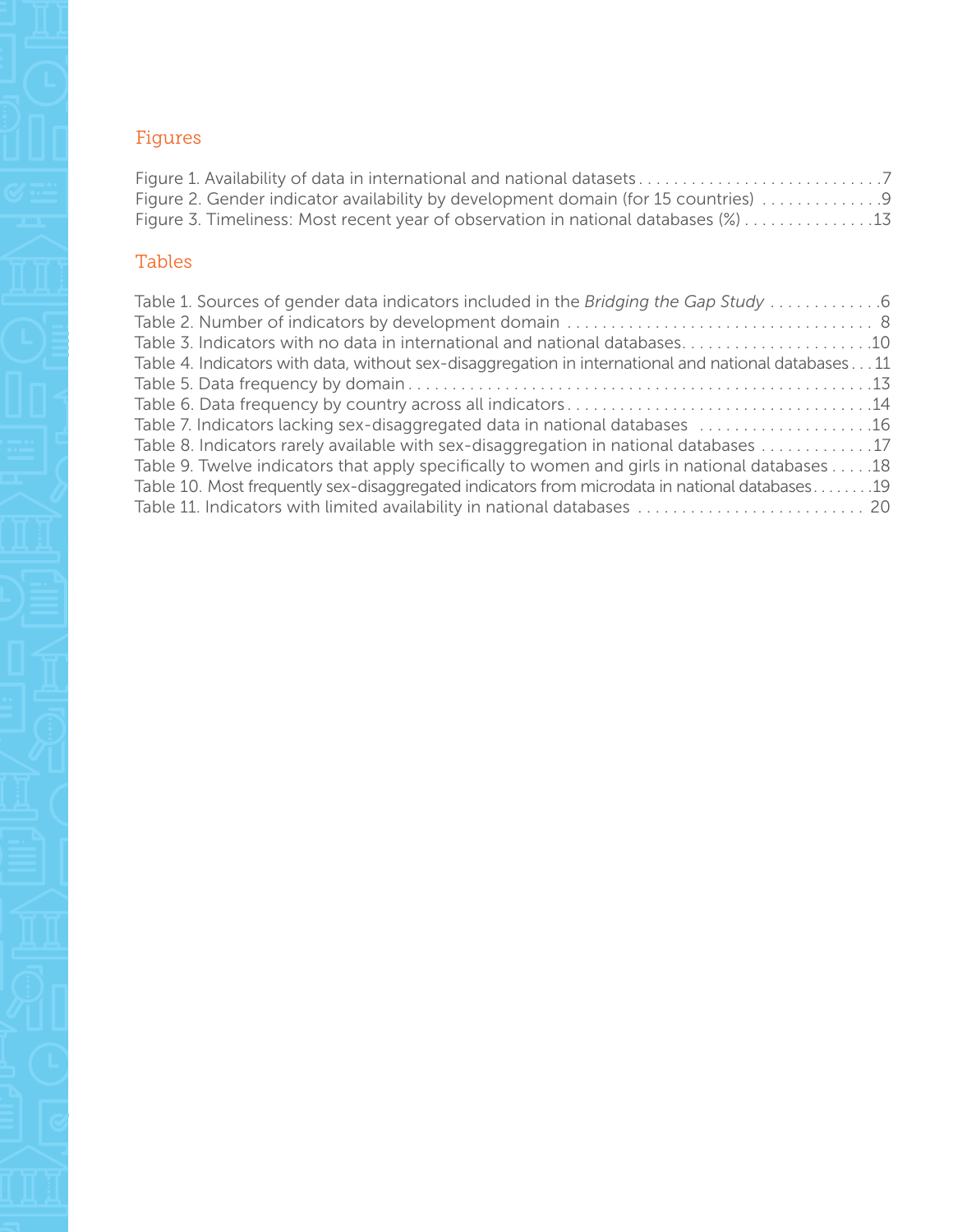## <span id="page-4-0"></span>Executive Summary

Data2X is committed to improving the quality, availability, and use of gender data in order to make a practical difference in the lives of women and girls worldwide. Open Data Watch seeks to make development data better and more accessible for increased use and impact. Coming together in spring 2018, Data2X and Open Data Watch conceived a study that would offer national statistical offices, international statistical systems, development partners, and others involved in measuring and monitoring the progress of the world's women and girls a more complete understanding of where gaps in gender data exist, why such gaps occur, and what can be done to fill them. The resulting technical report of this study, *Bridging the Gap: Mapping Gender Data Availability in Africa*, provides insights into those questions and should help move the development community one step closer to producing high-quality and policy-relevant gender indicators to inform better decisions.

*Bridging the Gap* assesses the availability of 104 gender-relevant indicators in 15 Sub-Saharan African countries. Gender-relevant indicators measure the status and welfare of women and girls, or, when the indicators are sex-disaggregated reveal pertinent differences between men and women. This list, if produced regularly and to a high standard, represents the information we need to be able to monitor and deliver on at least current commitments across development domains for women and girls. The availability of the indicators were assessed at the international level, national, and microdata levels. Data in international databases have been reported by countries and reviewed by custodian agencies. Data in national databases show whether countries follow methodologies different from those in international sources and highlights national capacities and whether methods employed by countries with sex-disaggregated indicators could be employed in others. Exploration of the microdata – census, survey, or administrative records used to produce the most recent estimate of the indicator – pinpoints the underlying instruments and assesses whether data are in fact being collected but not being further produced and made accessible. By better understanding the production and availability of gender data at these three levels, we can draw specific lessons on how to fill gender data gaps.

The study examines whether the 104 selected indicators were recorded in any form, if they were sex-disaggregated, and whether they reported against additional advised disaggregation such as geographical location, age, income level, or disability status. Indicators were checked for adherence to international standards and timeliness, specifically how recently the indicator was produced and its frequency. This allows examining gender data gaps in four dimensions: availability, granularity, timeliness, and adherence to standards.

The study revealed that 48 percent of gender-relevant indicators are missing or lack sexdisaggregated data in the study countries at both international and national levels. In international databases, 22 percent of the indicators lack any sex-disaggregation and 26 percent are missing data entirely. In national databases there are more missing observations (35 percent) but a smaller proportion – 13 percent – that lack sex-disaggregation. This persistence of large gaps in both international and national databases points to the need for a coordinated effort to improve data collection and adopt common standards for the compilation of indicators.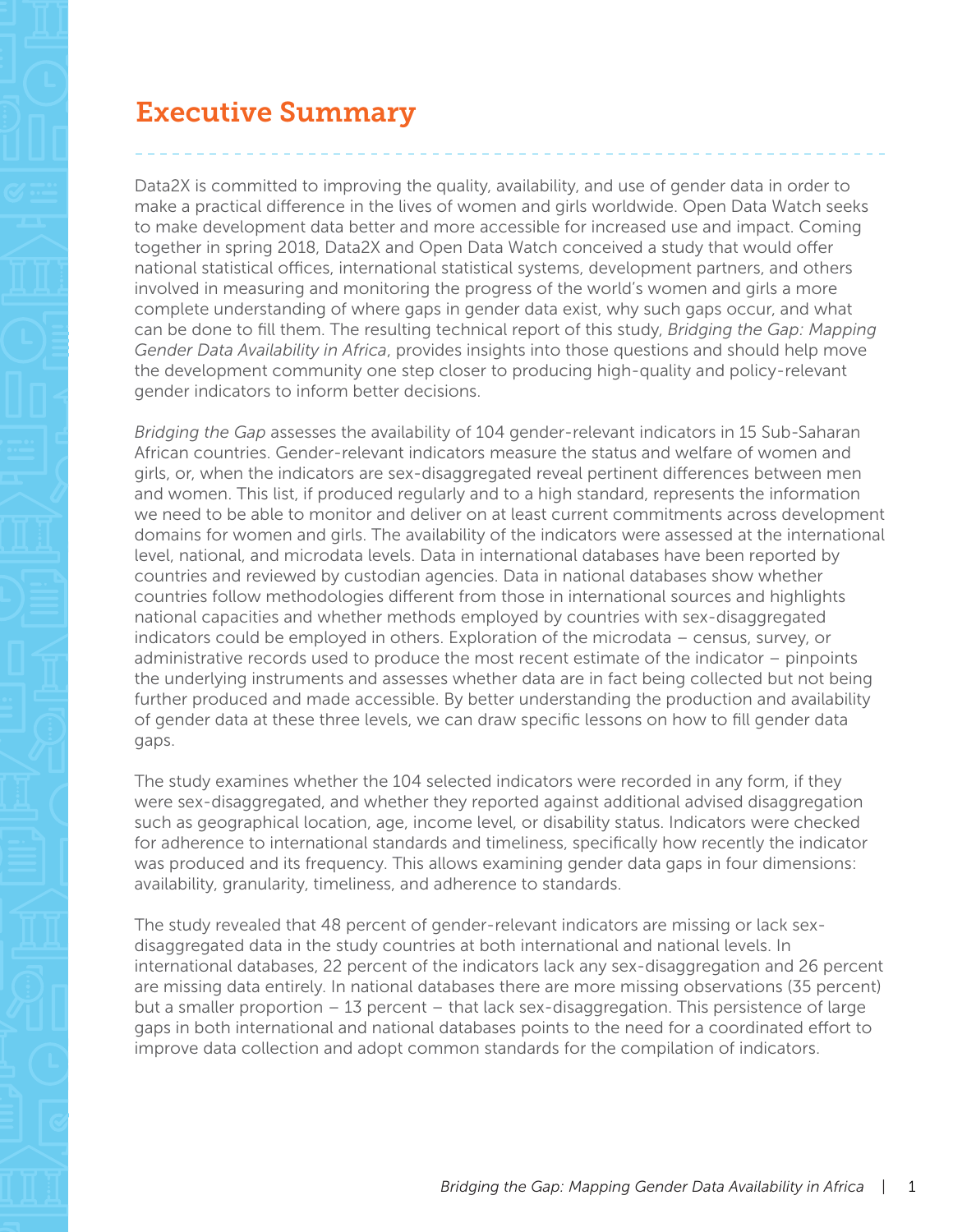The study looks at availability of gender data across six development domains: health, education, economic opportunity, political participation, human security, and the environment. The health domain has the highest proportion of sex-disaggregated data, with 73 percent of the indicators sex-disaggregated at the international level. Environment has the lowest proportion of sex-disaggregated data, virtually none. None of the six domains assessed have more than 73 percent availability of sex-disaggregated indicators, showing that even where data availability is highest, significant gender data gaps exist.

Gender data availability varies between international and national databases as well as between countries themselves. There is some data for 74 percent of gender indicators in international databases, versus 65 percent in national databases. In national databases, Kenya and Lesotho (54) produced the fewest gender indicators, while Ghana (83) produced the highest number. Frequency of indicator production is highest in South Africa, where there was an average of 4.9 observations per indicator, and lowest in Ethiopia, with only 1.1. Variations in data availability and capacity to fill data gaps shows that countries make difficult choices in their data production as a result of resource limitation.

The study underlines that administrative sources are a potential wealth of high-quality sexdisaggregated information giving insight into the lives of women and girls that cannot be achieved with surveys. However, in order to play this role, improved documentation and more accessibility is required. Right now, however, internationally sponsored surveys like the Demographic and Health Survey (DHS) and the Multiple Indicators Cluster Survey (MICS) are the most frequently cited sources. This points to an over reliance on these data sources which, while high-quality, carry with them the limitations of any survey exercise.

In addition to the results of the assessments and the findings described in this report, the study produced an expansive dataset that will be used to inform further research and analysis about gender data availability and accessibility.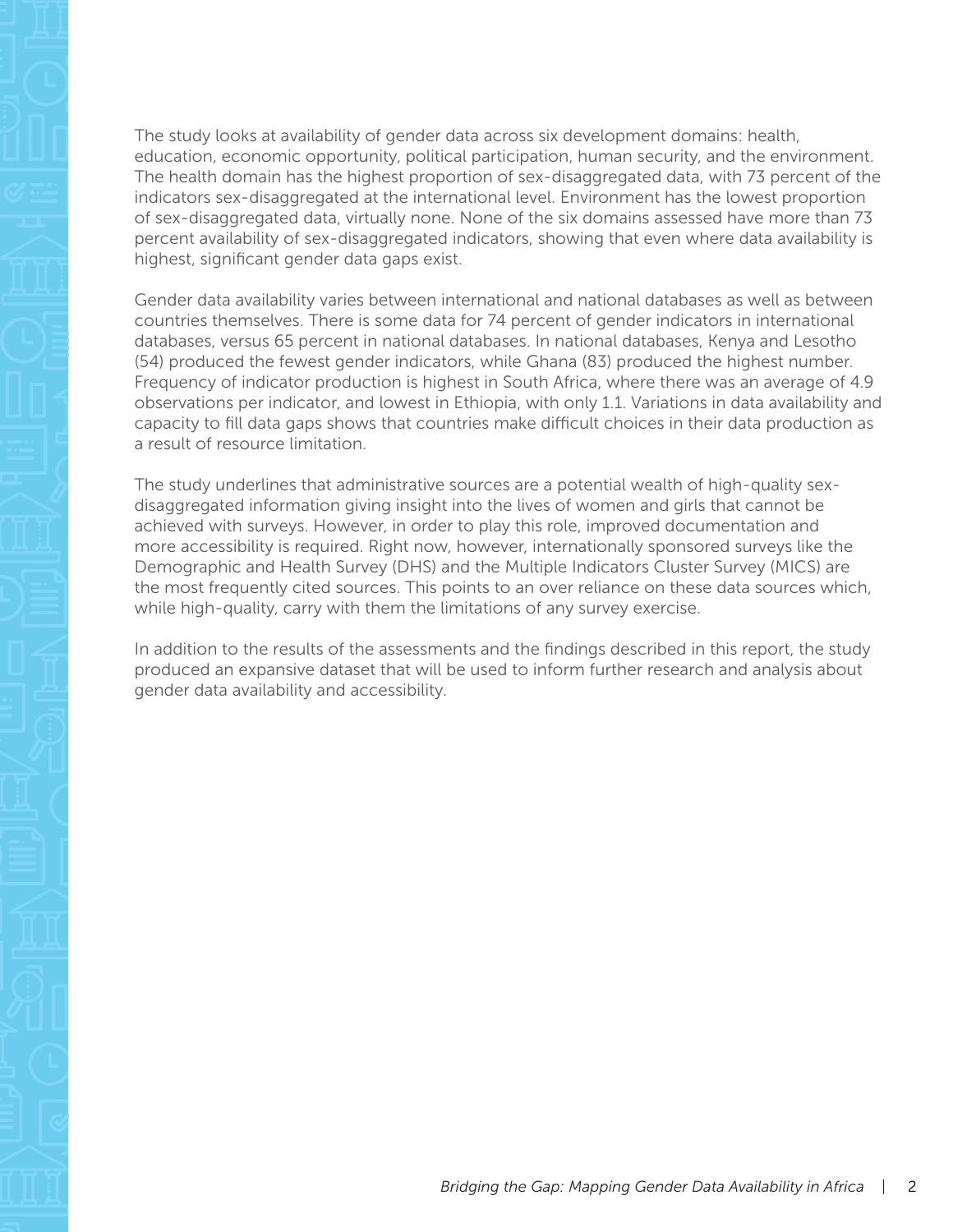<span id="page-6-0"></span>Data gaps are voids in our knowledge of the world and the people and communities who live in it. They restrict our ability to understand the steps we need to take to achieve progress and measure the impact of our work. In the case of gender data, these gaps limit our knowledge of the status and well-being of women and girls in countries around the world. Just as gender data are essential for designing and monitoring programs to improve the well-being of women and girls, knowledge of the location and persistence of gender data gaps is needed to design programs and mobilize resources for filling those gaps.

Data2X and Open Data Watch conducted this study to provide a quantitative assessment of availability of statistical indicators that are of particular relevance to measuring the living conditions of women and girls. The study reports on the availability of 104 gender-relevant indicators, their disaggregations, and the frequency of observations in international and national databases and publications in 15 selected Sub-Saharan African countries. The study also documents the microdata sources (censuses, surveys, and administrative records) used to construct 68 gender-relevant indicators included in the SDGs.

The study results show that on average, sex-disaggregated data are available for only 52 percent of the gender-relevant indicators in the 15 countries studied. However, these gaps are not uniformly distributed: gaps were found in almost every indicator and large gaps exist in every country's gender statistics. Using the results of this study, we can identify where the gaps are the greatest, and innovative approaches to solutions.

#### Background and previous studies

In 2014, Data2X published the first comprehensive report on the availability of gender indicators, *Mapping Gender Data Gaps*. This study noted that "globally, close to 80 percent of countries regularly produce sex-disaggregated statistics on mortality, labor force participation, and education and training. Less than a third of countries disaggregate statistics by gender on informal employment, entrepreneurship, violence against women, and unpaid work (Buvinic et. al. 2014)." Data2X included in their study some of the 52 indicators that comprised the Minimum Set of Gender Indicators proposed by the United Nations Inter-agency and Expert Group on Gender Statistics (UNSC 2013).

Following the publication of the *Mapping Gender Data Gaps* study, Data2X and Open Data Watch proposed 20 gender indicators that were ready to measure, meaning that the indicators were generally available and/or the necessary microdata sources existed. The study drew on the World Bank's Gender Data Navigator (GDN) to identify surveys with sufficient data for constructing the indicators (World Bank n.d.). The GDN is an application website built on the International Household Survey Network's (IHSN) microdata archive that identifies household surveys and censuses that contain gender-relevant topics or indicators.1

#### *2014 Mapping Gender Data Gaps* Study from Data2X

Classified indicators into five topical domains:

- Health
- Education
- **Economic opportunities**
- **Political participation**
- Human security

*Bridge the Gap* adds a sixth domain to this list: environment.

<sup>1</sup> The World Bank is currently working to update the GDN by identifying microdata sources for producing genderrelevant SDG questions from surveys in eight countries.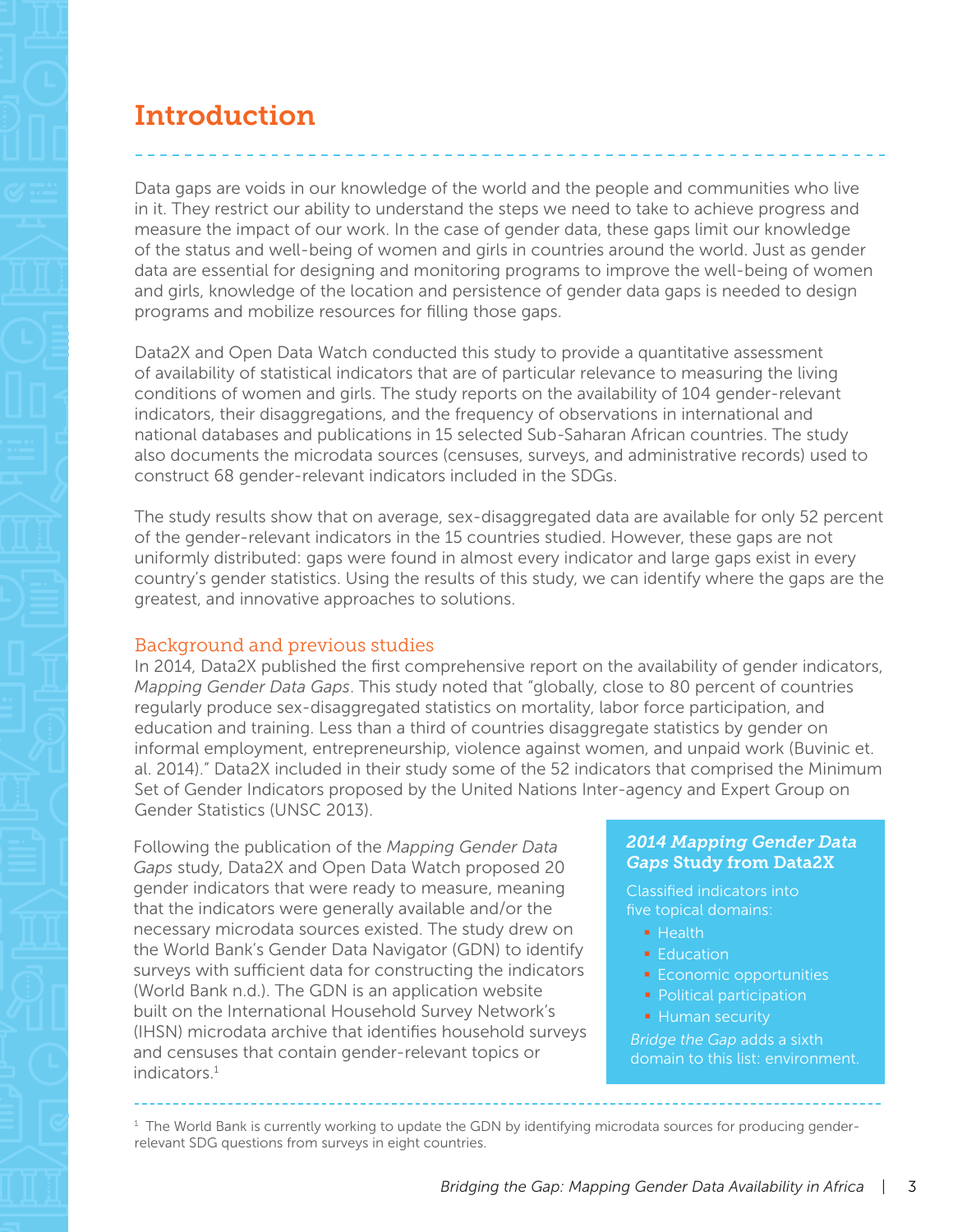<span id="page-7-0"></span>This study extends the work of *Mapping Gender Data Gaps* in several directions. First, this study employs an expanded list of 104 indicators comprised of 68 SDG indicators, 27 indicators from the Minimum Set not included in the SDGs, and 9 supplemental indicators proposed by UN Women (UN Women 2017). It also adds a new domain, environment, to the 5 used in the original *Mapping Gender Data Gaps* work. Finally, it focuses on a limited set of countries, 15 in Sub-Saharan Africa, to enable a deep dive assessment of data at international, national, and microdata levels.

#### Typology of gaps in international and national databases



#### 1. AVAILABILITY

The study recorded the availability of data in international databases such as the United Nations Global SDG Database and the World Bank's Gender Data Portal and in national databases and publications. For each indicator and country, the study assessors noted whether indicators were available with sex-disaggregation and the other disaggregations required by the SDGs, the number of observations available between 2010 and 2018, and the location of metadata describing the sources and methods used to construct the indicator.



#### 2. LEVEL OF DISAGGREGATION

The occurrence of each indicator for each of the 15 study countries was assessed for whether it was fully disaggregated or if it lacked one or more required disaggregations.2 Indicators that lacked sex-disaggregation were recorded separately.



#### 3. TIMELINESS AND FREQUENCY

Indicators were assessed for their timeliness and frequency. Timeliness was measured from the date of the most recent observation and frequency by the number of observations available over the period of 2010 to 2018.



#### 4. ADHERENCE TO STANDARDS

Adherence to international standards is documented by the inventory of metadata recorded as part of the assessments.

#### Microdata sources

The study links the indicators to their microdata sources and provides a summary data page offering a description of the indicator, documentation of the indicator produced by each country, and its microdata sources. The information recorded during the indicator assessments was used to identify the censuses, surveys, or administrative records used to construct the indicators found in national databases. Survey questionnaires were examined as needed to clarify sources and the availability of disaggregations.

<sup>2</sup> Indicators that did not exactly match the definition of the indicator given in the SDGs or in the original source list were classified as "related" indicators with their disaggregations recorded.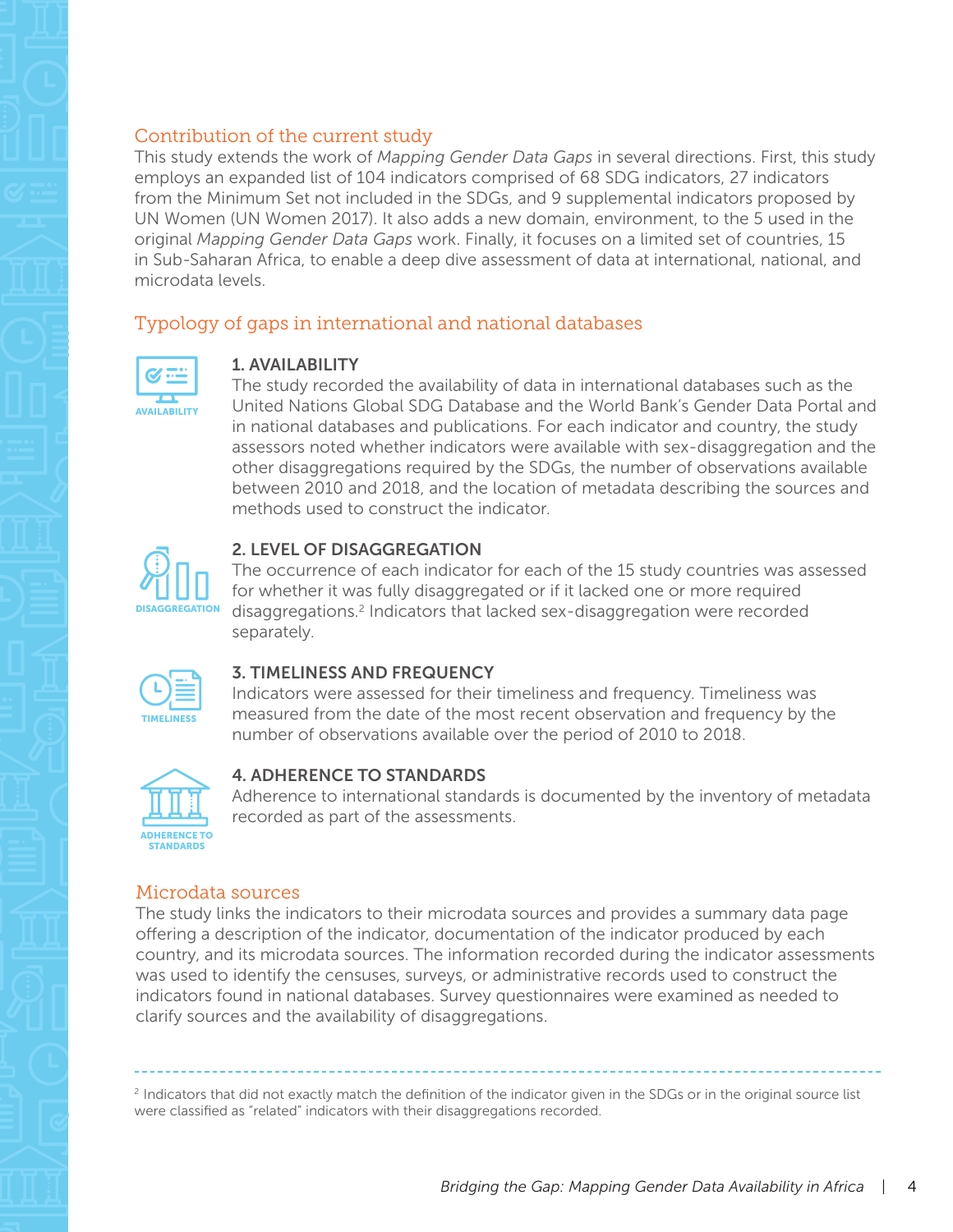<span id="page-8-0"></span>The report is organized into four main sections. The first section describes indicator availability, level of disaggregation, and frequency in international and national databases. The second section traces the microdata sources for the 68 gender-relevant indicators found in the SDGs and illustrates the availability of data with and without sex-disaggregation for each indicator. Section 3 summarizes the results of the study, offers recommendations, and proposes next steps to fill gender data gaps. The final section is comprised of four annexes that list the study indicators, describe the methodology of the indicators assessments, describe the methodology of the microdata assessments, and give an example of an indicator summary sheet.

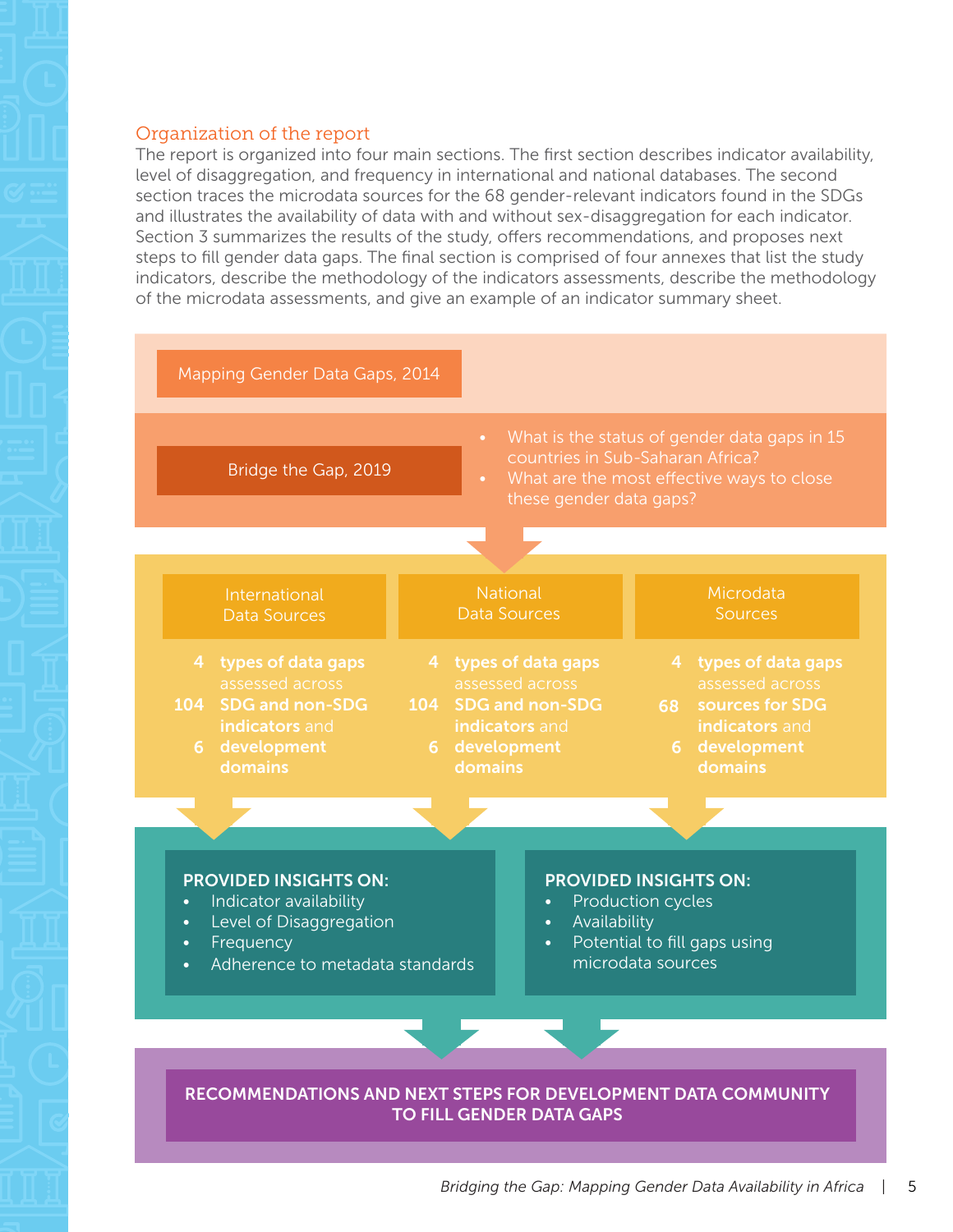#### <span id="page-9-0"></span>Identifying gender indicators

This research dataset contains 104 gender-relevant indicators identified by United Nations Statistics Division (UNSD), UN Women, or are included in the Sustainable Development Goals  $(SDGs).$ <sup>3</sup> If data were available for each of these indicators, this would provide a portion of the information we need to be able to monitor and deliver on current commitments for women and girls.

#### WHERE DID THE 104 INDICATORS COME FROM?

In 2013 the Inter-agency and Expert Group on Gender Statistics (IAEG-GS) proposed a Minimum Set of Gender Indicators endorsed by the 44th session of the UN Statistical Commission (UNSC). The minimum set includes 52 indicators drawn from datasets maintained by UN agencies (UNSC 2013). Subsequently, the Inter-agency and Expert Group on the Sustainable Development Goals (IAEG-SDG) proposed a set of 232 indicators to measure the 17 SDGs. UN Women identified 54 SDG indicators that are "specifically or largely targeted" at women or girls (UN Women 2017). However, a number of these are among the SDG indicators that were classified by the IAEG-SDG as Tier 3 indicators because they lack agreed upon methodology and not available for most countries (IAEG-SDG 2018). Because of this, Tier 3 indicators were not included in this research dataset though much more work is needed to develop their methodologies. The Tier 1 (well-defined and produced by more than half of all countries) and Tier 2 (well-defined but less frequently produced) SDG indicators proposed by UN Women are included in the research dataset. The remaining indicators from the Minimum Set that have agreed upon methodologies and have been produced regularly in at least some countries are also included.

UN Women noted that "a less restrictive criteria where all indicators that are relevant for women and girls and can be disaggregated by sex are included would yield a greater listing of gender-relevant indicators." (UN Women 2018). Accordingly, Open Data Watch conducted a more detailed assessment and identified 36 additional Tier 1 and Tier 2 SDG indicators that are commonly published with sex-disaggregation or might be at a future date. More recently, UN Women proposed supplemental indicators to ensure that there exists at least one indicator for each of the 17 SDGs (UN Women 2018). Open Data Watch selected nine of these indicators to include in the research dataset.

| Origin of indicators and availability | Number of indicators | Share $(\%)$ |
|---------------------------------------|----------------------|--------------|
| UN Women SDG Gender Indicators        | 32                   | 29 R         |
| Additional SDG Gender Indicators      | 36                   | 34.6         |
| Minimum Set                           | 27                   | 269          |
| UN Women Supplemental Indicators      | Ч                    | 87           |
| Total                                 | 104                  | 100 Q        |

#### Table 1. Sources of gender data indicators included in the *Bridging the Gap Study*

 $3$  The full set of indicators is listed in Annex 1 and Table A1 summarizes their original source.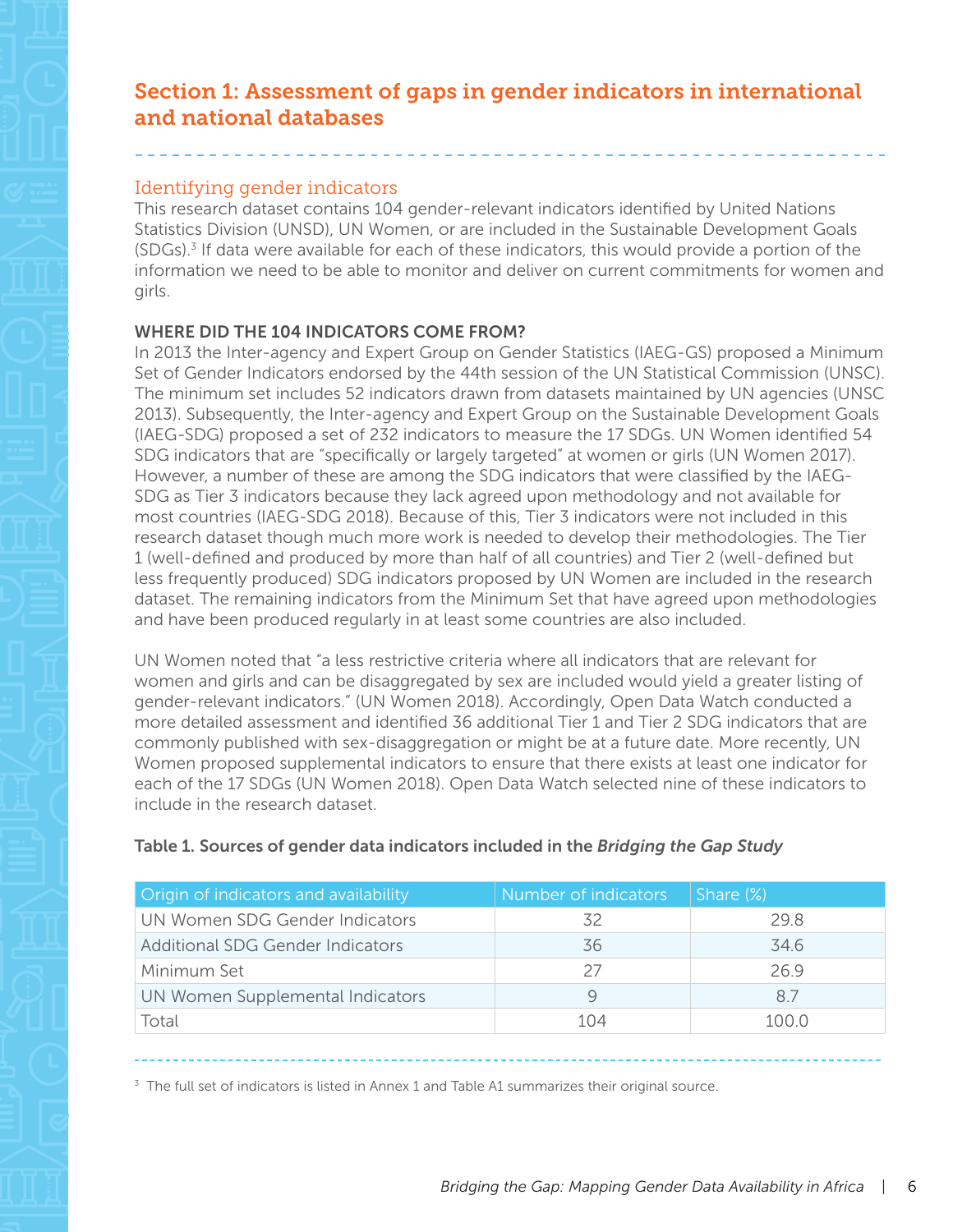#### <span id="page-10-0"></span>Indicator availability in international and national databases and adherence to standards

The international databases studied are those maintained by designated custodian agencies such as the WHO, UNICEF, ILO, or compilations maintained by the World Bank and the UNSD. National data covered by the study included databases in online data retrieval systems, online publications of national statistical offices or other government agencies, and nationally published research findings.

For each indicator and each country, study assessors noted whether data for the selected indicators were available in one or more years between 2010 and 2018 and whether the indicators were available with sex-disaggregated data and included other disaggregations specified in their original description. The results of this assessment were recorded separately for international and national databases. Among the 104 indicators covered, the study included 12 indicators that apply only to women, such as maternal mortality, all of which are counted in the same category with sex-disaggregated indicators.

Indicators that did not conform to the published standard in the SDG metadata (United Nations 2018) or did not match the technical description of the listed indicator but provided relevant information were recorded separately as "related" indicators. These indicators measure an event or condition similar to the designated indicators and, in many cases, may better reflect national systems and users' needs. In some cases, the differences are only in the choice of the normalizing value such as publishing the proportion of unemployed persons in the population instead of the labor force.



#### Figure 1. Availability of data in international and national datasets

Figure 1 shows the proportion indicators available in international and national databases. In international databases, 44 percent of the indicators are available with complete disaggregation, while in national databases, this proportion is just 32 percent. Both national and international databases have a small share of indicators that lack some specified disaggregation but include sex-disaggregation. National databases contain a larger share of related, non-standard indicators with sex-disaggregation. 22 percent of the possible observations in international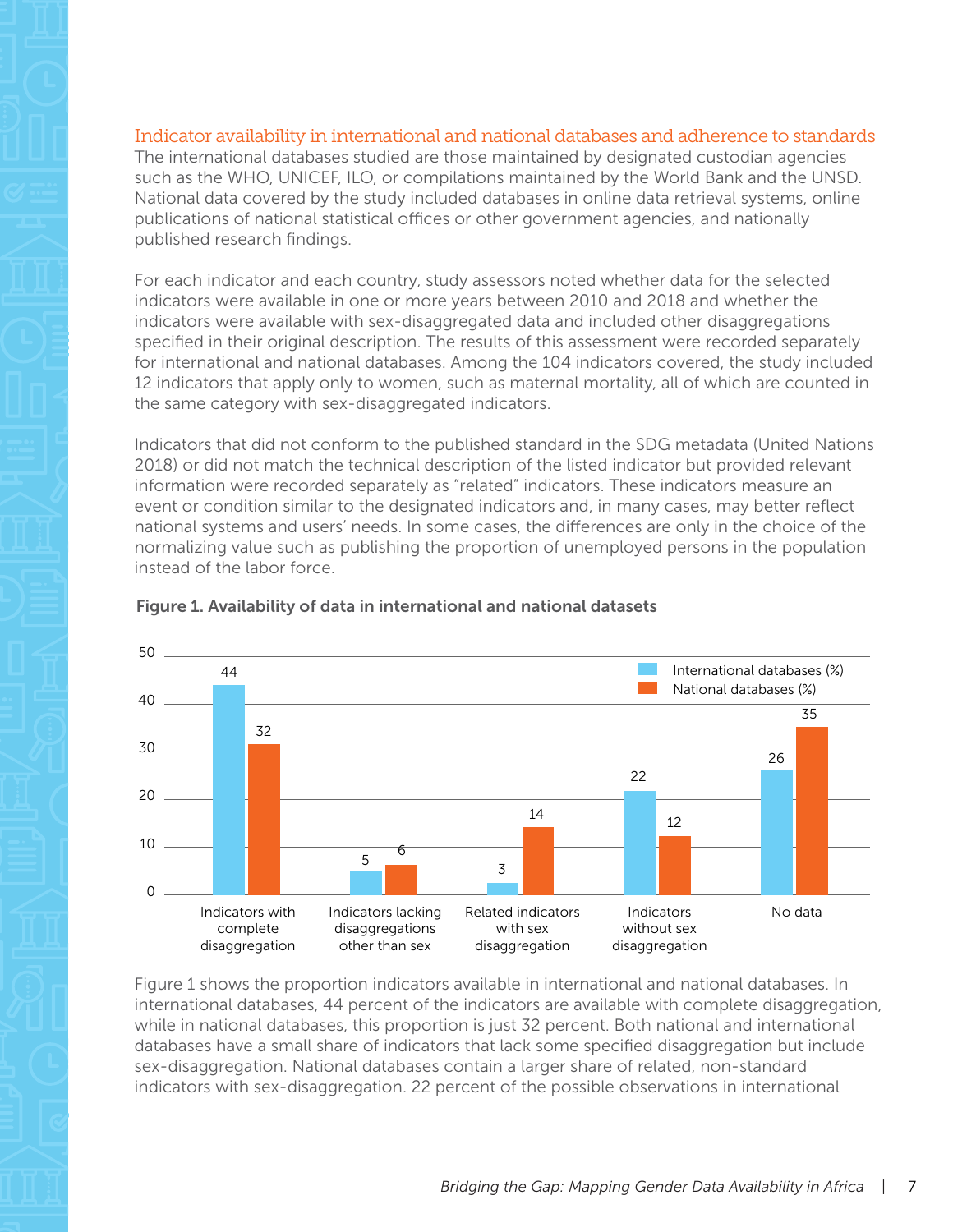<span id="page-11-0"></span>databases lack sex-disaggregation and an additional 26 lack any data at all. In national databases, 12 percent of the indicators lack sex-disaggregation and 35 percent are missing entirely. In total, sex-disaggregated data for gender-relevant indicators are unavailable in any year for 48 percent of the possible observations in international or national databases.

#### Indicator availability by development domain

Each of the 104 indicators can be classified according to 6 domains of development: health, education, economic opportunity, political participation, human security, and environment.<sup>4</sup> The count of indicators in each domain and their share of the total alongside the share of indicators with sex-disaggregation, averaged over the 15 countries, are shown in Table 2.

|                      | Count of indicators |              | Indicators with sex-disaggregation |                                |  |
|----------------------|---------------------|--------------|------------------------------------|--------------------------------|--|
| Domain               | <b>Total</b>        | Share $(\%)$ | <b>National</b><br>Databases (%)   | International<br>Databases (%) |  |
| Economy              | 23                  | 22.1         | 22.1                               | 19.4                           |  |
| Education            | 22                  | 21.2         | 24.0                               | 22.1                           |  |
| Environment          | 8                   | 77           | 0.9                                | 0.0                            |  |
| Health               | 32                  | 30.8         | 34.7                               | 42.9                           |  |
| Human security       | 12                  | 11.5         | 11.0                               | 8.0                            |  |
| Public participation |                     | 6.7          | 7.3                                | 7.6                            |  |
| Total                | 104                 | 100          | 100                                | 100                            |  |

#### Table 2. Number of indicators by development domain

Health is the largest domain with 32 indicators, followed by economy, and education. The incidence of sex-disaggregated indicators found in each domain differs between national and international databases, with the greatest difference occurring in health and the smallest in public participation. The domain with the fewest indicators with sex-disaggregated data was environment. National databases are more likely to have sex-disaggregated data in the environment, economy, education, and human security domains. Environmental indicators are the least available, with no sex-disaggregated data found in international databases. The study revealed that indicators that depend on household-level data often cannot be disaggregated by sex.

The number of indicators with and without sex-disaggregation is shown in Figure 2. To simplify this presentation, all sex-disaggregated indicators are grouped together, and indicators that lack sex-disaggregation are grouped with those lacking any data. The count of indicators is taken across all 15 countries in the study.

4 The classification of each indicator is shown in Annex 1.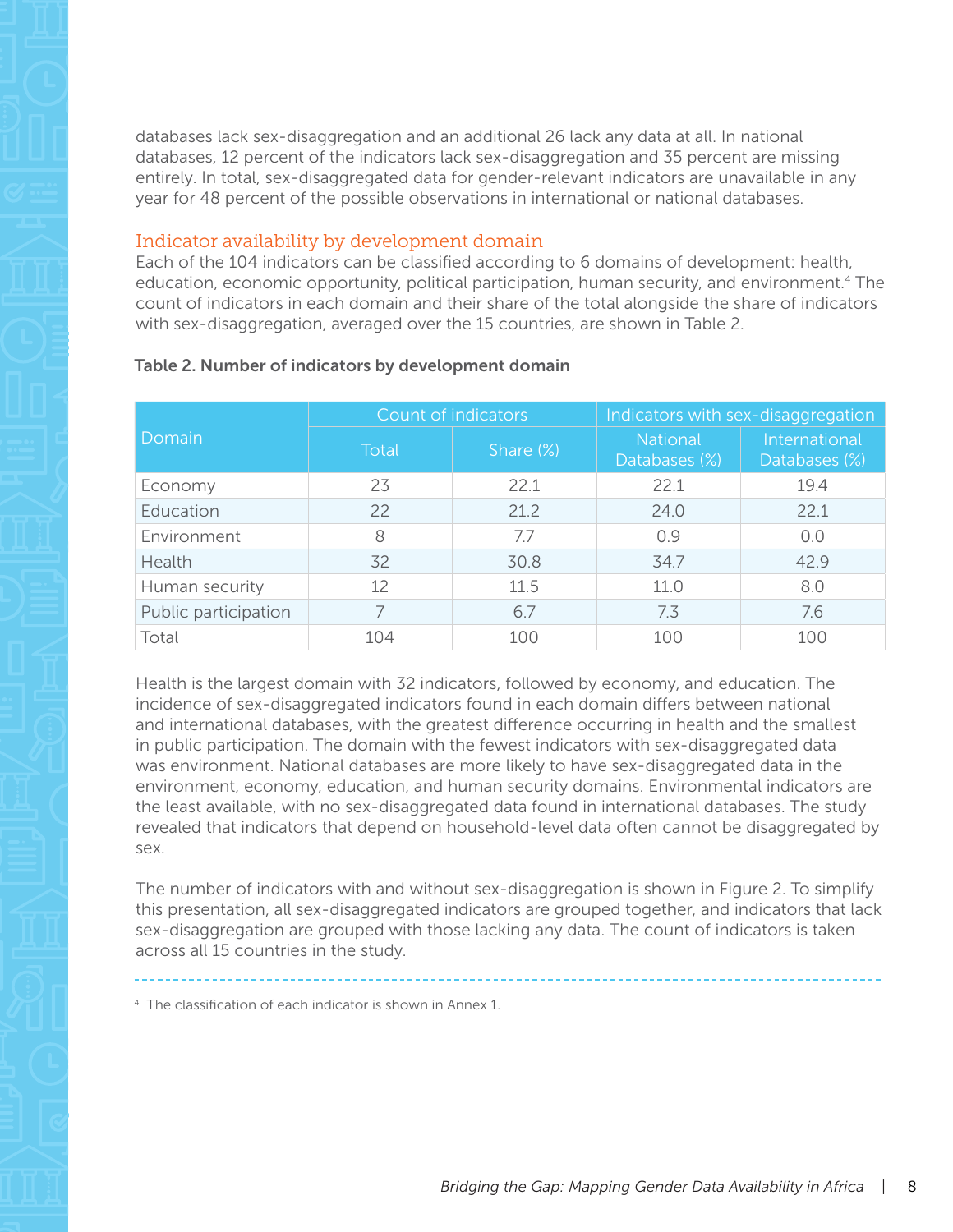

#### <span id="page-12-0"></span>Figure 2. Gender indicator availability by development domain (for 15 study countries)

#### Causes of gaps

The study identified gaps in sex-disaggregated data in both international and national databases, including two types of absolute gaps: indicators with no recorded data in any of the 15 study countries and indicators with data but no sex-disaggregated data. Absolute gaps are more common in international databases but there are more indicators with complete coverage – indicators with at least one observation in all countries – in international databases (20) than in national databases (5). This suggests that notwithstanding the broad scope of the SDGs, international reporting is highly specialized and focused on a limited set of indicators.

#### NO DATA

Table 3 lists nine indicators that have no published data for any of the 15 countries in international databases and two more that are available in international databases but lack data in national databases. These are spread across all domains in the study. The two education indicators (4.1.X6 and 4.1.X10) are supplemental indicators that already have similar measures in the SDG indicator framework. The remaining seven are SDG indicators that are classified by the IAEG-SDG as Tier 2, meaning they have agreed upon methodologies but are not yet generally available. Of those seven, the two missing SDG indicators from the human security domain 5.2.2 and 16.3.1 (proportion of women subjected to sexual violence and feel safe walking alone) require data from victimization surveys or well-functioning administrative systems as does SDG indicator 16.5.1 (Proportion of persons who had at least one contact with a public official and who paid a bribe to a public official). The environment SDG indicator 11.2.1 (access to transportation) is difficult to measure: the SDG methodology suggests using GIS data accompanied by a specialized survey to determine how close individuals live to public transportation. Data for economic SDG indicator 8.5.1 (Average hourly earnings of female and male employees, by occupation, age and persons with disabilities) are available for 64 countries in the SDG database, but most are from high income or upper-middle income countries and none are from Africa.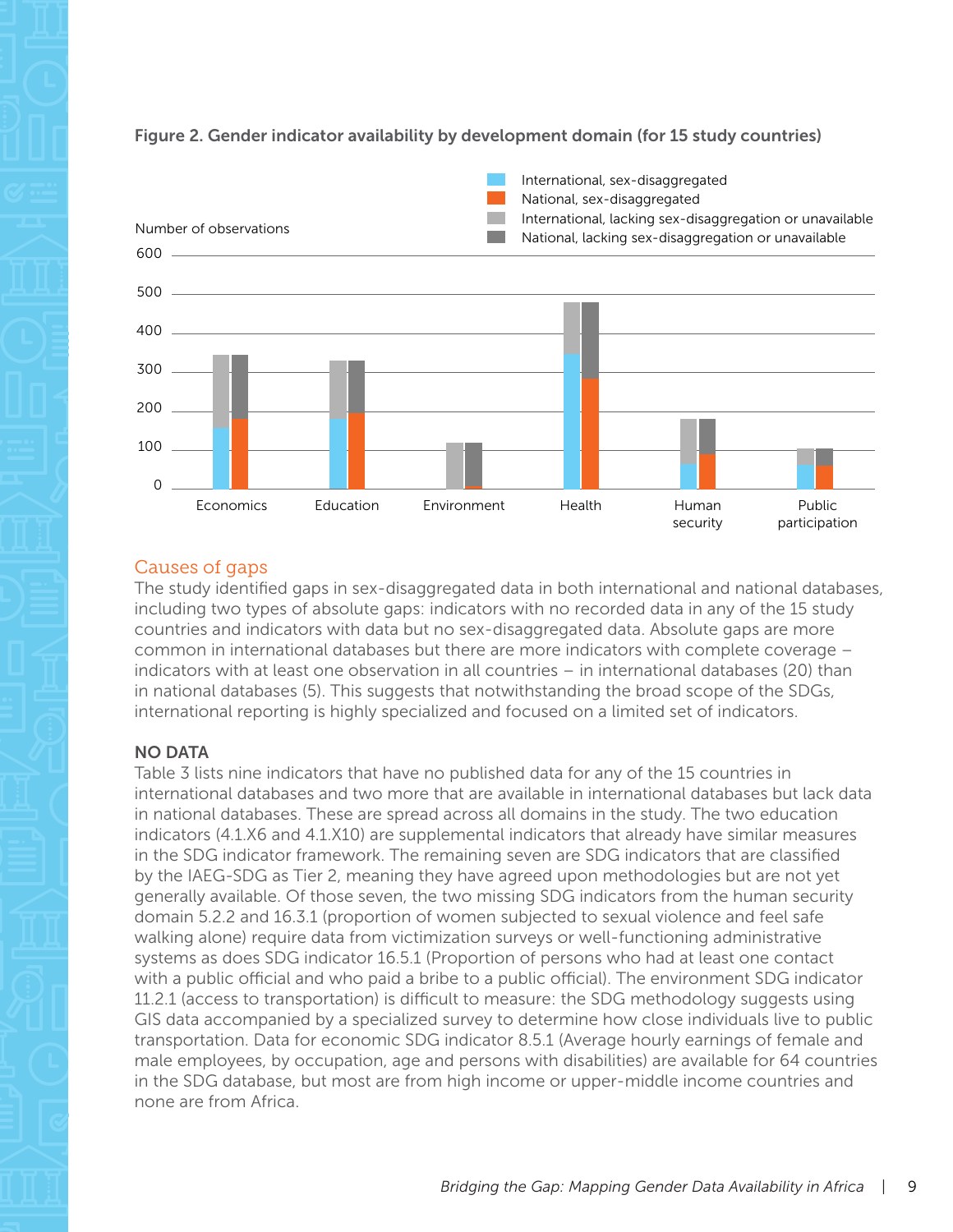#### <span id="page-13-0"></span>Table 3. Indicators with no data in international and national databases

| Indicator<br>number | Indicators unavailable in international databases                                                                                                                                                             | Domain      |
|---------------------|---------------------------------------------------------------------------------------------------------------------------------------------------------------------------------------------------------------|-------------|
| 4.1.X10             | Proportion of women with less than a high school diploma                                                                                                                                                      | <b>EDUC</b> |
| $4.1\times 6$       | Proportion of women with six or less years of education                                                                                                                                                       | <b>EDUC</b> |
| 4.3.1               | Participation rate of youth and adults in formal and non-formal<br>education and training in the previous 12 months, by sex                                                                                   | <b>EDUC</b> |
| 5.2.2               | Proportion of women (aged 15-49) subjected to sexual violence by<br>persons other than an intimate partner, since age 15*                                                                                     | <b>HUMN</b> |
| 8.5.1               | Average hourly earnings of female and male employees, by occupation,<br>age and persons with disabilities                                                                                                     | <b>ECON</b> |
| 11.2.1              | Proportion of population that has convenient access to public transport,<br>by sex, age and persons with disabilities                                                                                         | <b>ENVT</b> |
| 16.1.4              | Proportion of population that feel safe walking alone around the area<br>they live                                                                                                                            | <b>HUMN</b> |
| 16.3.1              | Proportion of victims of violence in the previous 12 months who<br>reported their victimization to competent authorities or other officially<br>recognized conflict resolution mechanisms                     | <b>HUMN</b> |
| 16.5.1              | Proportion of persons who had at least one contact with a public official<br>and who paid a bribe to a public official, or were asked for a bribe by<br>those public officials, during the previous 12 months | <b>PART</b> |
|                     | Indicators unavailable in national databases                                                                                                                                                                  |             |
| 1.1.1               | Proportion of population below the international poverty line, by sex,<br>age, employment status and geographical location (urban/rural)                                                                      | <b>ECON</b> |
| 3.9.1               | Mortality rate attributed to household and ambient air pollution                                                                                                                                              | <b>ENVT</b> |

Only two indicators are entirely without data in national databases. SDG Indicator 1.1.1 (poverty rate at the international poverty line) is available for 13 countries in international databases but is not reported by countries. Calculation of SDG indicator 3.9.1 (pollution mortality rate) requires use of international tables of risk factors combined with locally gathered exposure data. Like the international poverty rate, there are observations for all 15 countries in international databases, but none are sex-disaggregated.

#### Level of disaggregation

Granularity refers to the smallest units of observation or disaggregation available for each indicator. The SDGs include indicators at different levels of granularity while the descriptions of some indicators have no suggested disaggregations. Still others specify multiple disaggregations, including sex, age, employment status, geographical location, disability status, pregnant women, the poor and vulnerable, work-injury victims, education levels, indigenous status, enterprise size, and others.<sup>5</sup>

<sup>5</sup> In the education domain, where indicators are typically reported by school stage and disaggregated by sex or other characteristics, some indicators also specify components that are typically recorded as separate indicators with their own disaggregations. For example, indicator 4.a.1 specifies seven separate component indicators, including the number of schools with single sex sanitation facilities.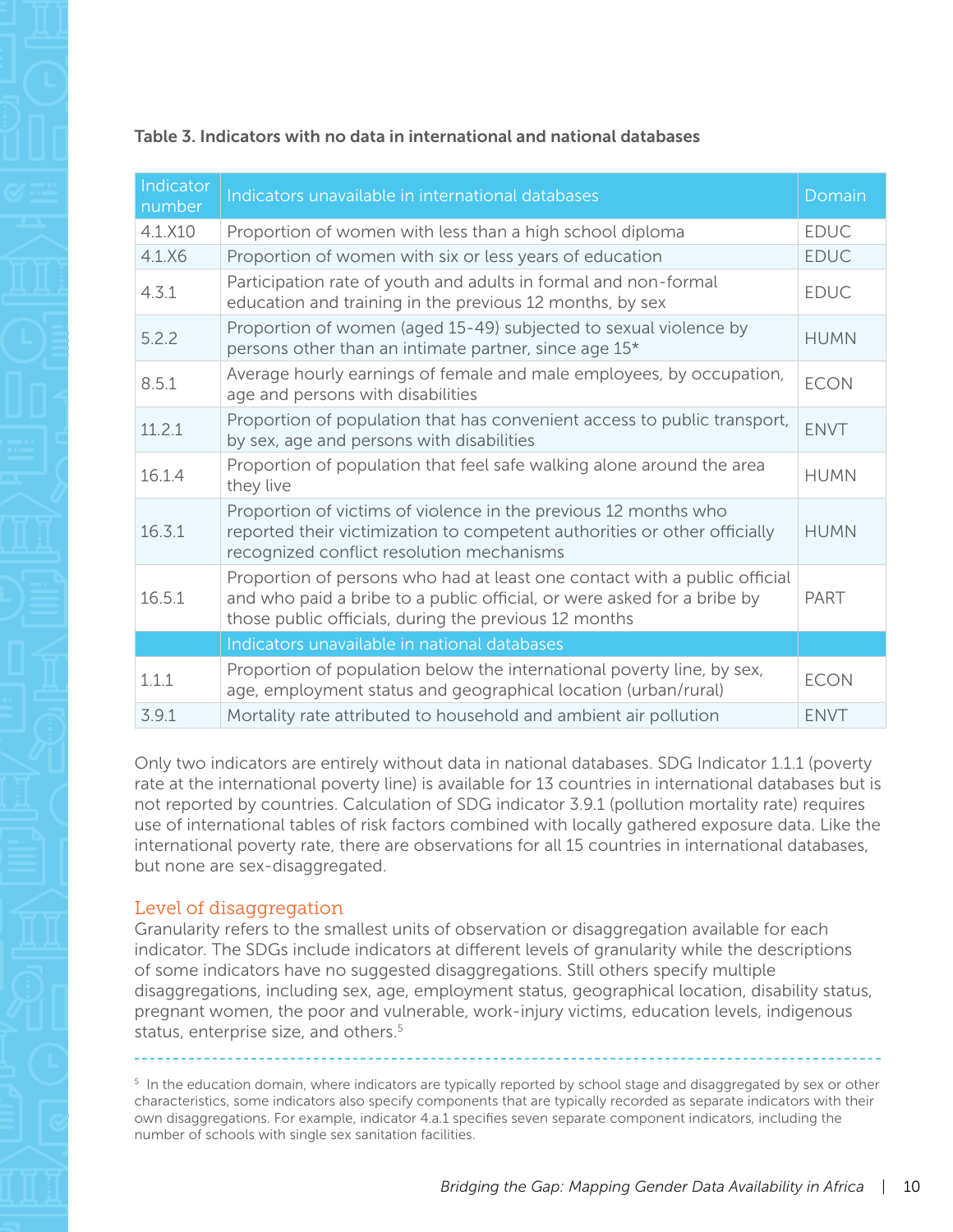<span id="page-14-0"></span>The combined research dataset includes indicators whose description specifies disaggregation by sex (or apply only to women) and others for which sex-disaggregation would be relevant but is not specified. The research team noted whether the indicator definition specifies other disaggregations. Indicators that included all the required disaggregations were classified accordingly and distinguished from those that included sex-disaggregation but lacked one or more of the other specified disaggregations.

Table 4 lists 16 indicators that are available in international databases for one or more countries but lack sex-disaggregation in at least one country. There are three additional indicators in national databases that have at least one observation but lack sex-disaggregation while two of these also lack sex-disaggregation in international databases.

|  |  |  | Table 4. Indicators with data, without sex-disaggregation in international and national databases |
|--|--|--|---------------------------------------------------------------------------------------------------|
|--|--|--|---------------------------------------------------------------------------------------------------|

| Indicator<br>number | Indicators available without sex-disaggregation in international databases                                                                                     | Domain      |
|---------------------|----------------------------------------------------------------------------------------------------------------------------------------------------------------|-------------|
| 1.2.2               | Proportion of men, women and children of all ages living in poverty in<br>all its dimensions according to national definitions                                 | <b>ECON</b> |
| 1.5.1               | Number of deaths, missing persons and directly affected persons<br>attributed to disasters per 100,000 population                                              | <b>ENVT</b> |
| 2.1.1               | Prevalence of undernourishment                                                                                                                                 | <b>HEAL</b> |
| 3.3Y                | Access to anti-retroviral drug, by sex                                                                                                                         | <b>HEAL</b> |
| 3.3.3               | Malaria incidence per 1,000 population                                                                                                                         | <b>HEAL</b> |
| 3.6.1               | Death rate due to road traffic injuries                                                                                                                        | <b>HEAL</b> |
| 3.3.4               | Hepatitis B incidence per 100,000 population                                                                                                                   | <b>HEAL</b> |
| 3.3.5               | Number of people requiring interventions against neglected tropical<br>diseases                                                                                | <b>HEAL</b> |
| 3.9.2               | Mortality rate attributed to unsafe water, unsafe sanitation and lack of<br>hygiene                                                                            | <b>ENVT</b> |
| 4.6.1               | Proportion of population in a given age group achieving at least a fixed<br>level of proficiency in functional (a) literacy and (b) numeracy skills, by<br>sex | <b>EDUC</b> |
| 5.b.1               | Proportion of individuals who own a mobile telephone, by sex                                                                                                   | <b>ECON</b> |
| 6.1.1               | Proportion of population using safely managed drinking water services                                                                                          | <b>ENVT</b> |
| 6.2.1               | Proportion of population using safely managed sanitation services,<br>including a hand-washing facility with soap and water                                    | <b>ENVT</b> |
| 10.1.1              | Growth rates of household expenditure or income per capita among the<br>bottom 40 per cent of the population and the total population                          | <b>ECON</b> |
| 16.1.3              | Proportion of population subjected to physical, psychological or sexual<br>violence in the previous 12 months                                                  | <b>HUMN</b> |
| 16.3.2              | Unsentenced detainees as a proportion of overall prison population                                                                                             | <b>HUMN</b> |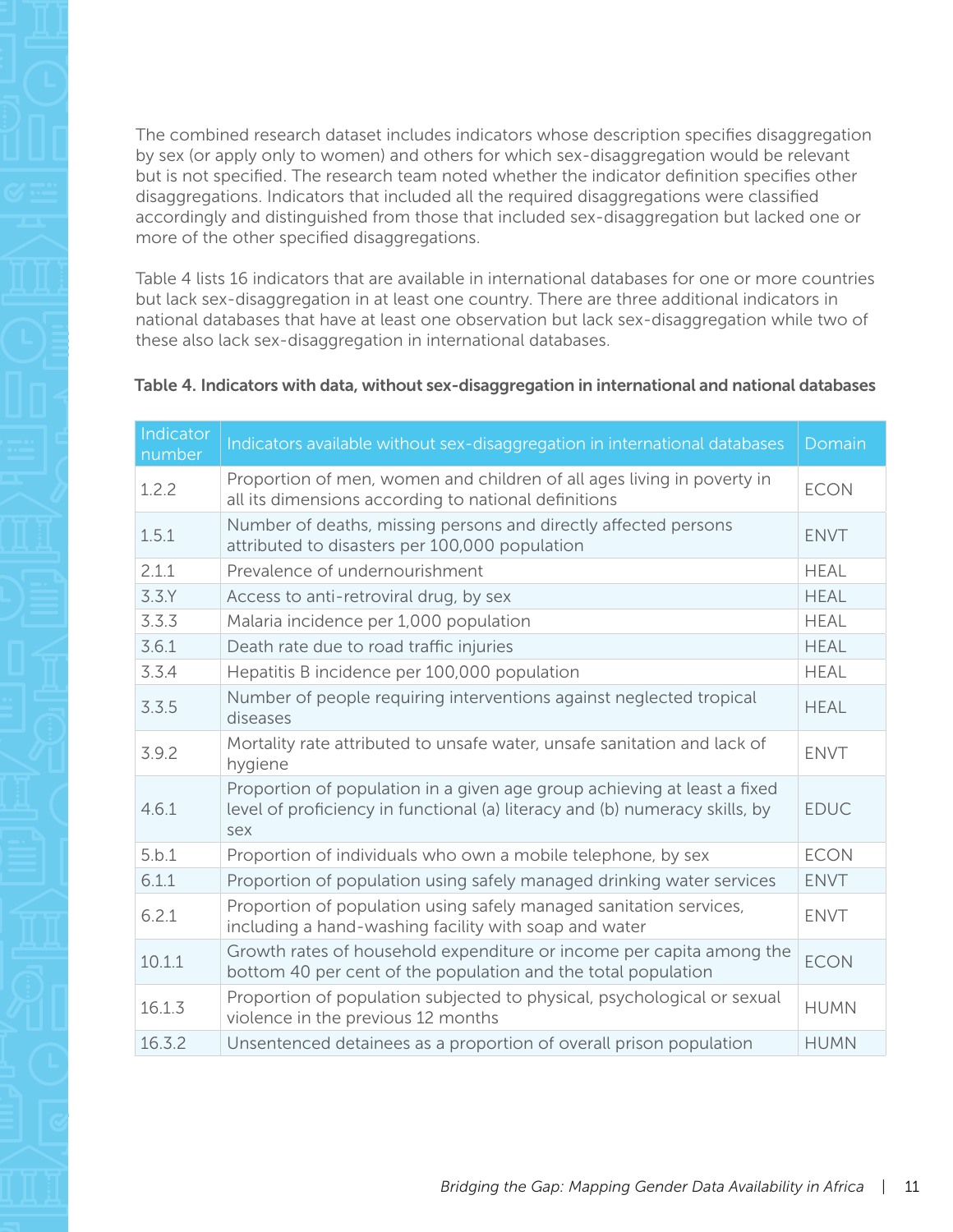<span id="page-15-0"></span>

| Indicator<br>number | Indicators available without sex-disaggregation in national databases                                                                                                                                         | Domain      |
|---------------------|---------------------------------------------------------------------------------------------------------------------------------------------------------------------------------------------------------------|-------------|
| 16.5.1              | Proportion of persons who had at least one contact with a public official<br>and who paid a bribe to a public official, or were asked for a bribe by<br>those public officials, during the previous 12 months | PART        |
|                     | Indicators available without sex-disaggregation in international and<br>national databases                                                                                                                    |             |
| 3.9.1               | Mortality rate attributed to household and ambient air pollution                                                                                                                                              | <b>FNVT</b> |
| 7.1.X               | Proportion of women with access to clean cooking fuel                                                                                                                                                         | <b>ENVT</b> |
| 11.1.1              | Proportion of urban population living in slums, informal settlements or<br>inadequate housing                                                                                                                 | <b>ENVT</b> |

Only three indicators (1.2.2 – population living in poverty in all its dimensions,  $5.b.1$ proportion of individuals owning a mobile phone, and 3.3.Y – access to anti-retroviral drug) specify disaggregation by sex. The remaining indicators were included by UN Women or Open Data Watch as measures that might be disaggregated by sex. Although not available in international databases, sex-disaggregated data are available in some national databases. In addition, the SDG metadata for many environment indicators suggest disaggregation by sex, but additional household level data are required to complement incidence estimates derived from administrative sources to derive these indicators. More actions are needed to develop the underlying data. Household data obtained from surveys could, for example, easily determine how many women have access to clean cooking fuels (3.3.Y) and, how many children are living in households that lack clean cooking fuels. The closely related SDG indicator of mortality rates attributed to ambient air pollution (3.9.1) should be obtained by well-functioning vital statistics systems that record cause of death adequately for men and women.

The six health indicators that lack sex-disaggregated data in international databases should be available from administrative records of the health system, except for SDG indicator 2.1.1 (prevalence of undernourishment), which is based on aggregate data for which sexdisaggregation is not possible. The research database records at least one country that has published sex-disaggregated data for each of these indicators. This suggests that international reporting is not taking full advantage of all of the national level data that are available But many gaps remain at the national level, indicating a continuing need to upgrade the monitoring and reporting mechanisms for these and other indicators.

#### Timeliness and data frequency

Timeliness refers to the gap between the reference year of an observation and the time when it becomes available to data users. Inevitably, time lags exist between the date when data are recorded and the date of publication. However, with online data it is not apparent when an observation first appeared, which means that the study only records the reference year and not the date of publication of each observation between 2010 and 2018.

Looking at the most recent year of observation, the largest number of observations in the international databases occurred in 2016, with only Rwanda recording its modal value in 2015. This tracks closely with results for national databases, shown in figure 3. Botswana has the oldest data, with a median year of 2011; and South Africa has the most recent with a median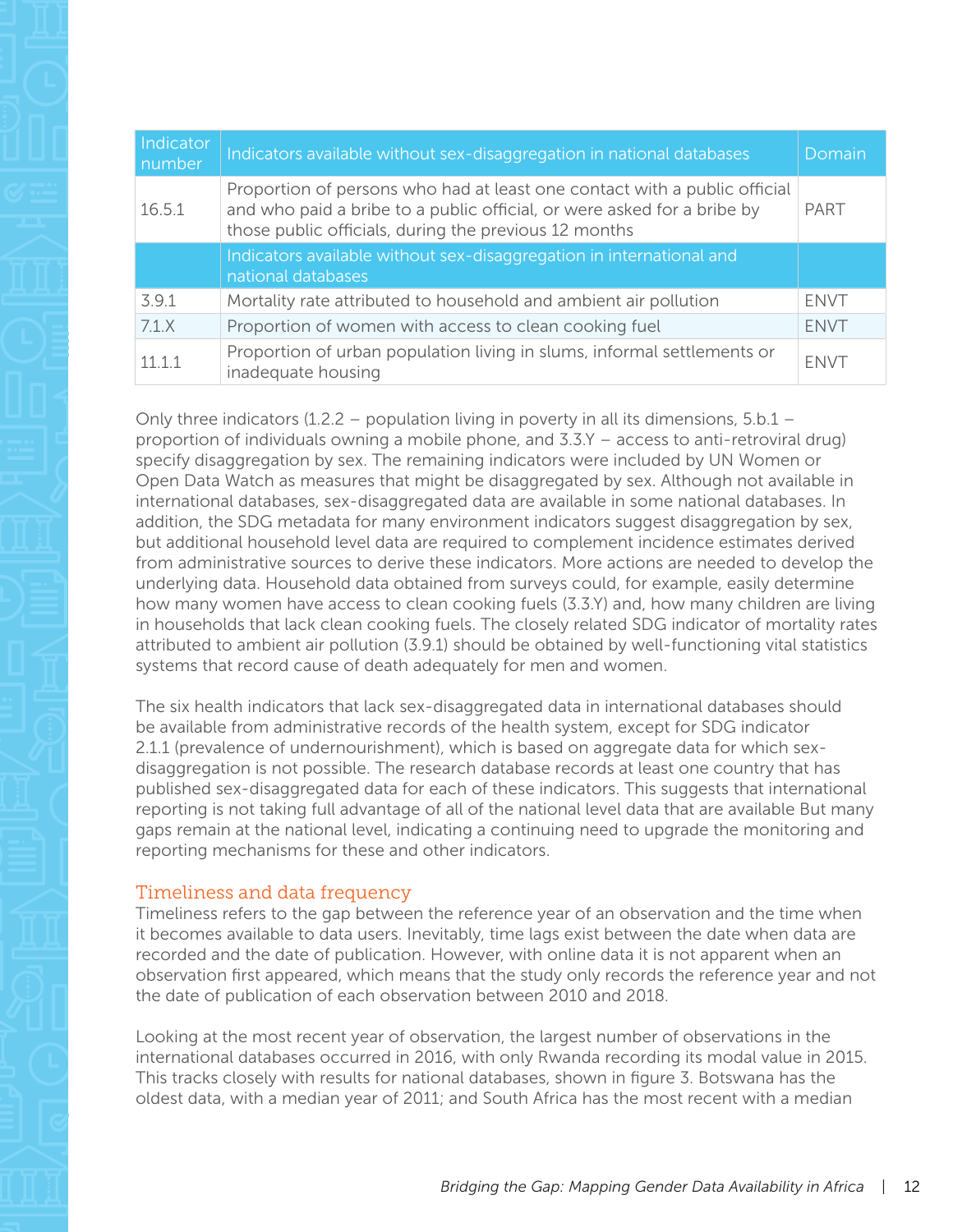<span id="page-16-0"></span>year of 2017. In national databases, the least timely indicator was life expectancy at age 60, which had a median value of 2012 for countries reporting data. In international databases, the least timely indicator was the poverty rate at the international poverty lines with a median value of 2012.





The frequency with which data are available is measured by the number of times the indicator is observed between 2010 and 2018. Table 5 shows the average number of observations per indicator for those indicators that had at least one non-zero value.

The average number of non-zero observations across all domains tells us that data, when they are available, occur with higher frequency in international databases. Put another way, indicators for which there are any data are likely to have more data over the time period in international databases. The domain with the highest frequency is health in international databases. The average of 3.7 observations per indicator shows that observations are available for more than half the years between 2010 and 2018. The high frequency of health indicators in international databases may reflect interpolated or modeled estimates by custodian agencies. Education statistics, which are commonly based on administrative data reported by ministries of education, are the most frequently reported category of data in national databases.

#### Table 5. Data frequency by domain

|                      | International databases |                                                    | National databases    |                                                    |
|----------------------|-------------------------|----------------------------------------------------|-----------------------|----------------------------------------------------|
| Domain               | Total<br>observations   | Average number<br>of observations<br>per indicator | Total<br>observations | Average number<br>of observations<br>per indicator |
| Economy              | 888                     | 3.5                                                | 425                   | 1.8                                                |
| Education            | 513                     | 2.8                                                | 580                   | 2.8                                                |
| Environment          | 370                     | 37                                                 | 136                   | 2.2                                                |
| Health               | 1796                    | 3.9                                                | 563                   | 1.7                                                |
| Human security       | 150                     | 17                                                 | 197                   | 1.9                                                |
| Public participation | 240                     | 3.8                                                | 168                   | 2.6                                                |
| Total                | 3957                    | 3.5                                                | 2069                  | 2.1                                                |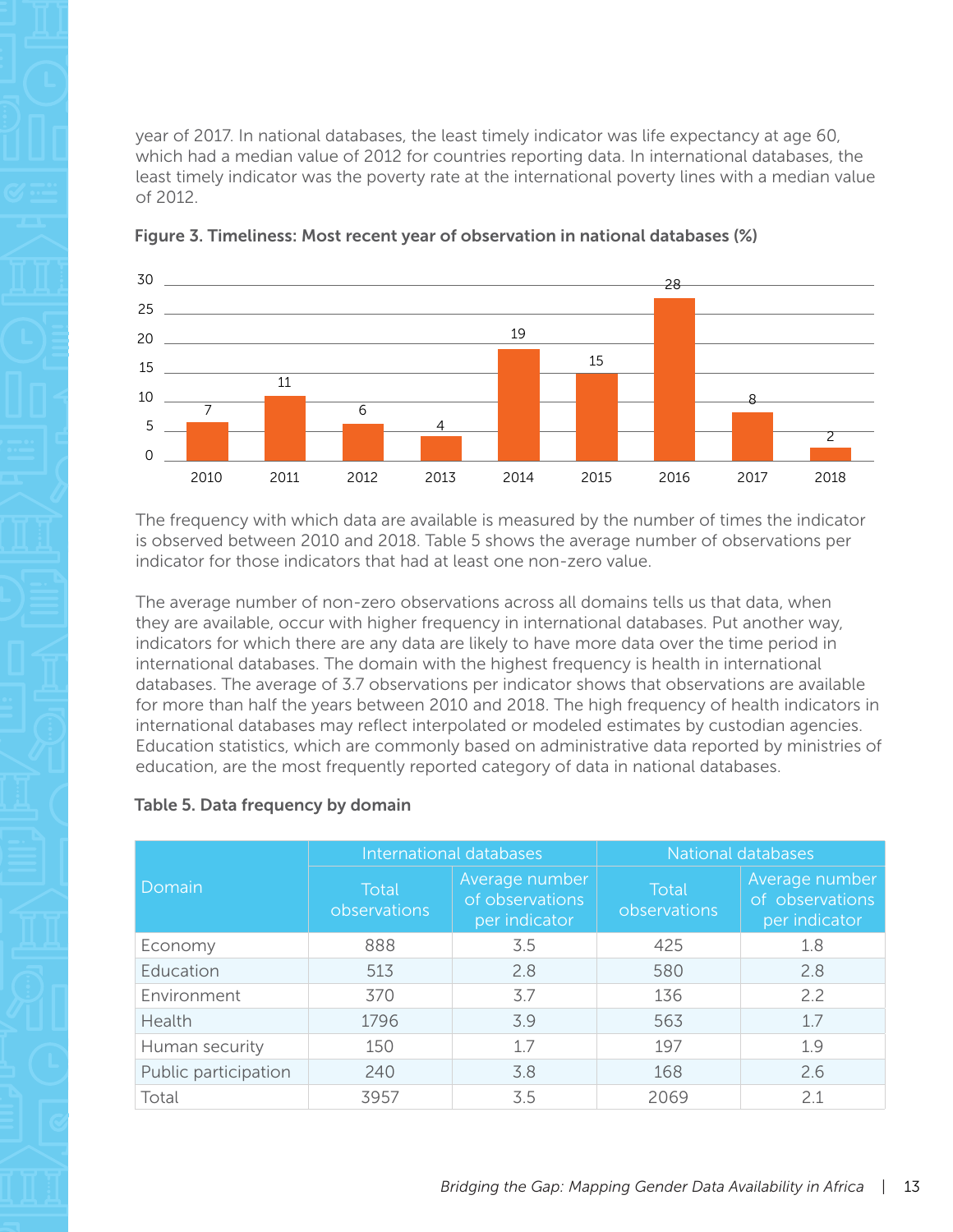<span id="page-17-0"></span>The availability of data differs significantly between countries. Table 6 shows the number and average frequency of non-zero observations for the 15 study countries. This assessment shows that no country has published data for all 104 indicators, but the difference between the highest and lowest is equivalent to more than 20 indicators. International databases provide the greatest number of non-zero observations with the highest average frequency. Tanzania has the greatest number of non-zero observations in international databases, but South Africa has the highest frequency. In national databases, Nigeria has the largest number of non-zero observations, and South Africa, again, has the highest frequency.

|                       | International databases   |                                         | National databases        |                                         |
|-----------------------|---------------------------|-----------------------------------------|---------------------------|-----------------------------------------|
| Country               | Number of<br>observations | Average<br>frequency of<br>observations | Number of<br>observations | Average<br>frequency of<br>observations |
| Botswana              | 61                        | 4.0                                     | 63                        | 1.8                                     |
| Côte d'Ivoire         | 81                        | 3.1                                     | 63                        | 1.3                                     |
| Ethiopia              | 78                        | 3.6                                     | 65                        | 1.1                                     |
| Ghana                 | 82                        | 3.3                                     | 83                        | 1.3                                     |
| Kenya                 | 70                        | 3.2                                     | 54                        | 2.6                                     |
| Lesotho               | 70                        | 3.9                                     | 54                        | 1.9                                     |
| Malawi                | 75                        | 3.6                                     | 78                        | 1.8                                     |
| Nigeria               | 76                        | 3.5                                     | 80                        | 2.0                                     |
| Rwanda                | 81                        | 3.4                                     | 78                        | 3.2                                     |
| Senegal               | 82                        | 3.9                                     | 56                        | 2.5                                     |
| South Africa          | 75                        | 4.1                                     | 61                        | 4.9                                     |
| Tanzania              | 85                        | 3.3                                     | 67                        | 1.8                                     |
| Uganda                | 83                        | 3.3                                     | 59                        | 1.8                                     |
| Zambia                | 68                        | 3.7                                     | 79                        | 2.2                                     |
| Zimbabwe              | 80                        | 3.3                                     | 71                        | 1.2                                     |
| Average all countries | 76                        | 3.5                                     | 67                        | 2.1                                     |

#### Table 6. Data frequency by country across all indicators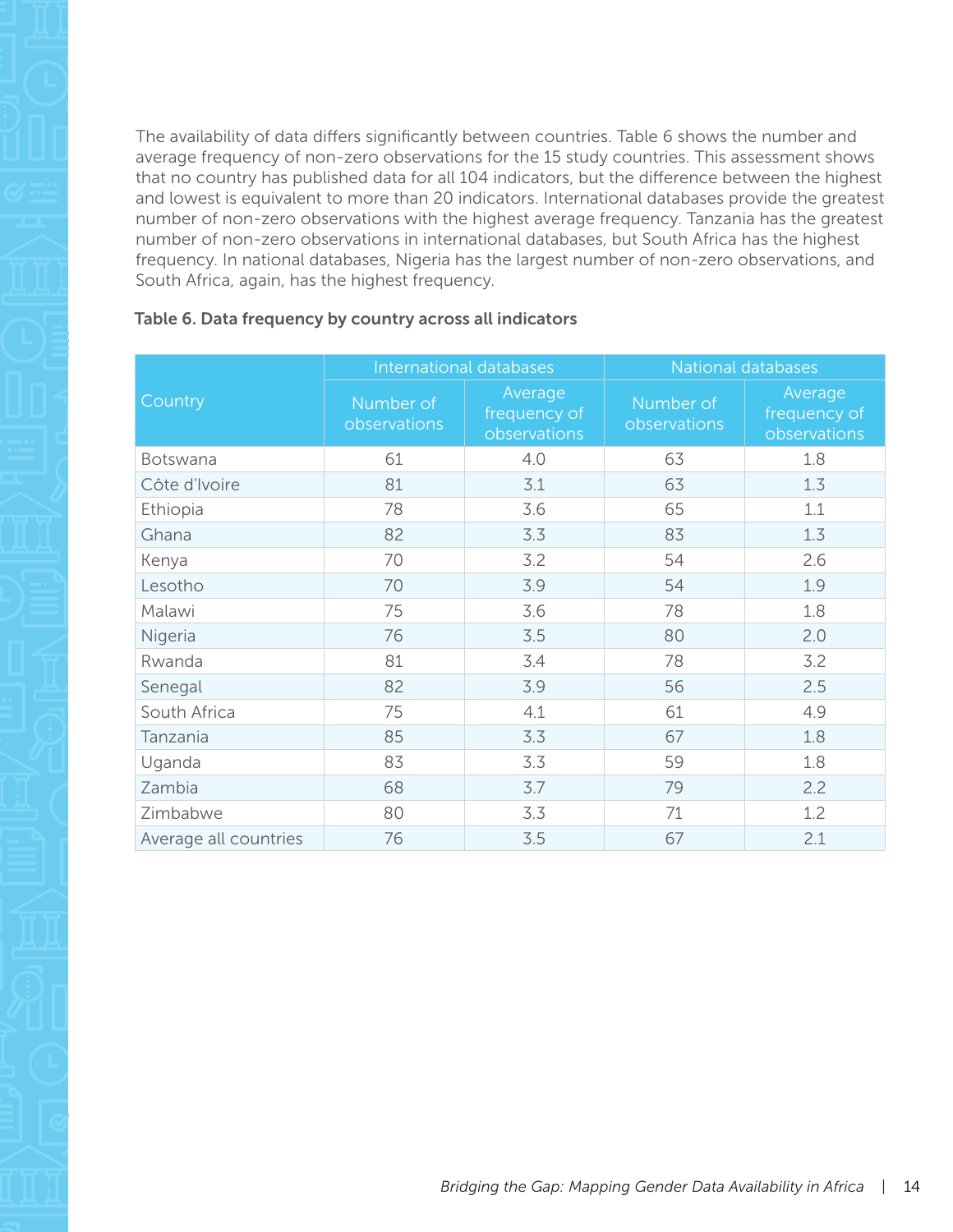## <span id="page-18-0"></span>Section 2: Microdata inventory

In Section 1 of this report, the availability of 104 gender-relevant indicators in national and international databases was covered. In Section 2, the report covers the findings of the study examining the microdata sources of the 68 gender-relevant SDG indicators located in national databases and creating a metadata inventory that complements the work done in section 1. Wherever possible, the research team identified the census, survey or administrative records used to produce the most recent estimate of the indicator as well as information on earlier or alternative sources. The location of metadata of censuses and surveys cataloged by the International Household Survey Network (IHSN) or in national data archives was also recorded. More details of the methodology used in Section 2 of the study are described in Annex 3.

The goal of Section 2 is to create a record of the availability of the microdata used to produce each indicator, to identify systematic reasons for gaps in the statistical record, and to determine the means of filling those gaps. Because of the lag time between data collection and the appearance of an indicator based on survey data and the additional lag in posting information about the survey, the study found little information about surveys conducted after 2015. In some cases, the existence of more recent surveys was discovered by examining the IHSN catalog where there are also delays in posting survey metadata.

#### Microdata sources

The microdata sources most frequently used to construct gender indicators were Demographic and Health Surveys (DHS) and Multiple Indicator Cluster Surveys (MICS). Across all 15 countries, 36 indicators were sourced from DHS, although no single country attributed more than 28 indicators to DHS. Among the 19 most frequently available sex-disaggregated indicators, at least 12 were primarily sourced to DHS or MICS. These survey programs are sponsored by USAID and UNICEF and have played a major role in establishing a core set of data for women and children, especially in the health and education domains. Most DHS and MICS datasets are documented in the International Household Survey Network (IHSN) archive and are available as public use files, which made this assessment possible and further underscores the importance of making data open and available to the public.

This study also revealed that other frequently cited sources were labor force surveys, censuses, and national living condition or welfare monitoring surveys. The last group, which are often based on the World Bank's Living Standard Measurement Surveys (LSMS), provide data on household income or consumption needed to construct poverty indicators and other household-based measures such as access to water and sanitation. Many surveys and censuses are documented in the IHSN archive, where it is possible to consult the original questionnaires. However, aside from access to metadata documentation, access to the micro datasets often requires an application and permission from the owner.

Administrative records were most frequently cited as sources of education statistics and for specialized indicators such as crime and victimization, traffic deaths, and mortality rates (such as suicide, poisoning, or unsafe water) where reporting of cause of death is needed. Where administrative records were not available, survey results were sometimes used, but many countries that lack well-functioning civil registration and vital statistics systems do not report on these indicators. Access to documentation of administrative data remains the largest gap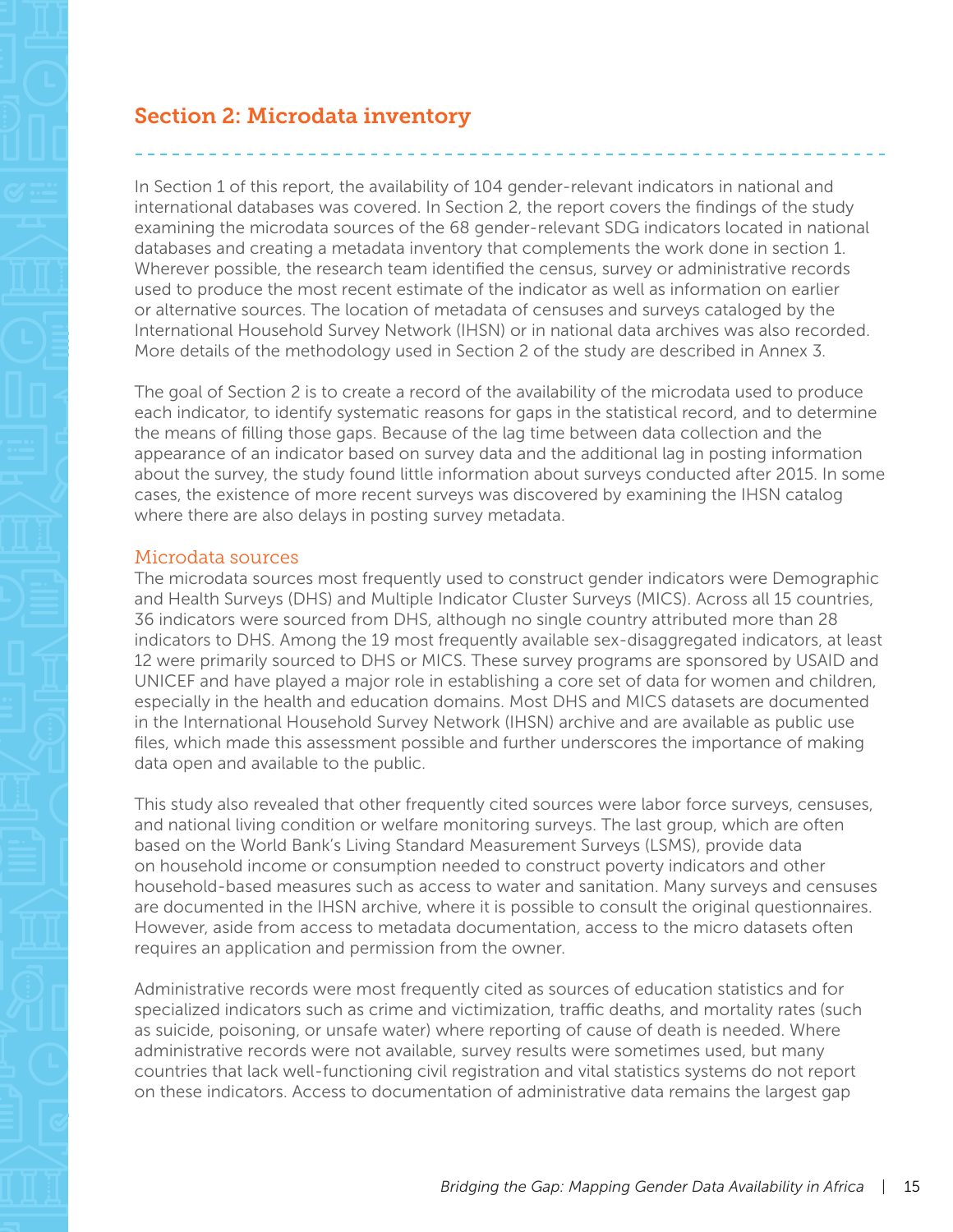<span id="page-19-0"></span>

in the microdata sources for gender statistics. The study found no instances of public access to administrative records or their metadata and, in many cases, documentation of indicators referred only to the ministry or agency that produced the indicators with no information about the specific dataset deployed.

Botswana is the only country in the study that has not conducted a DHS or MICS survey, although it did receive funding from UNICEF for its Family Health Survey. As a consequence, Botswana makes greater use of data from its 2011 Population and Housing Census and from administrative records of the education and health systems. However, because censuses are conducted only once in a decade, they serve as important reference points but cannot provide timely data. Not surprisingly, Botswana has the lowest median date of data availability among the fifteen study countries.

While administrative records have the advantage of providing continuous reporting, in some cases the derived indicators do not conform to the definition of the SDG indicator. For example, Botswana reports the location of a birth (home or hospital) and birth outcome based on vital statistics records. In the study assessment these data are recorded as related to SDG indicator 3.1.2 (births attended by skilled health personnel), but they do not provide a direct measure of the qualifications of the health personnel involved.

#### Overview of least reported indicators in national databases

Thirty of the 104 indicators studied were not sex-disaggregated for 11 or more countries in national databases. The 12 female-specific indicators, such as maternal mortality, were not among these 30 and were found to have better representation and were reported more often. The largest number of indicators in this group came from health (8) and the second largest came from the environment. Four indicators with no sex-disaggregated data available in national databases are listed in table 7.

| Indicator<br>number |             | Domain   Indicator                                                                                                                                                                                                  | Available<br>with sex-<br>disaggregation | Available<br>not sex-<br>disaggregated |
|---------------------|-------------|---------------------------------------------------------------------------------------------------------------------------------------------------------------------------------------------------------------------|------------------------------------------|----------------------------------------|
| 1.1.1               | <b>ECON</b> | Proportion of population below the<br>international poverty line, by sex, age,<br>employment status and geographical<br>location (urban/rural)                                                                      |                                          |                                        |
| 3.9.1               | <b>ENVT</b> | Mortality rate attributed to household<br>and ambient air pollution                                                                                                                                                 |                                          |                                        |
| 11.1.1              | <b>ENVT</b> | Proportion of urban population living<br>in slums, informal settlements or<br>inadequate housing                                                                                                                    | $\bigcap$                                | 8                                      |
| 16.5.1              | <b>PART</b> | Proportion of persons who had at least<br>one contact with a public official and<br>who paid a bribe to a public official, or<br>were asked for a bribe by those public<br>officials, during the previous 12 months | $\bigcap$                                | 3                                      |

#### Table 7. Indicators lacking sex-disaggregated data in national databases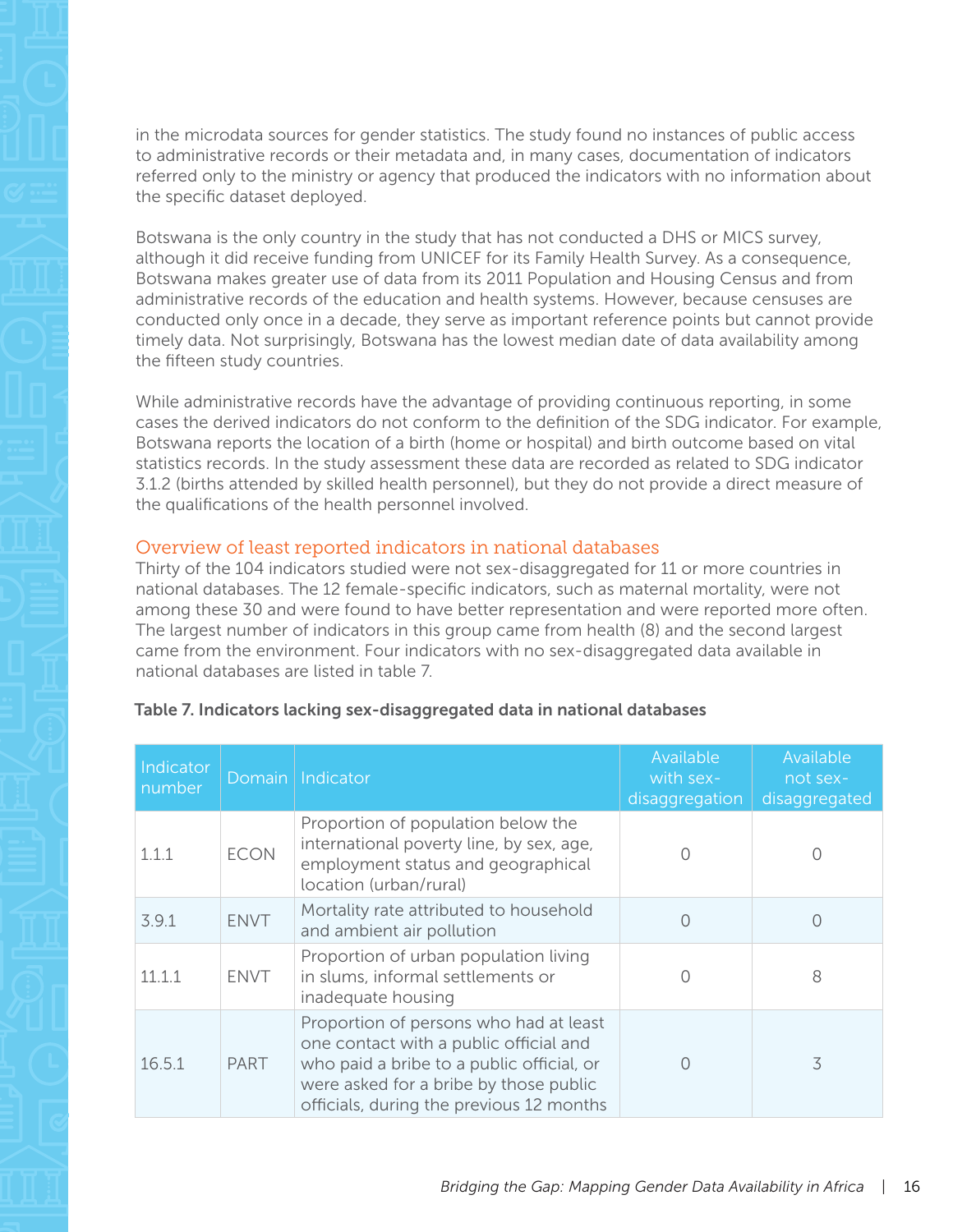<span id="page-20-0"></span>Indicator 1.1.1 (poverty rate at international poverty line) is not reported by any country, though data for 13 countries are available from international databases. Indicators 1.1.1, 3.9.1 (pollution mortality rate) and 11.1.1 (population living in slums) all depend on household-level data whose intra-household distribution cannot be determined. The ILO publishes sex-disaggregated data on poverty by employment status, but these are based on the number of men and women in poor households rather than measurements of individual poverty status. Indicator 16.5.1 (persons reporting a bribe) could be disaggregated by sex if the appropriate data were collected, but data are available for only three countries and only one (South Africa) uses a crime victimization survey.

There are three more indicators shown in table 8 that are available in a majority of countries in national databases but lack sex-disaggregation in most. All of these indicators record conditions shared by all members of a household. Where the indicators are disaggregated by sex, the disaggregation is based on the sex of the head of household, not necessarily women. Because of cultural conventions that often attribute the status of head of household to the senior male resident, these measures are likely to underestimate the proportion of women affected. The limitations of household data are discussed further below.

| Indicator<br>number |             | Domain   Indicator                                                                                                                | Available<br>with sex-<br>disaggregation | Available<br>not sex-<br>disaggregated |
|---------------------|-------------|-----------------------------------------------------------------------------------------------------------------------------------|------------------------------------------|----------------------------------------|
| 6.2.1               | <b>ENVT</b> | Proportion of population using safely<br>managed sanitation services, including<br>a hand-washing facility with soap and<br>water |                                          | 14                                     |
| 6.1.1               | <b>ENVT</b> | Proportion of population using safely<br>managed drinking water services                                                          |                                          | 13                                     |
| 1.2.1               | <b>ECON</b> | Proportion of population living below<br>the national poverty line, by sex and age                                                |                                          | 11                                     |

#### Table 8. Indicators rarely available with sex-disaggregation in national databases

#### Indicators that apply specifically to women and girls.

Twelve SDG indicators are defined as applying specifically to women or girls. Eight of the 12 indicators are among the 19 most widely reported indicators, and all eight are sourced to DHS or MICS surveys. Data on women in parliament (5.5.2) come from administrative sources. Data on women in local governments are generally not available and the SDG metadata provides no information or guidance for collecting these data. Data for indicator 5.a.1 (women's ownership of agricultural land) are sourced to a limited number of surveys, most of which do not provide adequate information to produce the defined indicator. Only Nigeria's 2015 Panel Survey and Zimbabwe's 2014 Agricultural and Livestock Survey asked specifically about the sex of each landowner in the household. The other six countries with data were assessed as providing a related indicator, although in some cases the data recorded ownership of non-agricultural land. Indicator 5.5.2 (women in management) generally comes from labor force surveys (LFS), although some countries reported data from DHS.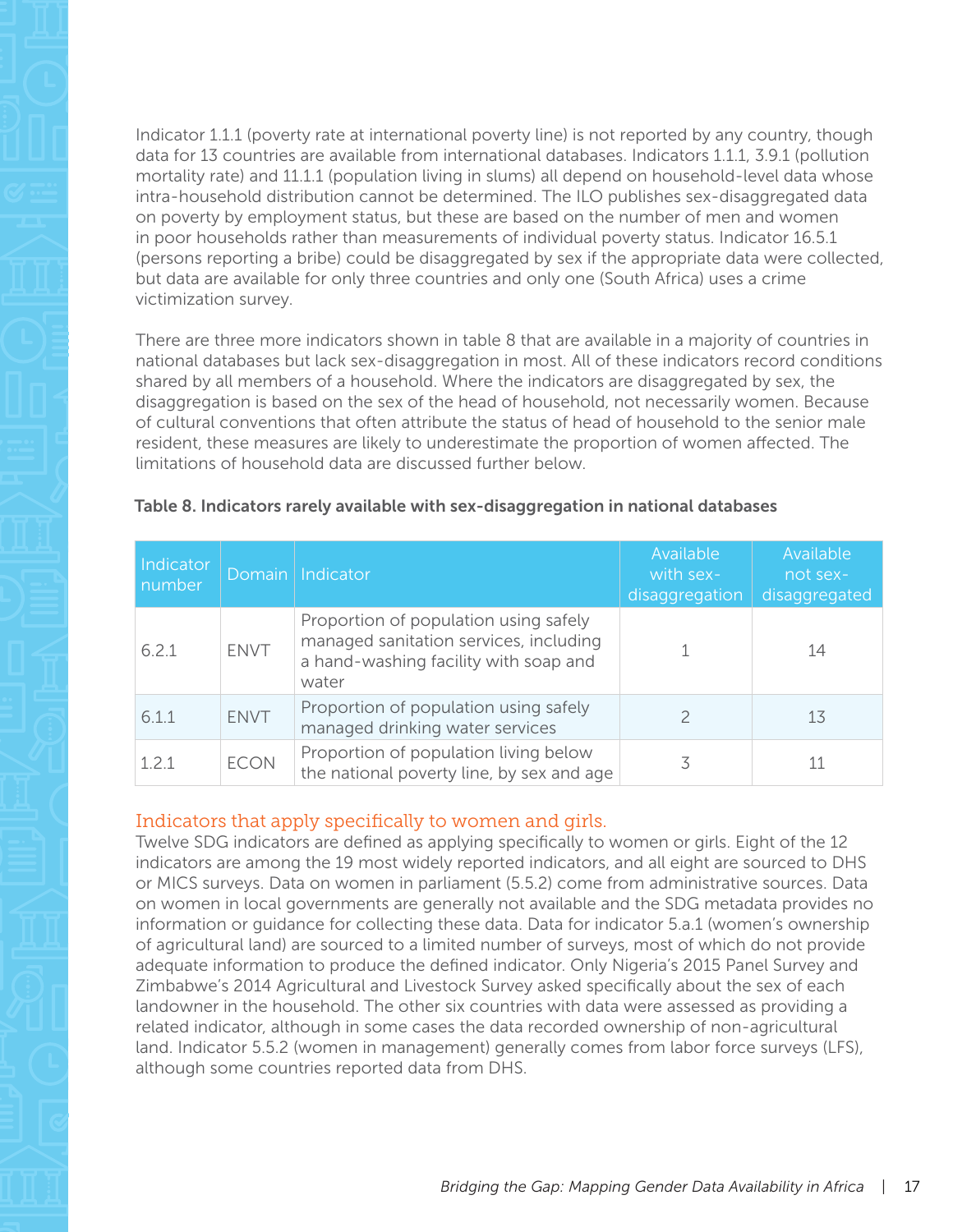#### <span id="page-21-0"></span>Table 9. Twelve indicators that apply specifically to women and girls in national databases

| Indicator<br>number |             | Domain   Indicator                                                                                                                                                                                                                         | Available<br>with sex-<br>disaggregation |
|---------------------|-------------|--------------------------------------------------------------------------------------------------------------------------------------------------------------------------------------------------------------------------------------------|------------------------------------------|
| 3.1.1               | <b>HEAL</b> | Maternal mortality ratio                                                                                                                                                                                                                   | 15                                       |
| 3.1.2               | <b>HEAL</b> | Proportion of births attended by skilled health personnel                                                                                                                                                                                  | 15                                       |
| 3.7.1               | <b>HEAL</b> | Proportion of women of reproductive age (aged 15-49<br>years) who have their need for family planning satisfied<br>with modern methods                                                                                                     | 14                                       |
| 3.7.2               | <b>HEAL</b> | Adolescent birth rate (aged 10-14 years; aged 15-19<br>years) per 1,000 women in that age group*<br>*For the purpose of this research, aged 10-14 will be<br>omitted.                                                                      | $\mathbf 1$                              |
| 5.2.1               | <b>HUMN</b> | Proportion of ever-partnered women and girls aged<br>15 years and older subjected to physical, sexual or<br>psychological violence by a current or former intimate<br>partner in the previous 12 months, by form of violence<br>and by age | 13                                       |
| 5.2.2               | <b>HUMN</b> | Proportion of women (aged 15-49) subjected to sexual<br>violence by persons other than an intimate partner, since<br>age $15*$                                                                                                             | 10                                       |
| 5.3.1               | <b>HUMN</b> | Proportion of women aged 20-24 years who were<br>married or in a union before age 15 and before age 18                                                                                                                                     | 15                                       |
| 5.3.2               | <b>HUMN</b> | Proportion of girls and women aged 15-49 years who<br>have undergone female genital mutilation/cutting, by<br>age                                                                                                                          | 8                                        |
| 5.5.1               | PART        | Proportion of seats held by women in (a) national<br>parliaments and (b) local governmentst                                                                                                                                                | 11                                       |
| 5.5.2               | <b>PART</b> | Proportion of women in managerial positions                                                                                                                                                                                                | 14                                       |
| 5.6.1               | <b>HEAL</b> | Proportion of women aged 15-49 years who make their<br>own informed decisions regarding sexual relations,<br>contraceptive use and reproductive health care                                                                                | 10                                       |
| 5.a.1               | <b>ECON</b> | (a) Proportion of total agricultural population with<br>ownership or secure rights over agricultural land, by sex;<br>and (b) share of women among owners or rights-bearers<br>of agricultural land, by type of tenure                     | $\mathbf 1$                              |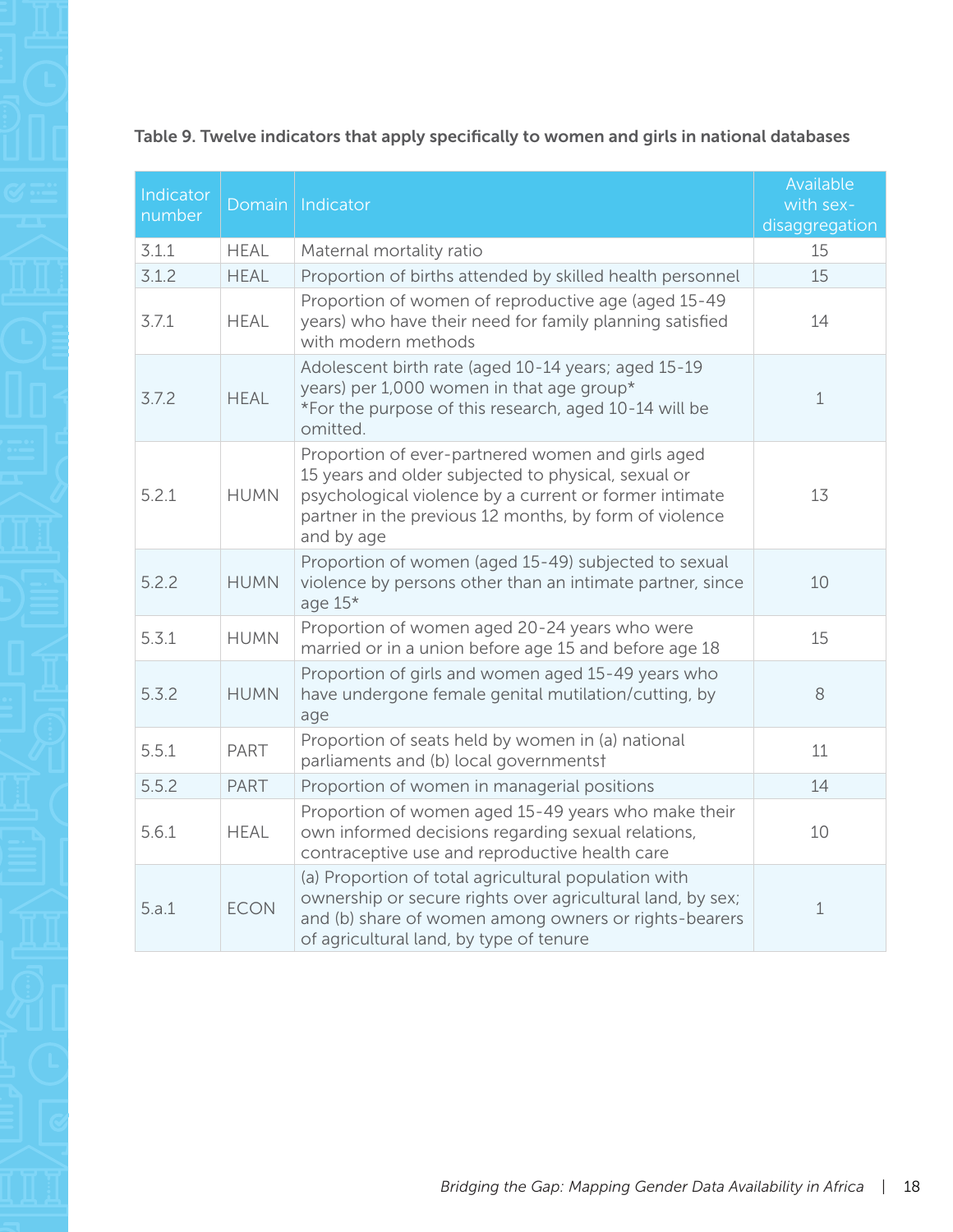#### <span id="page-22-0"></span>Widely reported indicators

Eighteen of the 68 SDG indicators in the study dataset are available with sex-disaggregation in 12 or more countries. As in the previous discussion, these include indicators that are related to but do not match the specific definition of the corresponding SDG indicator. Seven are included as indicators specific to women and girls in table 9 and the remaining 11 are shown in Table 10.

| Indicator<br>number |             | Domain   Indicator                                                                                                                                                                            | Available<br>with sex-<br>disaggregation | Available<br>not sex-<br>disaggregated |
|---------------------|-------------|-----------------------------------------------------------------------------------------------------------------------------------------------------------------------------------------------|------------------------------------------|----------------------------------------|
| 8.5.2               | <b>ECON</b> | Unemployment rate, by sex, age and<br>persons with disabilities                                                                                                                               | 14                                       | $\mathbf 1$                            |
| 8.7.1               | <b>ECON</b> | Proportion and number of children<br>aged 5-17 years engaged in child labor,<br>by sex and age                                                                                                | 14                                       | $\mathbf 1$                            |
| 9.2.2               | <b>ECON</b> | Manufacturing employment as a<br>proportion of total employment                                                                                                                               | 14                                       | $\circ$                                |
| 4.6.1               | <b>EDUC</b> | Proportion of population in a given age<br>group achieving at least a fixed level of<br>proficiency in functional (a) literacy and<br>(b) numeracy skills, by sex                             | 12                                       | $\mathbf 1$                            |
| 2.2.2               | <b>HEAL</b> | Prevalence of malnutrition (weight for<br>height $> +2$ or $< -2$ standard deviation<br>from the median of the WHO Child<br>Growth Standards) among children<br>under 5 years of age, by type | 14                                       | $\circ$                                |
| 3.2.1               | <b>HEAL</b> | Under-five mortality rate                                                                                                                                                                     | 14                                       | $\mathbf 1$                            |
| 3.2.2               | <b>HEAL</b> | Neonatal mortality rate                                                                                                                                                                       | 13                                       | $\mathbf 1$                            |
| 3.a.1               | <b>HEAL</b> | Age-standardized prevalence of current<br>tobacco use among persons aged 15<br>years and older                                                                                                | 13                                       | $\overline{0}$                         |
| 2.2.1               | <b>HEAL</b> | Prevalence of stunting (height for age<br><-2 standard deviation from the median<br>of the WHO Child Growth Standards)<br>among children under 5 years of age                                 | 13                                       | $\bigcirc$                             |
| 16.1.3              | <b>HUMN</b> | Proportion of population subjected<br>to physical, psychological or sexual<br>violence in the previous 12 months                                                                              | 12                                       | $\circ$                                |
| 16.9.1              | PART        | Proportion of children under 5 years of<br>age whose births have been registered<br>with a civil authority, by age                                                                            | 13                                       | $\overline{c}$                         |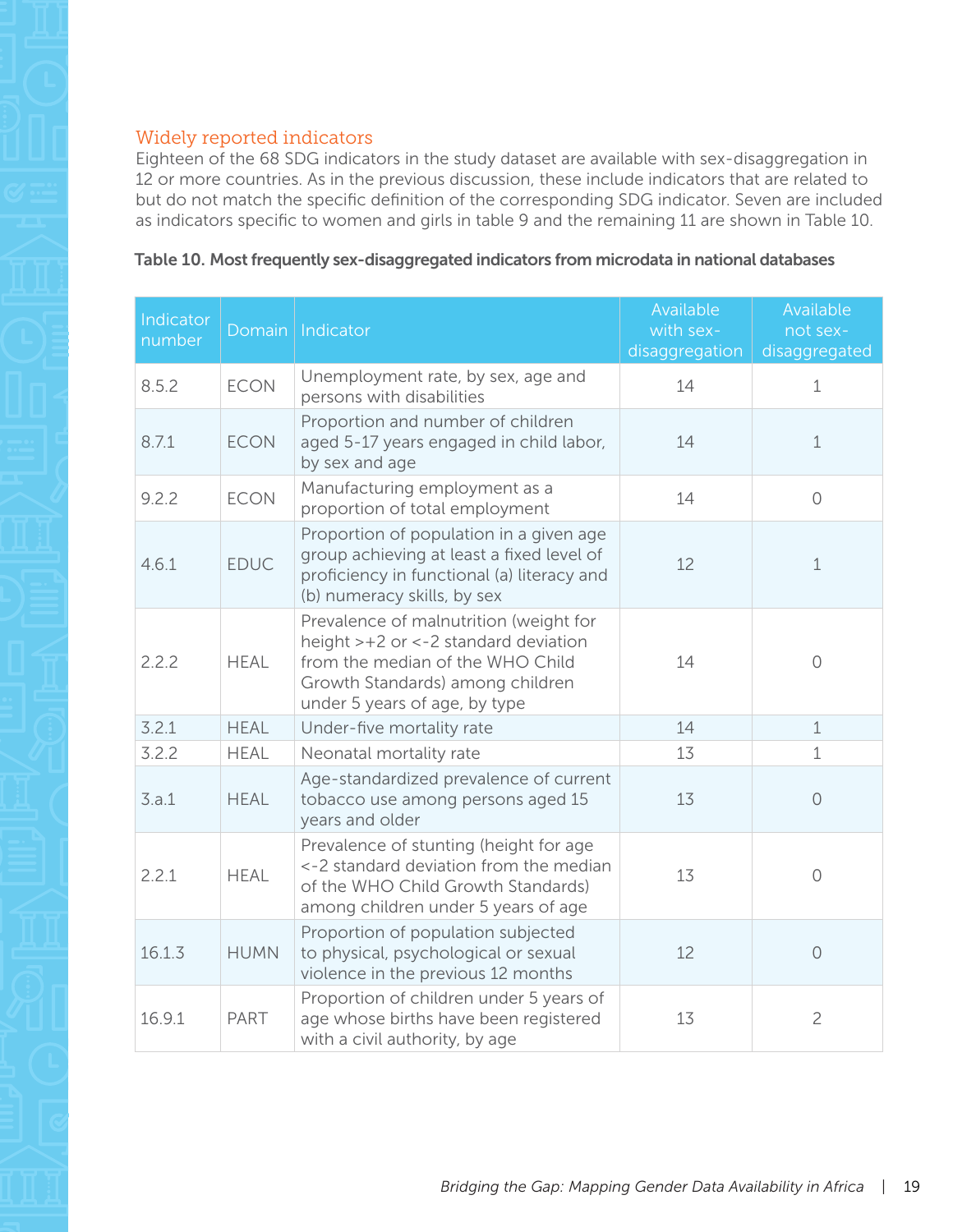<span id="page-23-0"></span>

The three most commonly available indicators are from the economic domain and, with few exceptions, are calculated from labor force surveys. Nigeria, which has no labor force surveys recorded in the IHSN catalog, calculates the disaggregated unemployment rate (8.5.2) from its General Household Survey but does not publish disaggregated data. Other countries make use of the national census or MICS. The education indicator on functional literacy and numeracy (4.6.1) depends on survey data, but only Ethiopia, for which the microdata source could not be determined, publishes an indicator matching the exact description of the SDG indicator. The five health indicators all come from DHS surveys or similar national health surveys, as does information on registered births (16.9.1). The proportion of people subjected to violence (16.1.3) uses data from DHS or victimization surveys; in six of the 12 countries with data, only data for women are available.

#### Less available indicators

There are 14 indicators shown in Table 11 for which sex-disaggregated data are available in 5 to 11 countries in national databases. Those that can be obtained from DHS or labor force surveys are the most commonly available, including the proportion of young people experiencing sexual violence (16.2.3) and the three most available economic indicators. Indicator 5.4.1 (time spent on unpaid domestic and care work) is noteworthy because only Rwanda and Zimbabwe report complete data from time-use studies. The other five countries with related data report on time spent on household chores or the number of unpaid family workers. Nevertheless, the international SDG database reports fully disaggregated data for Ethiopia, Tanzania, and South Africa, all calculated by the UN Statistics Division from time-use modules attached to labor force surveys.

Indicators sourced primarily from administrative records, including many education and health indicators, are problematic because published sources contain little information about the provenance of the underlying data.

| Indicator<br>number |             | Domain   Indicator                                                                                           | Available<br>with sex-<br>disaggregation | Available<br>not sex-<br>disaggregated |
|---------------------|-------------|--------------------------------------------------------------------------------------------------------------|------------------------------------------|----------------------------------------|
| 16.2.3              | <b>HUMN</b> | Proportion of young women and men<br>aged 18-29 years who experienced<br>sexual violence by age 18           | 11                                       |                                        |
| 8.3.1               | <b>ECON</b> | Proportion of informal employment in<br>non-agriculture employment, by sex                                   | 10                                       |                                        |
| 8.6.1               | <b>ECON</b> | Proportion of youth (aged 15-24 years)<br>not in education, employment or<br>training                        | 10                                       |                                        |
| 8.5.1               | <b>ECON</b> | Average hourly earnings of female and<br>male employees, by occupation, age<br>and persons with disabilities |                                          |                                        |

#### Table 11. Indicators with limited availability in national databases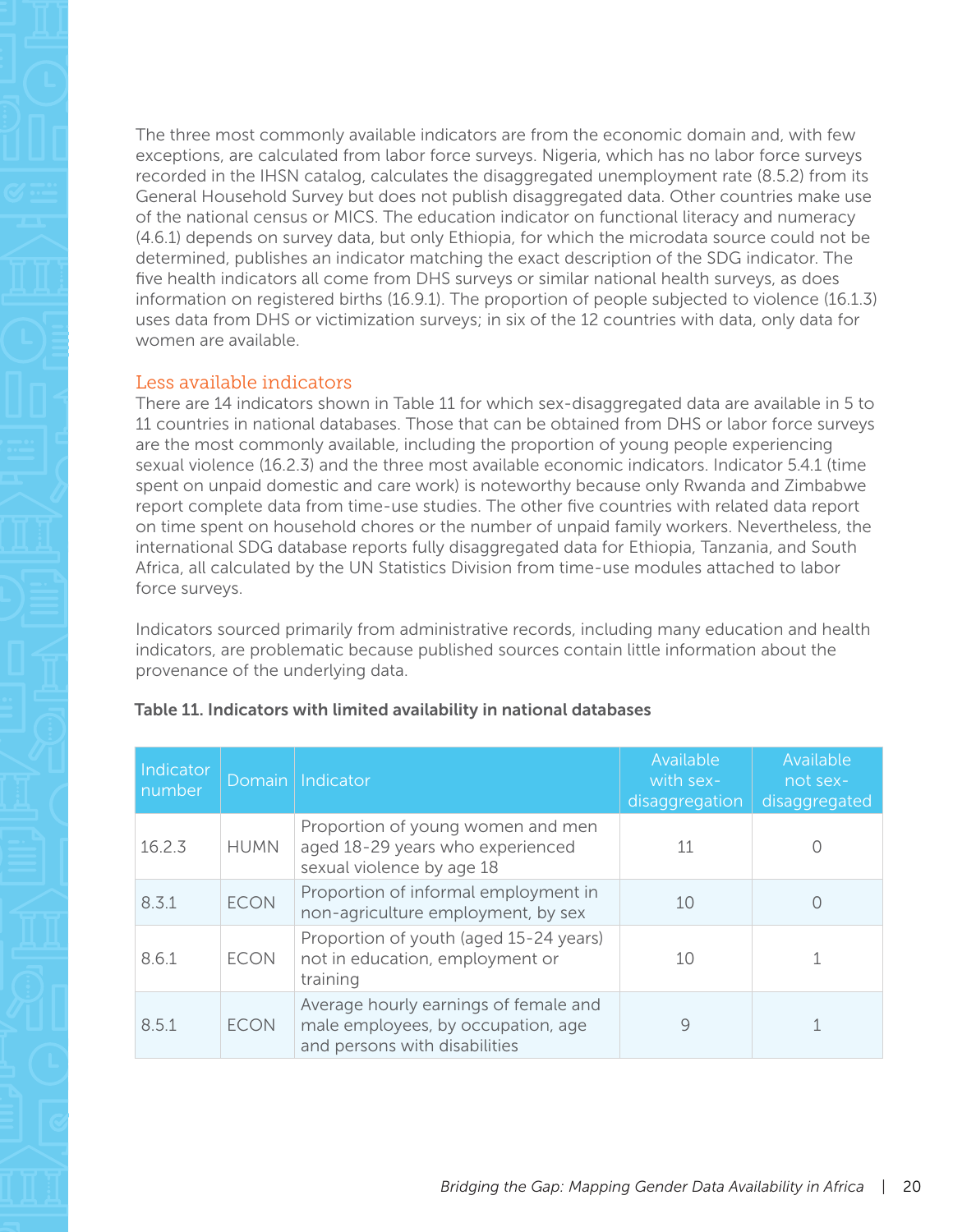<span id="page-24-0"></span>

| Indicator<br>number |             | Domain   Indicator                                                                                                                                                                                | Available<br>with sex-<br>disaggregation | Available<br>not sex-<br>disaggregated |
|---------------------|-------------|---------------------------------------------------------------------------------------------------------------------------------------------------------------------------------------------------|------------------------------------------|----------------------------------------|
| 4.c.1               | <b>EDUC</b> | Proportion of teachers in: (a) pre-<br>primary; (b) primary; (c) lower<br>secondary; and (d) upper secondary<br>education who have received at least<br>the minimum organized teacher<br>training | 9                                        | 1                                      |
| 17.8.1              | <b>ECON</b> | Proportion of individuals using the<br>Internet                                                                                                                                                   | $\overline{7}$                           | $\,8\,$                                |
| 5.4.1               | <b>ECON</b> | Proportion of time spent on unpaid<br>domestic and care work, by sex, age<br>and location                                                                                                         | $\overline{7}$                           | $\circ$                                |
| 4.2.2               | <b>EDUC</b> | Participation rate in organized learning<br>(one year before the official primary<br>entry age), by sex                                                                                           | $\overline{7}$                           | $\circ$                                |
| 5.b.1               | <b>ECON</b> | Proportion of individuals who own a<br>mobile telephone, by sex                                                                                                                                   | 6                                        | 9                                      |
| 3.3.1               | <b>HEAL</b> | Number of new HIV infections per<br>1,000 uninfected population, by sex,<br>age and key populations                                                                                               | 6                                        | 3                                      |
| 3.5.2               | <b>HEAL</b> | Harmful use of alcohol defined<br>according to the national context as<br>alcohol per capita consumption (aged<br>15 years and older) within a calendar<br>year in liters of pure alcohol         | 6                                        | $\bigcirc$                             |
| 3.3.3               | <b>HEAL</b> | Malaria incidence per 1,000 population                                                                                                                                                            | 6                                        | 5                                      |
| 16.1.1              | <b>HUMN</b> | Number of victims of intentional<br>homicide per 100,000 population, by<br>sex and age                                                                                                            | 6                                        | 6                                      |
| 3.4.1               | <b>HEAL</b> | Mortality rate attributed to<br>cardiovascular disease, cancer, diabetes<br>or chronic respiratory disease                                                                                        | 5                                        | $\overline{4}$                         |

#### Sex-disaggregation and household surveys

Out of the 30 indicators with the lowest availability of sex-disaggregated data, nine depend exclusively on collective characteristics of the household that cannot be assigned to one resident or another. Two others, indicator 1.2.2 (multidimensional poverty) and 1.3.1 (coverage of social protection programs) involve data that could be sex-disaggregated but mix those data with collective data on characteristics of the household or participation on safety net programs. For these indicators, the lack of an agreed upon methodology for identifying differences in incidence for women and other vulnerable groups undermines the promise of "leave no one behind."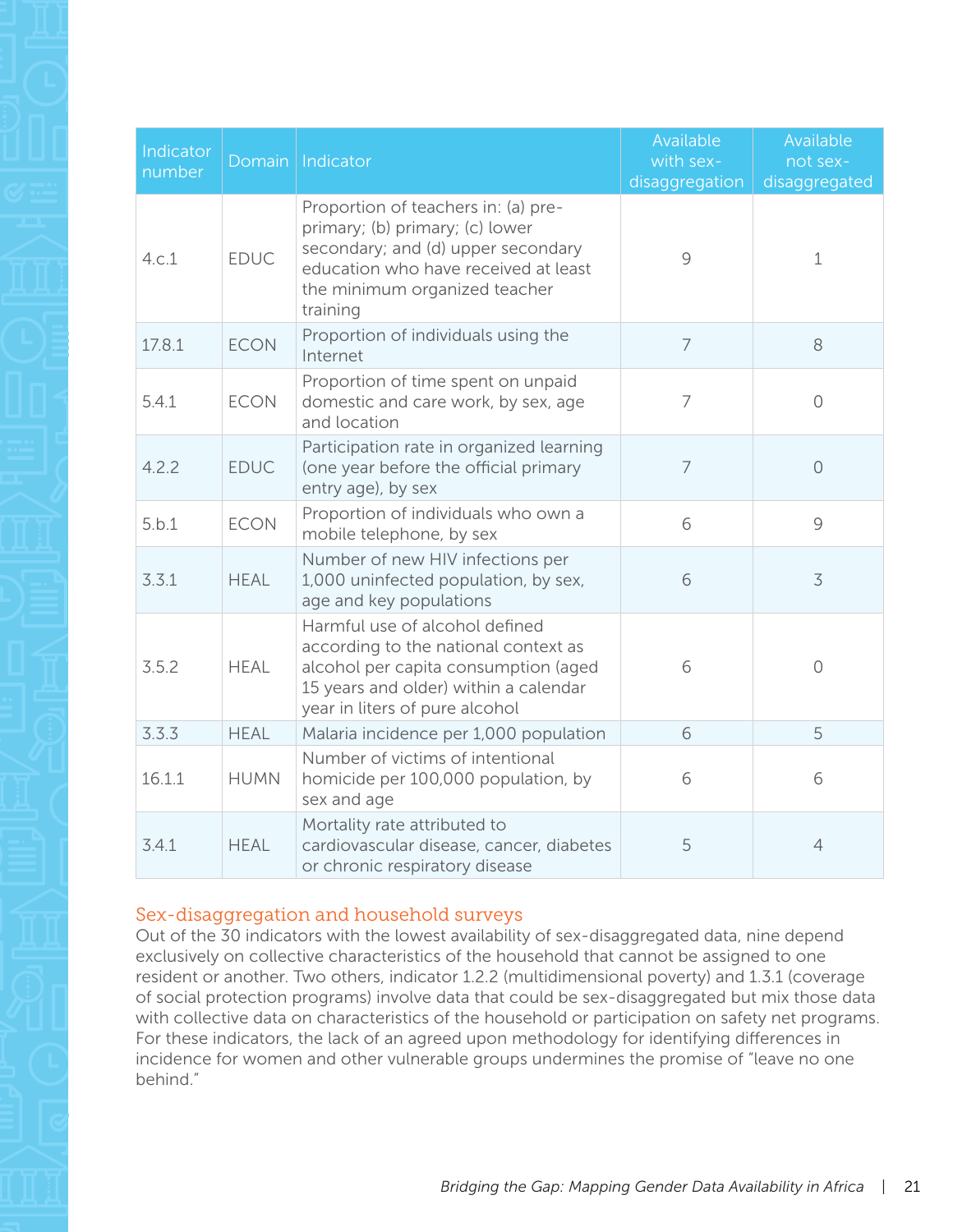<span id="page-25-0"></span>A straightforward way to account for differences in the frequency of men and women (or other groups) in collective household data is to count their numbers and compare their distribution to the general population. Thus, one might ask whether women or men make up the majority of residents in households whose average income or consumption puts them below the national or international poverty line. Because the proportion of men and women in the general population is not identical, a correction should be made for prior probabilities. Alternatively, the same data can be used to calculate the proportion of all women who live in poor households and compare that with men. Further disaggregations can be made on the basis of age, ethnicity or disability status if the corresponding data are available for the general population.

While these calculations provide an aggregate measure of the disproportionate experience of poverty, they have limited value in targeting programs to vulnerable people, particularly those who live in households not identified as poor. There is clearly a need for more finely targeted questions that record individual responses, probe more deeply on individuals' levels of consumption or control over household assets, and document conditions within households that affect the health and safety of women, men, and children. This is already done by DHS and MICs and many national living condition surveys. The World Bank's 2018 *Poverty and Shared Prosperity Report* (World Bank, 2018) gives examples of how inequalities in consumption can be modeled using modest amounts of additional data.

#### Administrative data

Unlike censuses and surveys, for which standards for documentation such as the Data Documentation Initiative (DDI) are widely used, the existence of most administrative records can only be inferred by the indicators produced from them. Although it is common to provide the public with access to files from censuses and surveys, similar access points are not generally available for microdata from education and health information systems or civil registration systems. Statistical yearbooks, for example, routinely provide counts of the total number of students enrolled in school, sometimes by grade and usually by sex, but systems that provide school-by-school details of facilities, staffing, and student progress are rare. No such data was found in the 15 study countries. This is a significant gap that deprives the public of valuable information and inhibits the development of innovative applications that could benefit from this important data.

The study shows that indicators derived from administrative databases tend to be non-standard because of differences in institutional structures, reporting mechanisms, definitions and the completeness of records used to construct the indicators. As a result, indicators based on administrative sources may lack comparability between countries and over time. The UNESCO Institute of Statistics adjusts the education data it obtains from countries to account for differences in the grade structures of school systems, which is one of many sources of national differences in education data. Similarly, WHO maintains standards for the classification of diseases and a verbal autopsy protocol for reporting the cause of death, but these are not consistently applied. And in most of the countries in this study, health indicators are based only on reported cases at health centers, which may require correction for selection or reporting biases. Similarly, early estimates of the HIV/AIDS epidemic in Africa were based on data collected at sentinel sites and proved to be significantly biased once biomarkers collected through household surveys became available to establish the greater impact of HIV/AIDS on women.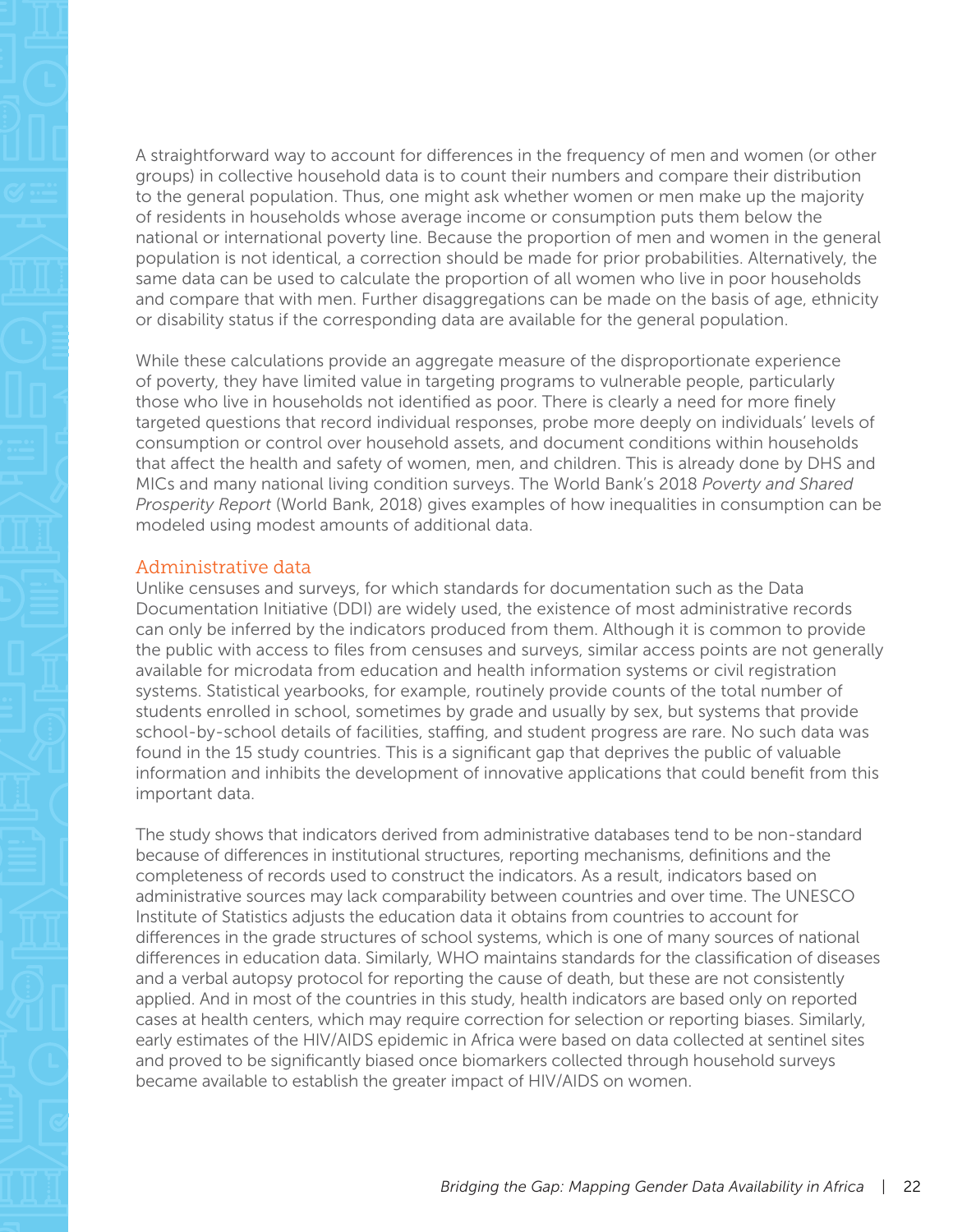<span id="page-26-0"></span>Administrative records provide more complete data than surveys and do so at higher frequencies. However, in order to become useful sources of reliable statistics, these records need to be well-documented and standardized to facilitate comparisons between countries and over time. Furthermore, standards for anonymization of data are needed to permit the open dissemination of administrative records for public use.

#### Other observations on microdata, metadata documentation, and adherence to standards

As a starting point, the study compared the published metadata for the SDG indicators to the metadata available for equivalent national indicators. Although the study did not attempt to match indicators to specific survey records, questionnaires available in the IHSN were consulted to clarify sources and the availability of sex-disaggregated data. In some instances, sexdisaggregated microdata exist even when the published indicator has only a combined value. The review of national indicators uncovered many discrepancies between the SDG metadata specifications and those of national indicators. For example, some surveys ask attitudes and perception rather than experience. While four SDG indicators (5.2.1 – women subjected to violence by intimate partner, 5.2.2 – women subjected to sexual violence by non-intimate partner, 16.1.3 – population subjected to violence, and 16.2.3 – young women and men experienced sexual violence by 18) ask about the experience of forms of violence, the MICS 2016 survey in Nigeria, which has questions on attitudes towards domestic violence, does not question respondents on whether they have been subjected to such violence.

This reflects a difference between the SDG target and indicator and existing practice in the country as well as the limitations of the SDG metadata files. Many of these metadata files are more concerned with the processing of indicators by the custodian agencies for international databases than with providing practical guidance on the collection of microdata and construction of the national level indicators. More complete documentation, including methods of data collection and indicator computation stressing the importance of disaggregation, would encourage standardization of the reported SDG indicators and increase their availability.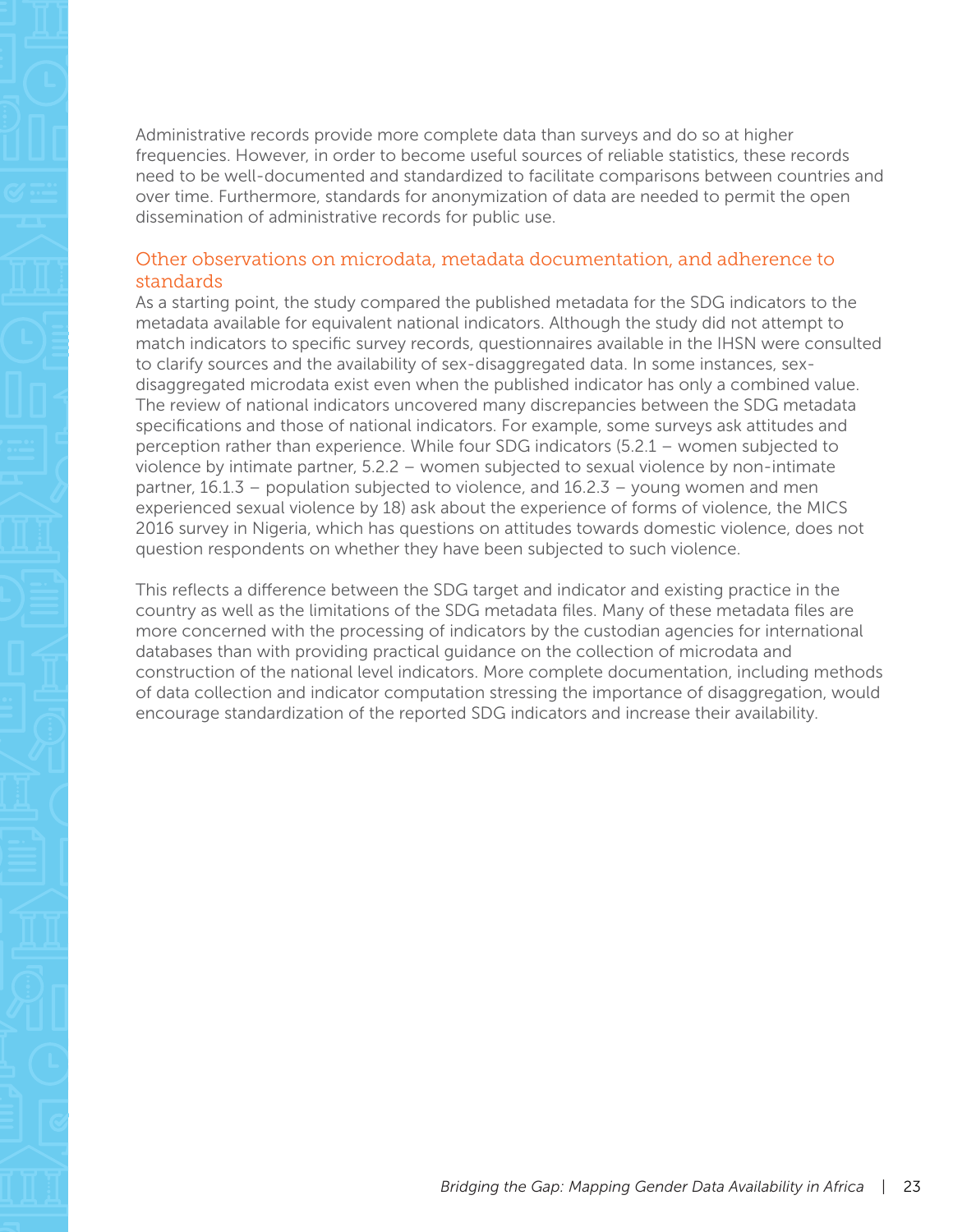## <span id="page-27-0"></span>Section 3. Conclusions, recommendations, and next steps

#### Main takeaways on indicator availability

The study has documented the persistence of large gender data gaps in both national and international databases and has established a baseline measurement of the availability of indictors in the 15 study countries. Taken together, they contain 60 percent of the population of Sub-Saharan Africa and 8.5 percent of the world's population. Only 52 percent of the 104 indicators identified as important for measuring the well-being of women have one or more sex-disaggregated observations in the 15 study countries. For the SDG indicators included in the study dataset the availability rate is 45 percent in national databases and 44 percent in international databases.

While the availability rates of national and international databases are nearly identical, there are large differences within six topical domains. Availability rates for sexdisaggregated data in international databases are highest in the health domain, at 73 percent, but only 58 percent in national database. Availability rates for education are highest in national databases at 60 percent, and second highest, at 54 percent, in international databases. Availability rates are lowest in both sources in the environment domain, where 90 percent of 8 indicators in 15 countries lack sex-disaggregated data. Most of the indicators that lack sexdisaggregated data are classified as Tier 2, for which agreed upon methodologies are available but global coverage is acknowledged to be low. Nevertheless, the

#### Conclusions in brief:

- Large gender data gaps exist in national and international databases and action must be taken to fill these gaps.
- None of the six topical domains assessed in this study had more than 73 percent availability of sexdisaggregated data, showing that even where data availability is highest, significant gender data gaps exist.
- The study identified indicators for which the most recent observations were old enough to only be of historical interest, underscoring the importance of regular updates and timely release of data to support planning, monitoring, and decision making.
- Variations in data availability and capacity to fill data gaps shows that countries make difficult choices in their data production decisions as a result of resource limitations.
- Systems producing microdata play a significant role in providing raw data for gender indicators. Countries are dependent on internationally sponsored surveys to generate microdata that is relevant to genderrelevant SDG indicators.
- **Administrative data were** underreported, undocumented, and were found to offer weaker data than what was produced by surveys.
- Improvements to household surveys to better distinguish between residents would make these surveys more useful in reporting on gender-relevant SDG indicators.

low coverage rates in 15 Sub-Saharan countries points to the need for improved efforts to build capacity, collect data, and publish the resulting indicators with sex and other recommended disaggregations.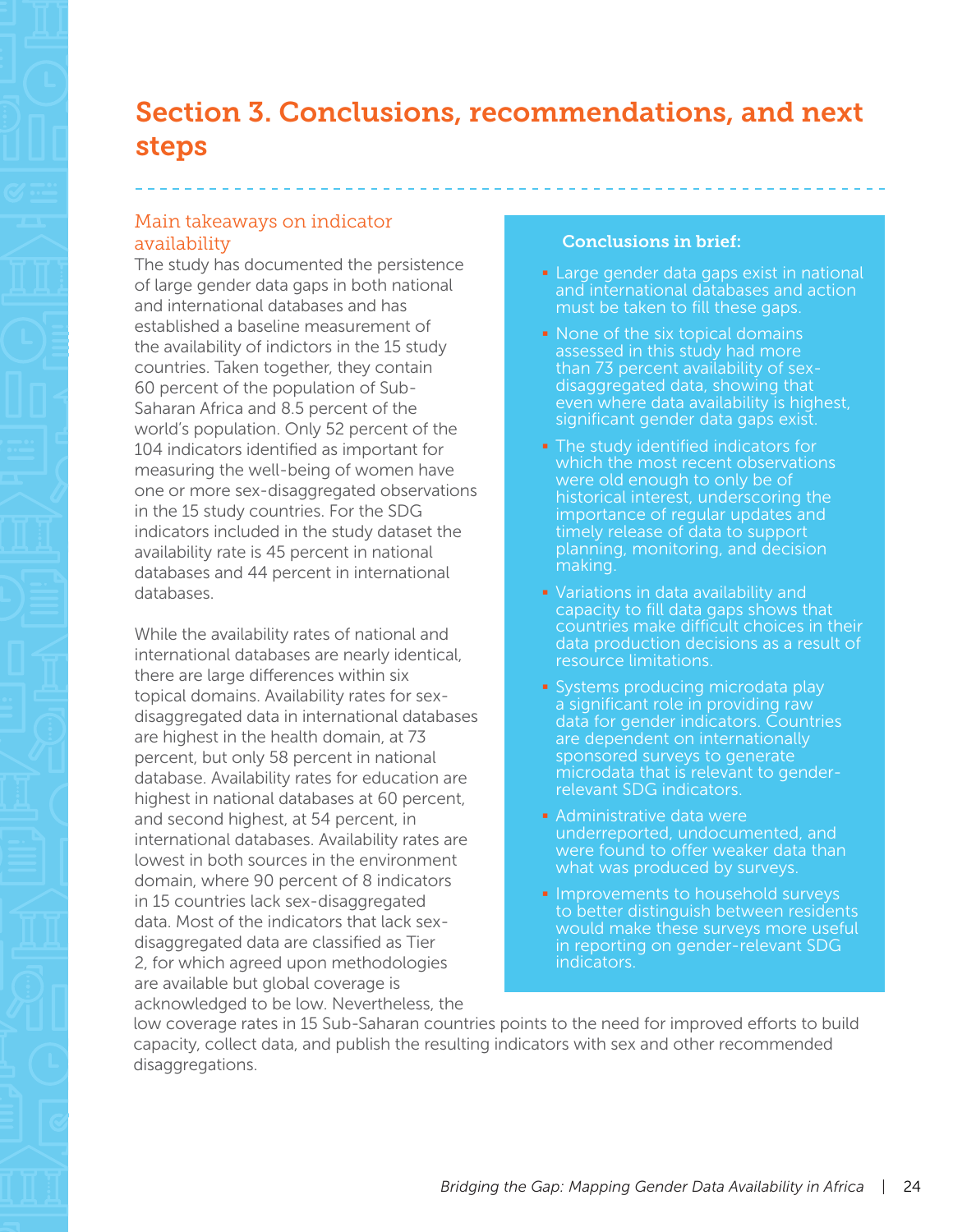<span id="page-28-0"></span>

Indicators reported in international databases, such as the UN SDG Global Database or the World Bank's World Development Indicators usually conform to international standards. National databases are more likely to report indicators that are related to but differ from the descriptions and metadata published by international agencies. While not conforming to international standards, these indicators may satisfy domestic needs.

The study showed that international databases are more selective in their reporting than national databases. While the average number of observations available per indicator is higher, there are 9 indicators without any data in the international databases in any of the 15 countries and 19 more indicators that lack any sex-disaggregated data. Indicator frequency is lower in national databases, but there are only two indicators that lack any data in any of the 15 countries, one being the poverty headcount at the international poverty line produced by the World Bank. There are 4 more indicators that lack sex-disaggregation in national databases. Three of these are environment indicators that are also missing from international databases.

More than a third of indicators with data in national databases have available observations within the last three years, with the largest share occurring in 2016 (indicators are not the same in every country). Data published within two years of the reference period is considered to be reasonably timely, but for the remaining indicators, the most recent observations are much older. 17 percent of the observations were last published in 2010 or 2011, making them only of historical interest at this point. Regular updating and timely release are needed to support planning, monitoring, and decision making.

Patterns of data availability, predictably, vary across the countries assessed in this study. In national databases, the number of indicators with one or more observations is lowest in Kenya and Lesotho (54) and highest in Ghana (83). However, data frequency is highest in South Africa, where there was an average of 4.9 observations per indicator, and lowest in Ethiopia, with only 1.1. These results may reflect a strategic choice by some countries to produce higher frequency data for a more limited number of indicators, as South Africa has only 61 indicators with one or more data points. Others may choose wider but less frequent coverage, but it also seems likely that low frequencies reflect the inability of countries and donors to sustain statistical programs.

#### Main takeaways on microdata sources

A review of the microdata sources used to produce the 68 gender-relevant SDG indicators found that 14 of the 15 countries are dependent on internationally sponsored surveys such as MICS and DHS for a large share of their data. These and similar surveys are the principal survey sources for health and education indicators. Only Botswana, which has the highest average income of the study countries, has not conducted a MIC or DHS survey. For economic indicators, labor force surveys are the principal source of data. Each country in the study conducted at least one living standard study to collect information on household income or consumption and, along with the population census, collect data on housing conditions and other assets. The remaining microdata sources were specialized surveys or administrative records.

Administrative data can and should play an important role in the production of official statistics, but they are underreported and undocumented. In many cases the use of administrative data could only be inferred from general statements about the ministry or agency responsible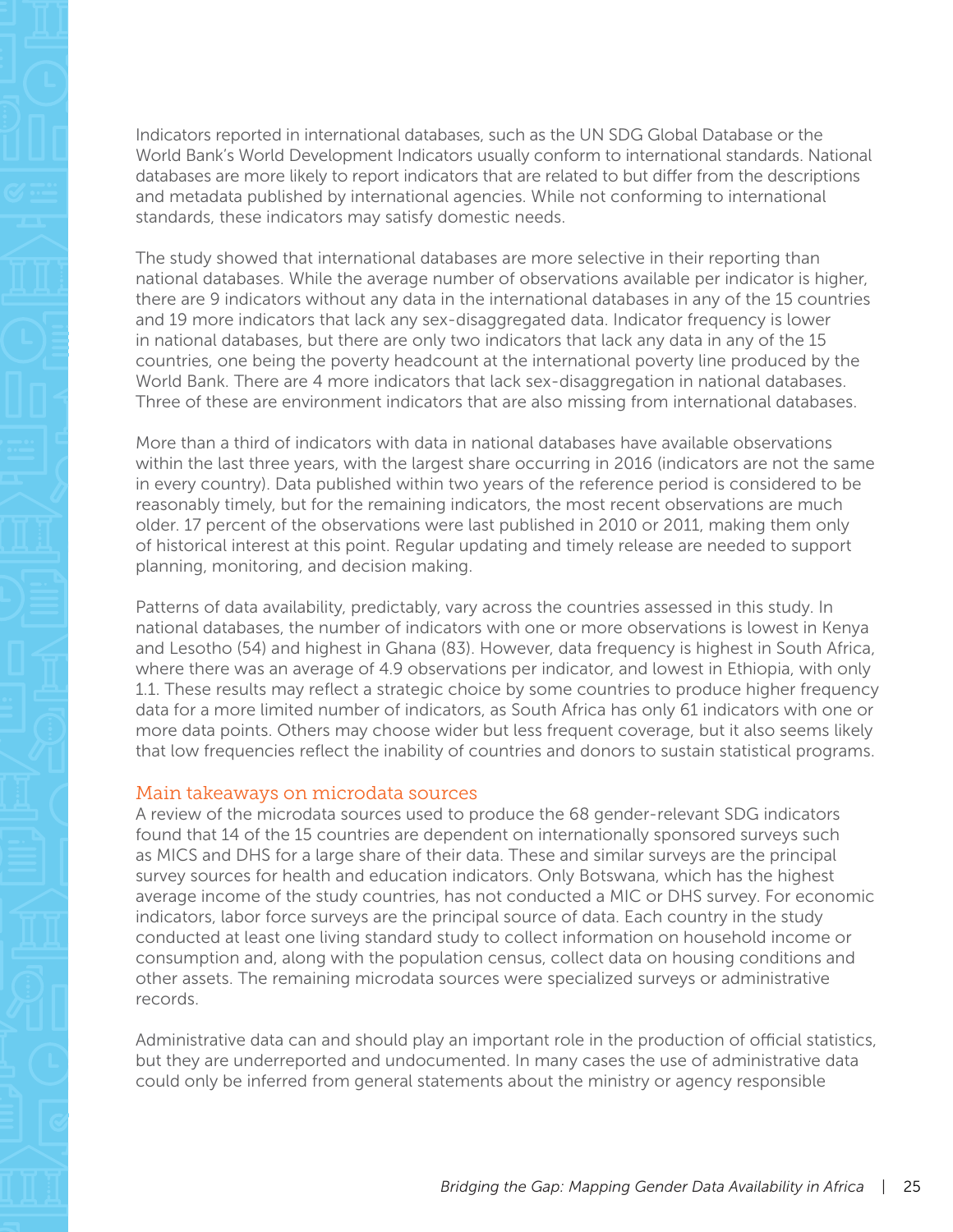<span id="page-29-0"></span>for compiling the indicators without an identifiable database or supporting metadata. The study results also point to the weaknesses of administrative data. In countries without wellfunctioning civil registration and vital statistics systems, censuses and surveys remain the only way of adjusting incomplete data to produce representative statistics. Because administrative systems differ from country to country, further adjustments are needed to produce crosscountry comparable data. The relatively large number of related but non-conforming indicators found in national databases may reflect the use of administrative sources.

Household surveys have their own limitations for reporting gender data. Unless data are collected separately from men and women (and children and other dependents) in the same household, only a single household data point is available. And even when separate schedules are used, collective consumption and the use of household assets are not distinguishable between residents. This has consequences for a number of SDG indicators, including all the indicators for Goal 1 and for other indictors in Goals 2, 3, 6, 10, and 11.

One important goal of this study was to identify examples of countries able to produce sexdisaggregated indicators that might serve as a model for countries with missing indicators or indicators that lack sex-disaggregation. Summary pages for each of the 68 gender-relevant SDG indicators will be made available at a later date and will include a definitional extract of the international metadata and the principal or most recent source of microdata used to produce the indicator in each country. These pages can be used by national statistical offices, international data production sponsors and others tasked with meeting the data demands of the SDG indicators to improve data collection methodology and produce more useful, more consistent sex-disaggregated data. These sheets will also examine whether data are collected without producing SDG indicators to identify SDG indicators as having data collection or data production gaps. The summary pages, along with the study methodology, will be made available as a separate output of the project.

#### Recommendations

The results of the study represent the best effort to date to locate data for defined genderrelevant indicators in international and national databases. The resulting map of existing gender data gaps should inform the national statistical offices and custodian agencies responsible for producing them. Similarly, the methodology and metadata should also be a learning tool to review the current status of data availability for sex-disaggregated data in the countries studied and other countries around the world. This study should serve as the basis for a discussion of forward-looking plans to fill data gaps through new surveys and censuses, improvements to administrative records, or exploration of new data sources.

Where existing microdata are sufficient to produce sex-disaggregated indicators as identified by this study, a systematic effort to compile and disseminate disaggregated data should be undertaken. This study is intended to complement the World Bank's proposed extension of the World Bank's Gender Data Navigator to identify specific survey items needed to construct SDG gender indicators.

Many indicators included in the study were available only once or twice in the nine-year period under review and more than 60 percent of the more recent observations were 4 years old or older. Using the information collected in the study, countries and their development partners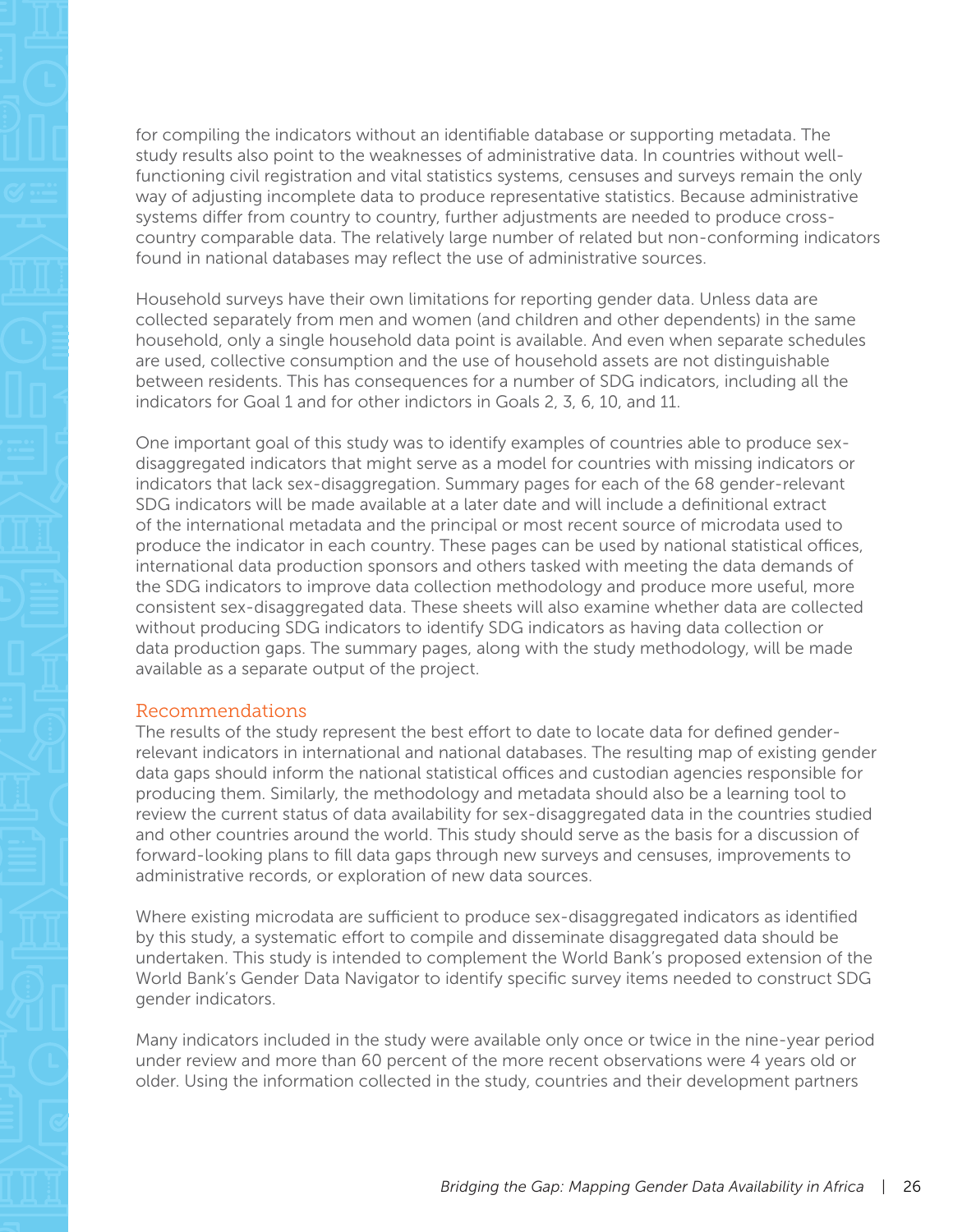<span id="page-30-0"></span>should establish a data collection program that provides data at adequate frequency and timeliness.

Administrative data offer little or no access to microdata or metadata. Investments are needed to make granular data from administrative systems more available for public access. This will require the development of access systems, appropriate controls to safeguard privacy of individual records and documentation and dissemination of both the microdata and the indicators derived from them.

#### Next steps

- Further work is needed to assess the microdata sources used to produce important gender indicators. Going forward, countries, their development partners, and SDG custodian agencies need to establish data collection programs that meet the need for timely, highquality gender data.
- The country assessments will be shared with national statistical offices or other national specialists to support further documentation of gender statistics and to support strategies for filling gaps.
- As the open data movement expands its scope, administrative databases should receive more attention and resources to match their ability, when constructed appropriately, to produce highly relevant sex-disaggregated data.
- § Data2X and Open Data Watch will publish summary pages for each of the 68 genderrelevant SDG indicators and make them available at a later date. These pages will offer insights into what should be done to improve data collection and production to for each of the gender-relevant SDG indicators.
- Data2X and Open Data Watch will promote the findings of this study with the international gender-data community and solicit feedback on the research, conclusions, and recommendations to inform further exploration of the data generated by this study.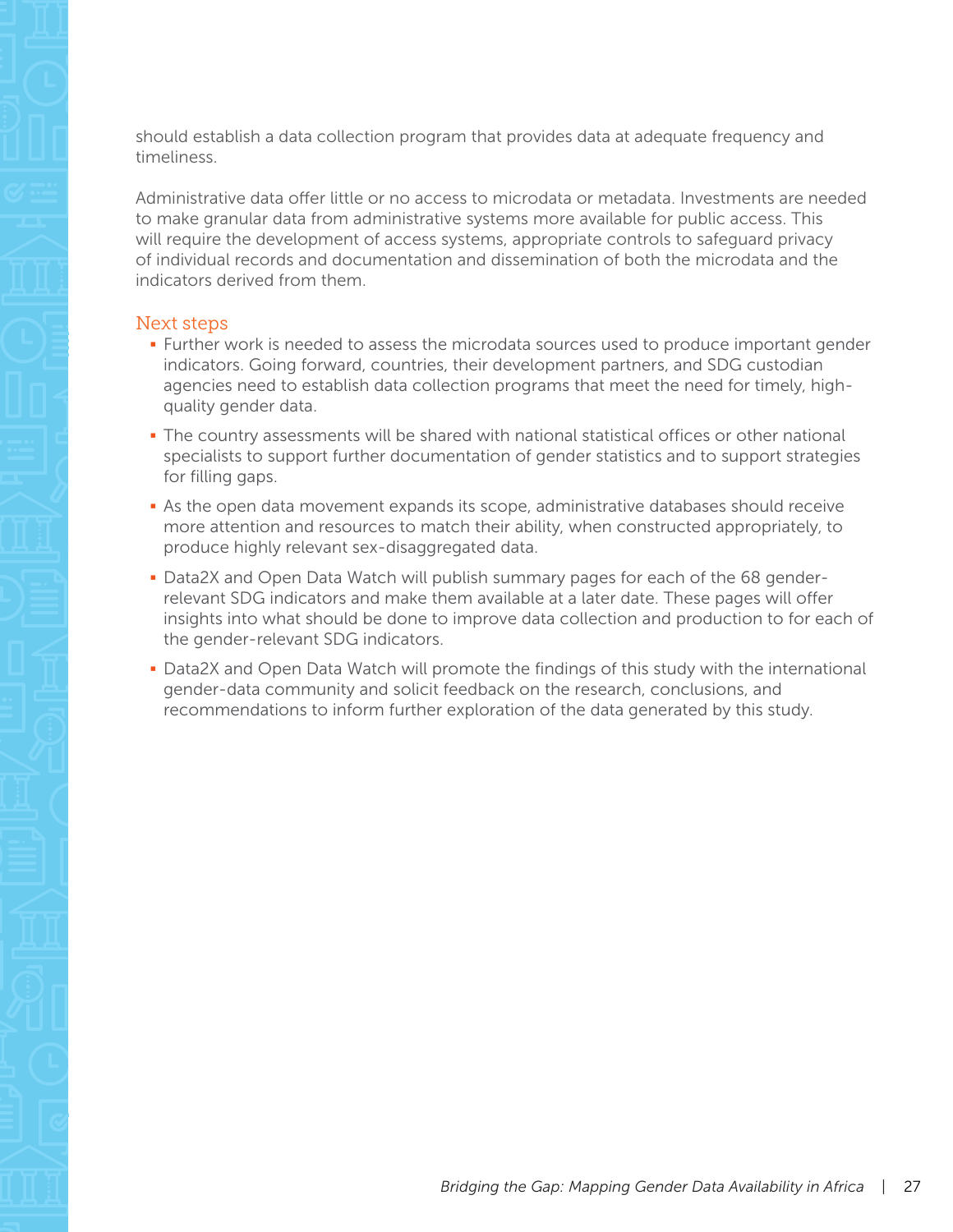## <span id="page-31-0"></span>Bibliography

Buvinic, Mayra, Rebecca Furst-Nichols, and Gayatri Koolwal. 2014. *Mapping Gender Data Gaps*. Data2X. [https://www.data2x.org/wp-content/uploads/2017/11/Data2X\\_](https://www.data2x.org/wp-content/uploads/2017/11/Data2X_MappingGenderDataGaps_FullReport.pdf) [MappingGenderDataGaps\\_FullReport.pdf.](https://www.data2x.org/wp-content/uploads/2017/11/Data2X_MappingGenderDataGaps_FullReport.pdf)

- Data2x and Open Data Watch. 2016. *Ready to Measure: Twenty Indicators for Monitoring SDG Gender Targets*. [https://opendatawatch.com/wp-content/uploads/2016/03/ready-to](https://opendatawatch.com/wp-content/uploads/2016/03/ready-to-measure.pdf)[measure.pdf.](https://opendatawatch.com/wp-content/uploads/2016/03/ready-to-measure.pdf)
- Inter-agency and Expert Group on Gender Statistics (IAEG-GS). 2017. *The United Nations Minimum Set of Gender Indicators.* United Nations Statistics Division, 6 June 2017. [https://](https://genderstats.un.org/files/Minimum%20Set%20indicators%20web.pdf) [genderstats.un.org/files/Minimum%20Set%20indicators%20web.pdf.](https://genderstats.un.org/files/Minimum%20Set%20indicators%20web.pdf)
- Inter-agency and Expert Group on the Sustainable Development Goals (IAEG-SDG). 2018. *Tier Classification for Global SDG Indicators.* 15 October 2018. [https://unstats.un.org/sdgs/](https://unstats.un.org/sdgs/files/Tier%20Classification%20of%20SDG%20Indicators_15%20October%202018_web.pdf) [files/Tier%20Classification%20of%20SDG%20Indicators\\_15%20October%202018\\_web.pdf](https://unstats.un.org/sdgs/files/Tier%20Classification%20of%20SDG%20Indicators_15%20October%202018_web.pdf).
- UN Women. 2017. *Gender-related Sustainable Development Goal Indicators.* [https://www.](https://www.data2x.org/wp-content/uploads/2017/05/UNWomenList_GenderSDGIndicators.pdf) [data2x.org/wp-content/uploads/2017/05/UNWomenList\\_GenderSDGIndicators.pdf](https://www.data2x.org/wp-content/uploads/2017/05/UNWomenList_GenderSDGIndicators.pdf).
- UN Women. 2018. T*urning Promises Into Action: Gender Equality in the 2030 Agenda for Sustainable Development.* [http://www.unwomen.org/-/media/headquarters/attachments/](http://www.unwomen.org/-/media/headquarters/attachments/sections/library/publications/2018/sdg-report-gender-equality-in-the-2030-agenda-for-sustainable-development-2018-en.pdf?la=en&vs=4332) [sections/library/publications/2018/sdg-report-gender-equality-in-the-2030-agenda-for](http://www.unwomen.org/-/media/headquarters/attachments/sections/library/publications/2018/sdg-report-gender-equality-in-the-2030-agenda-for-sustainable-development-2018-en.pdf?la=en&vs=4332)[sustainable-development-2018-en.pdf?la=en&vs=4332.](http://www.unwomen.org/-/media/headquarters/attachments/sections/library/publications/2018/sdg-report-gender-equality-in-the-2030-agenda-for-sustainable-development-2018-en.pdf?la=en&vs=4332)
- United Nations Statistical Commission (UNSC). 2013. *Gender Statistics: Report of the Secretary General.* [http://www.un.org/ga/search/view\\_doc.asp?symbol=E/CN.3/2013/10.](http://www.un.org/ga/search/view_doc.asp?symbol=E/CN.3/2013/10)
- United Nations. 2018. *Department of Economic and Social Affairs. Statistics Division. SDG Indicators Metadata Repository.* [https://unstats.un.org/sdgs/metadata/.](https://unstats.un.org/sdgs/metadata/)
- United Nations Development Program. 2018. *Human Development Indices and Indicators: 2018 Statistical Update.* [http://hdr.undp.org/sites/default/files/2018\\_human\\_development\\_](http://hdr.undp.org/sites/default/files/2018_human_development_statistical_update.pdf) [statistical\\_update.pdf.](http://hdr.undp.org/sites/default/files/2018_human_development_statistical_update.pdf)

World Bank. 2018. *Poverty and Shared Prosperity Report.* [http://www.worldbank.org/en/](http://www.worldbank.org/en/publication/poverty-and-shared-prosperity) [publication/poverty-and-shared-prosperity.](http://www.worldbank.org/en/publication/poverty-and-shared-prosperity)

World Bank. n.d. *Gender Data Navigator.* [http://datanavigator.ihsn.org/.](http://datanavigator.ihsn.org/)

World Economic Forum. 2018. *Global Gender Gap Report.* [http://www3.weforum.org/docs/](http://www3.weforum.org/docs/WEF_GGGR_2018.pdf) [WEF\\_GGGR\\_2018.pdf](http://www3.weforum.org/docs/WEF_GGGR_2018.pdf).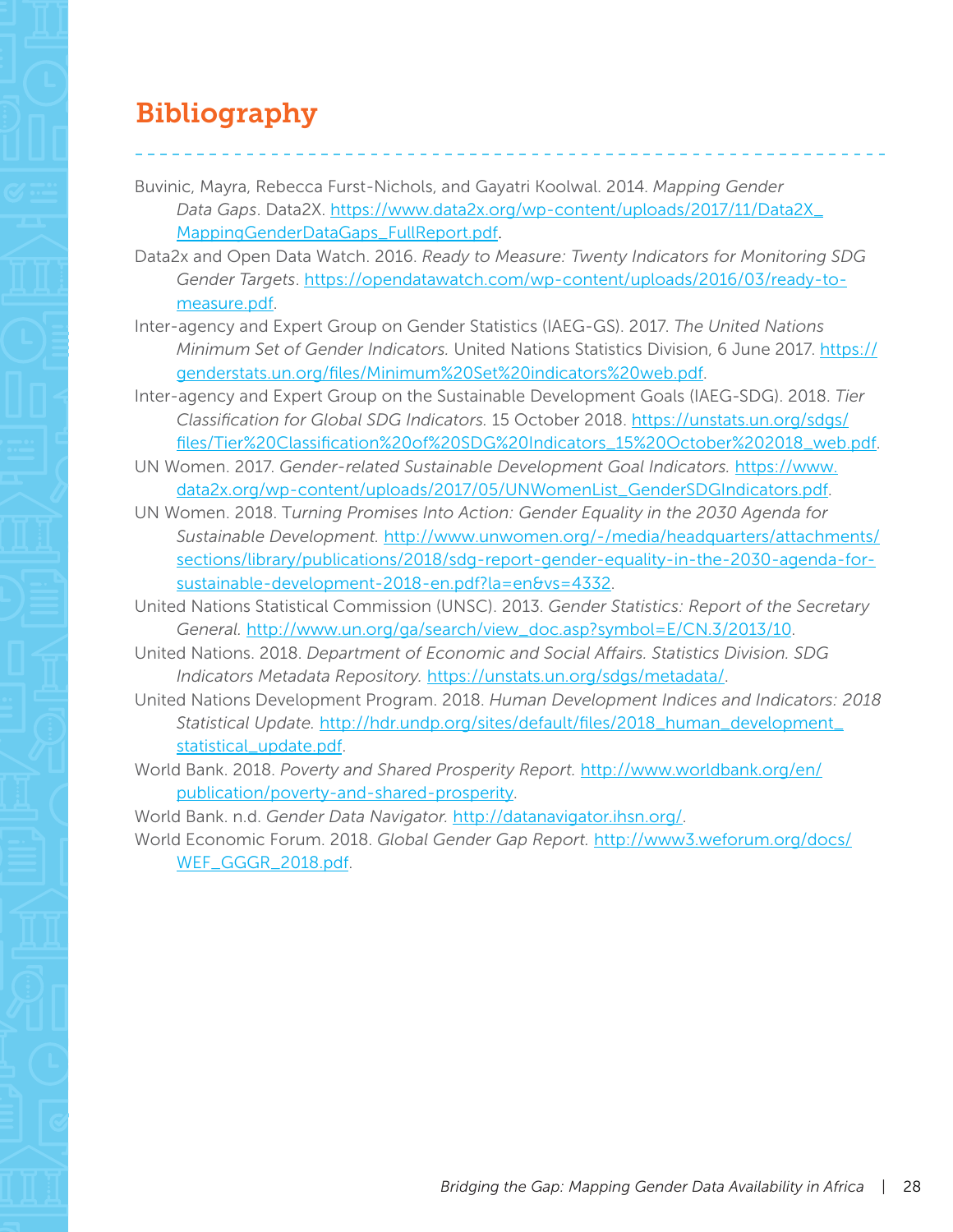## <span id="page-32-0"></span>Annex 1: Study indicators

Table A1 lists the 104 indictors included in the assessments. SDG indictors are shown with the indicator number and tier classification assigned by the IAEG-SDG. Indicators from the Minimum Set of Gender Indicator or from UN Women's list of supplemental indicators were assigned a number by the research team based on their relationship to the SDG targets with the addition of an alphabetic character in the rightmost position. Tier classification for the Minimum Set indicators were assigned by the IAEG-GS.

The original source of the indicators is coded as follows:

- § AGI Additional gender indicators in SDGs
- MIN Indicators from the Minimum Set of Gender Indicators proposed by IAEG-GS
- SUP Supplemental indicators proposed by UN Women
- UNW SDG gender indicators identified by UN Women

The development data domains are coded as follows:

- § ECON Economic
- § EDUC Education
- **ENVT** Environmental sustainability
- § HEAL Health
- HUMN Human security
- PART Public participation

#### Annex Table 1. Gender-relevant indicators

| Indicator<br>number | Source     | Indicator                                                                                                                                      | Tier    | Domain      |
|---------------------|------------|------------------------------------------------------------------------------------------------------------------------------------------------|---------|-------------|
| 1.1.1               | <b>UNW</b> | Proportion of population below the<br>international poverty line, by sex, age,<br>employment status and geographical<br>location (urban/rural) | Tier I  | <b>ECON</b> |
| 121                 | <b>UNW</b> | Proportion of population living below<br>the national poverty line, by sex and age                                                             | Tier I  | <b>FCON</b> |
| 122                 | <b>UNW</b> | Proportion of men, women and<br>children of all ages living in poverty in<br>all its dimensions according to national<br>definitions           | Tier II | <b>FCON</b> |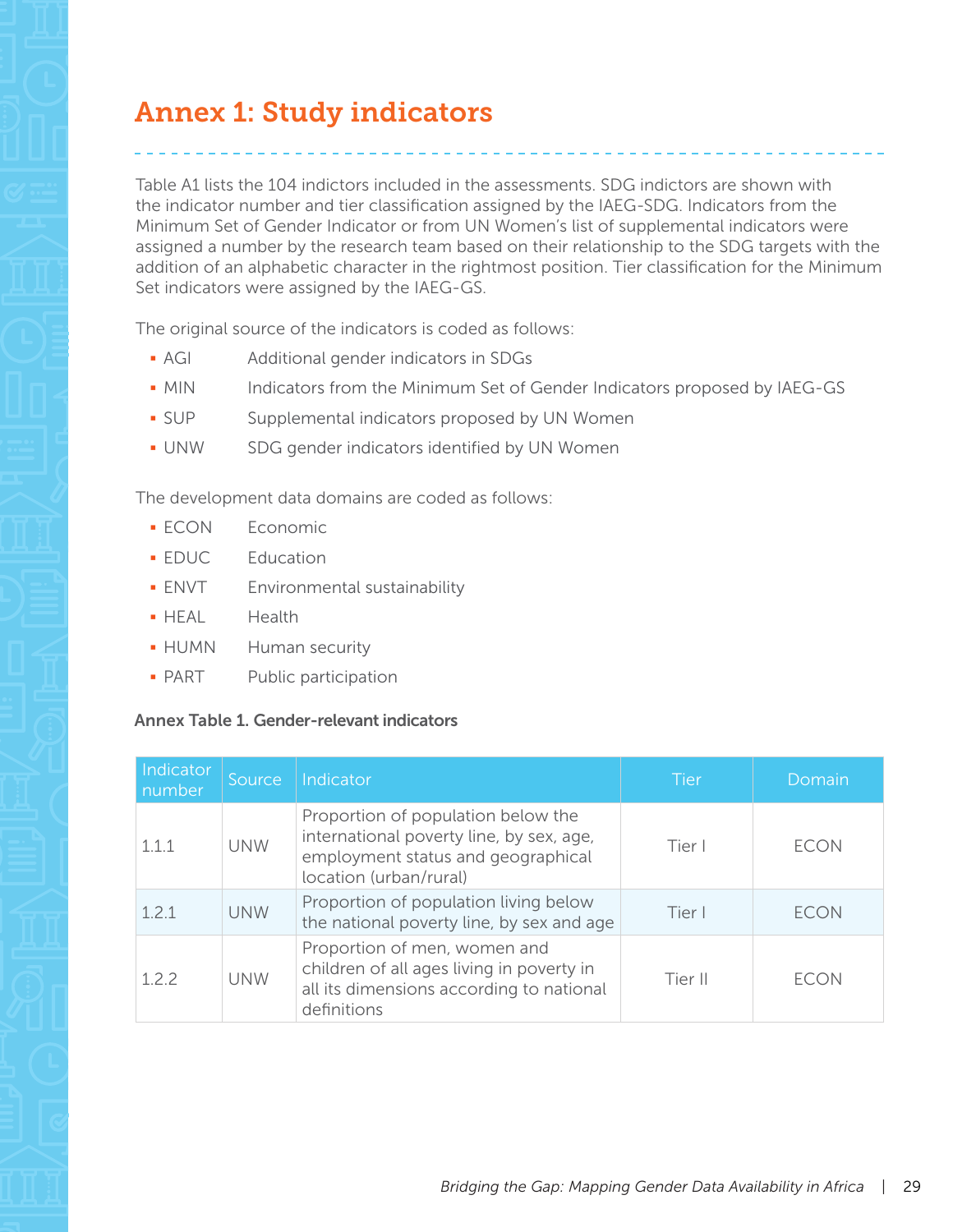| Indicator<br>number | Source     | Indicator                                                                                                                                                                                                                                                             | <b>Tier</b> | Domain      |
|---------------------|------------|-----------------------------------------------------------------------------------------------------------------------------------------------------------------------------------------------------------------------------------------------------------------------|-------------|-------------|
| 1.3.1               | <b>UNW</b> | Proportion of population covered by<br>social protection floors/systems, by sex,<br>distinguishing children, unemployed<br>persons, older persons, persons<br>with disabilities, pregnant women,<br>newborns, work- injury victims and the<br>poor and the vulnerable | Tier II     | <b>ECON</b> |
| 1.5.1               | AGI        | Number of deaths, missing persons and<br>directly affected persons attributed to<br>disasters per 100,000 population                                                                                                                                                  | Tier II     | <b>ENVT</b> |
| 2.1.1               | AGI        | Prevalence of undernourishment                                                                                                                                                                                                                                        | Tier I      | <b>HEAL</b> |
| 2.1.X               | <b>SUP</b> | Prevalence of anemia among women<br>of reproductive age                                                                                                                                                                                                               |             | <b>HEAL</b> |
| 2.2.1               | AGI        | Prevalence of stunting (height for age<br><-2 standard deviation from the median<br>of the World Health Organization<br>(WHO) Child Growth Standards) among<br>children under 5 years of age                                                                          | Tier I      | <b>HEAL</b> |
| 2.2.2               | AGI        | Prevalence of malnutrition (weight for<br>height $> +2$ or $< -2$ standard deviation<br>from the median of the WHO Child<br>Growth Standards) among children<br>under 5 years of age, by type (wasting<br>and overweight)                                             | Tier I      | <b>HEAL</b> |
| 2.2.X               | <b>MIN</b> | Proportion of adults who are obese, by<br>sex                                                                                                                                                                                                                         | GS Tier 1   | <b>HEAL</b> |
| 2.2.Y               | <b>SUP</b> | Share of women aged 15-49 whose<br>BMI is less than 18.5 (underweight)                                                                                                                                                                                                |             | <b>HEAL</b> |
| 3.1.1               | <b>UNW</b> | Maternal mortality ratio                                                                                                                                                                                                                                              | Tier II     | <b>HEAL</b> |
| 3.1.2               | <b>UNW</b> | Proportion of births attended by skilled<br>health personnel                                                                                                                                                                                                          | Tier I      | <b>HEAL</b> |
| 3.1.X               | <b>MIN</b> | Antenatal care coverage                                                                                                                                                                                                                                               | GS Tier 1   | <b>HEAL</b> |
| 3.2.1               | AGI        | Under-five mortality rate                                                                                                                                                                                                                                             | Tier I      | <b>HEAL</b> |
| 3.2.2               | AGI        | Neonatal mortality rate                                                                                                                                                                                                                                               | Tier I      | <b>HEAL</b> |
| 3.3.1               | <b>UNW</b> | Number of new HIV infections per<br>1,000 uninfected population, by sex,<br>age and key populations                                                                                                                                                                   | Tier II     | <b>HEAL</b> |
| 3.3.2               | AGI        | Tuberculosis incidence per 100,000<br>population                                                                                                                                                                                                                      | Tier I      | <b>HEAL</b> |
| 3.3.3               | AGI        | Malaria incidence per 1,000 population                                                                                                                                                                                                                                | Tier I      | <b>HEAL</b> |
| 3.3.4               | AGI        | Hepatitis B incidence per 100,000<br>population                                                                                                                                                                                                                       | Tier II     | <b>HEAL</b> |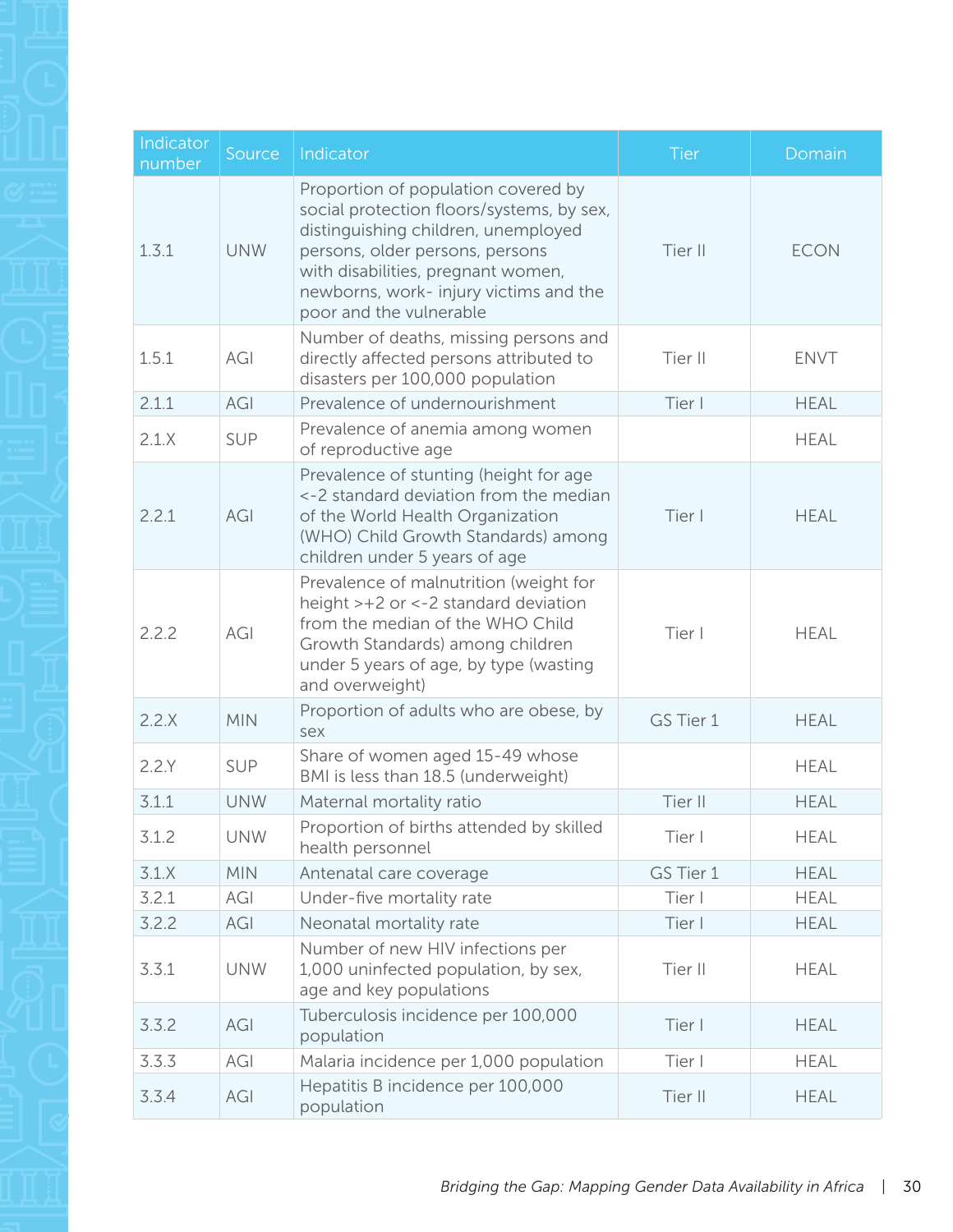| Indicator<br>number | Source     | Indicator                                                                                                                                                                                 | <b>Tier</b> | Domain      |
|---------------------|------------|-------------------------------------------------------------------------------------------------------------------------------------------------------------------------------------------|-------------|-------------|
| 3.3.5               | AGI        | Number of people requiring<br>interventions against neglected tropical<br>diseases                                                                                                        | Tier I      | <b>HEAL</b> |
| 3.3.X               | <b>MIN</b> | Women's share of population aged 15-<br>49 living with HIV/AIDS                                                                                                                           | GS Tier 1   | <b>HEAL</b> |
| 3.3Y                | <b>MIN</b> | Access to anti-retroviral drug, by sex                                                                                                                                                    | GS Tier 1   | <b>HEAL</b> |
| 3.4.1               | AGI        | Mortality rate attributed to<br>cardiovascular disease, cancer, diabetes<br>or chronic respiratory disease                                                                                | Tier II     | <b>HEAL</b> |
| 3.4.2               | AGI        | Suicide mortality rate                                                                                                                                                                    | Tier II     | <b>HEAL</b> |
| 3.4.X               | <b>MIN</b> | Life expectancy at age 60, by sex                                                                                                                                                         | GS Tier 1   | <b>HEAL</b> |
| 3.4.Y               | <b>MIN</b> | Adult mortality by cause and age<br>groups                                                                                                                                                | GS Tier 1   | <b>HEAL</b> |
| 3.5.2               | AGI        | Harmful use of alcohol defined<br>according to the national context as<br>alcohol per capita consumption (aged<br>15 years and older) within a calendar<br>year in liters of pure alcohol | Tier I      | <b>HEAL</b> |
| 3.6.1               | AGI        | Death rate due to road traffic injuries                                                                                                                                                   | Tier I      | <b>HEAL</b> |
| 3.7.1               | <b>UNW</b> | Proportion of women of reproductive<br>age (aged 15-49 years) who have their<br>need for family planning satisfied with<br>modern methods                                                 | Tier I      | <b>HEAL</b> |
| 3.7.2               | <b>UNW</b> | Adolescent birth rate (aged 10-14 years;<br>aged 15-19 years) per 1,000 women in<br>that age group.<br>(The 10-14 age group was not included<br>in the indicator assessments.)            | Tier II     | <b>HEAL</b> |
| 3.7.X               | <b>MIN</b> | Contraceptive prevalence among<br>women who are married or in a union,<br>aged 15-49                                                                                                      | GS Tier 1   | <b>HEAL</b> |
| 3.9.1               | AGI        | Mortality rate attributed to household<br>and ambient air pollution                                                                                                                       | Tier I      | <b>ENVT</b> |
| 3.9.2               | AGI        | Mortality rate attributed to unsafe water,<br>unsafe sanitation and lack of hygiene.                                                                                                      | Tier II     | <b>ENVT</b> |
| 3.9.3               | AGI        | Mortality rate attributed to unintentional<br>poisoning                                                                                                                                   | Tier II     | <b>HEAL</b> |
| 3.a.1               | AGI        | Age-standardized prevalence of current<br>tobacco use among persons aged 15<br>years and older                                                                                            | Tier I      | <b>HEAL</b> |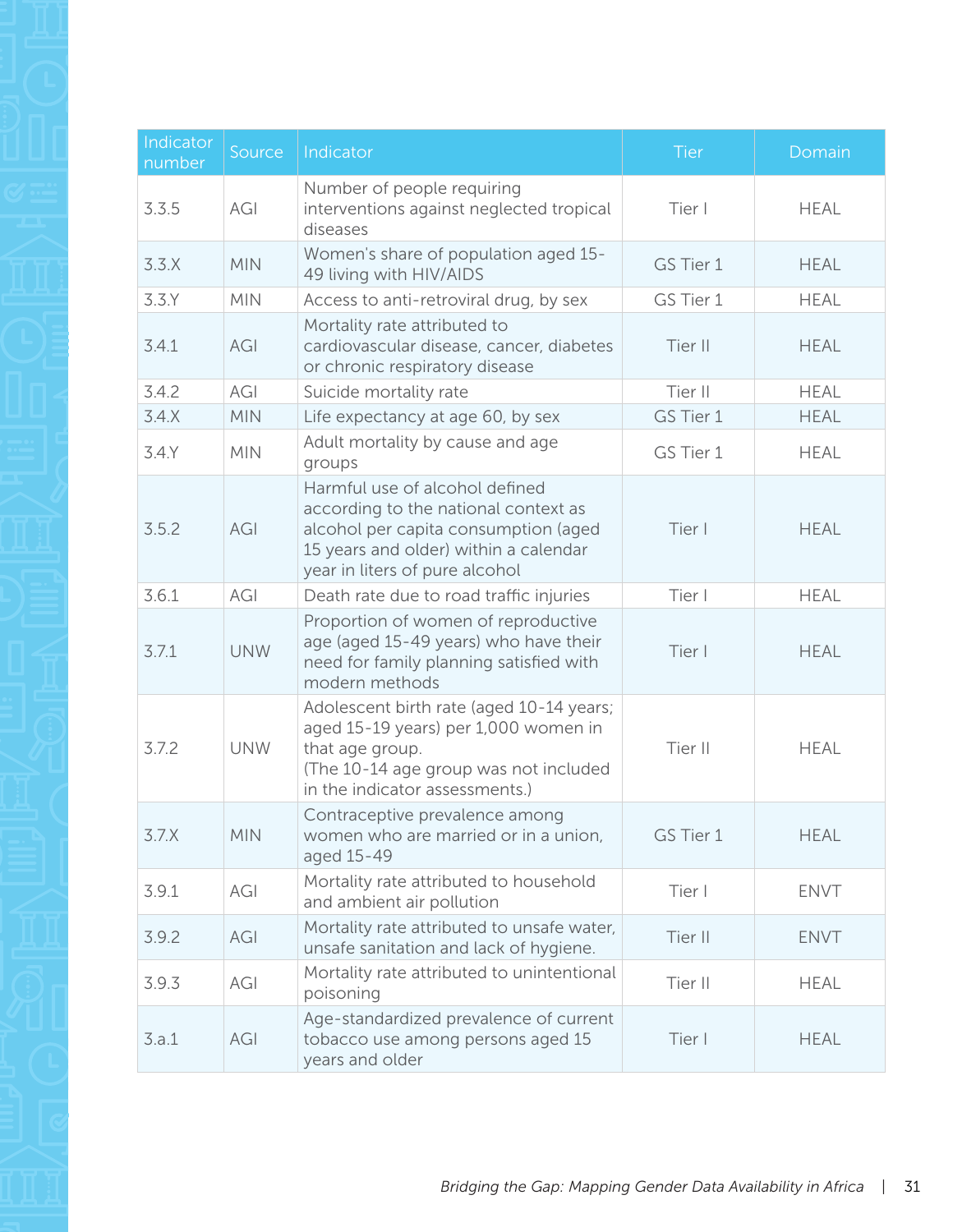| Indicator<br>number | Source     | Indicator                                                                                                                                                                                                                                                                                                | Tier                            | Domain      |
|---------------------|------------|----------------------------------------------------------------------------------------------------------------------------------------------------------------------------------------------------------------------------------------------------------------------------------------------------------|---------------------------------|-------------|
| 4.1.1               | AGI        | Proportion of children and young<br>people: (a) in grades 2/3; (b) at the end<br>of primary; and (c) at the end of lower<br>secondary achieving at least a minimum<br>proficiency level in (i) reading and (ii)<br>mathematics, by sex.<br>Note to assessors: focus on (b) and (c);<br>please ignore (a) | Tier III $(a)$<br>Tier II (b,c) | <b>HEAL</b> |
| $4.1\times1$        | <b>MIN</b> | Adjusted net enrolment rate in primary<br>education by sex                                                                                                                                                                                                                                               | GS Tier 1                       | <b>EDUC</b> |
| $4.1\times2$        | <b>MIN</b> | Gross enrolment ratio in secondary<br>education, by sex                                                                                                                                                                                                                                                  | GS Tier 1                       | <b>EDUC</b> |
| $4.1\times3$        | <b>MIN</b> | Gross enrolment ratio in tertiary<br>education, by sex                                                                                                                                                                                                                                                   | GS Tier 1                       | <b>EDUC</b> |
| 4.1. X4             | SUP        | Illiteracy rates, by sex                                                                                                                                                                                                                                                                                 |                                 | <b>EDUC</b> |
| $4.1\times5$        | <b>MIN</b> | Adjusted net intake rate to the first<br>grade of primary education, by sex                                                                                                                                                                                                                              | GS Tier 1                       | <b>EDUC</b> |
| $4.1\times 6$       | SUP        | Proportion of women with six or less<br>years of education                                                                                                                                                                                                                                               |                                 | <b>EDUC</b> |
| 4.1. X7             | <b>MIN</b> | Primary education completion rate<br>(proxy), by sex                                                                                                                                                                                                                                                     | GS Tier 1                       | <b>EDUC</b> |
| 4.1.X8              | <b>MIN</b> | Gross graduation ratio from lower<br>secondary education, by sex                                                                                                                                                                                                                                         | GS Tier 1                       | <b>EDUC</b> |
| 4.1.X9              | <b>MIN</b> | Effective transition rate from primary<br>to secondary education (general<br>programs), by sex                                                                                                                                                                                                           | GS Tier 1                       | <b>EDUC</b> |
| 4.1.X10             | <b>SUP</b> | Proportion of women with less than a<br>high school diploma                                                                                                                                                                                                                                              |                                 | <b>EDUC</b> |
| 4.2.2               | <b>UNW</b> | Participation rate in organized learning<br>(one year before the official primary<br>entry age), by sex                                                                                                                                                                                                  | Tier I                          | <b>EDUC</b> |
| 4.3.1               | <b>UNW</b> | Participation rate of youth and adults in<br>formal and non-formal education and<br>training in the previous 12 months, by<br>sex                                                                                                                                                                        | Tier II                         | <b>EDUC</b> |
| 4.3.X               | <b>SUP</b> | Primary and secondary out of school<br>rates, by sex                                                                                                                                                                                                                                                     |                                 | <b>EDUC</b> |
| 4.4.1               | AGI        | Proportion of youth and adults with<br>information and communications<br>technology (ICT) skills, by type of skill                                                                                                                                                                                       | Tier II                         | <b>EDUC</b> |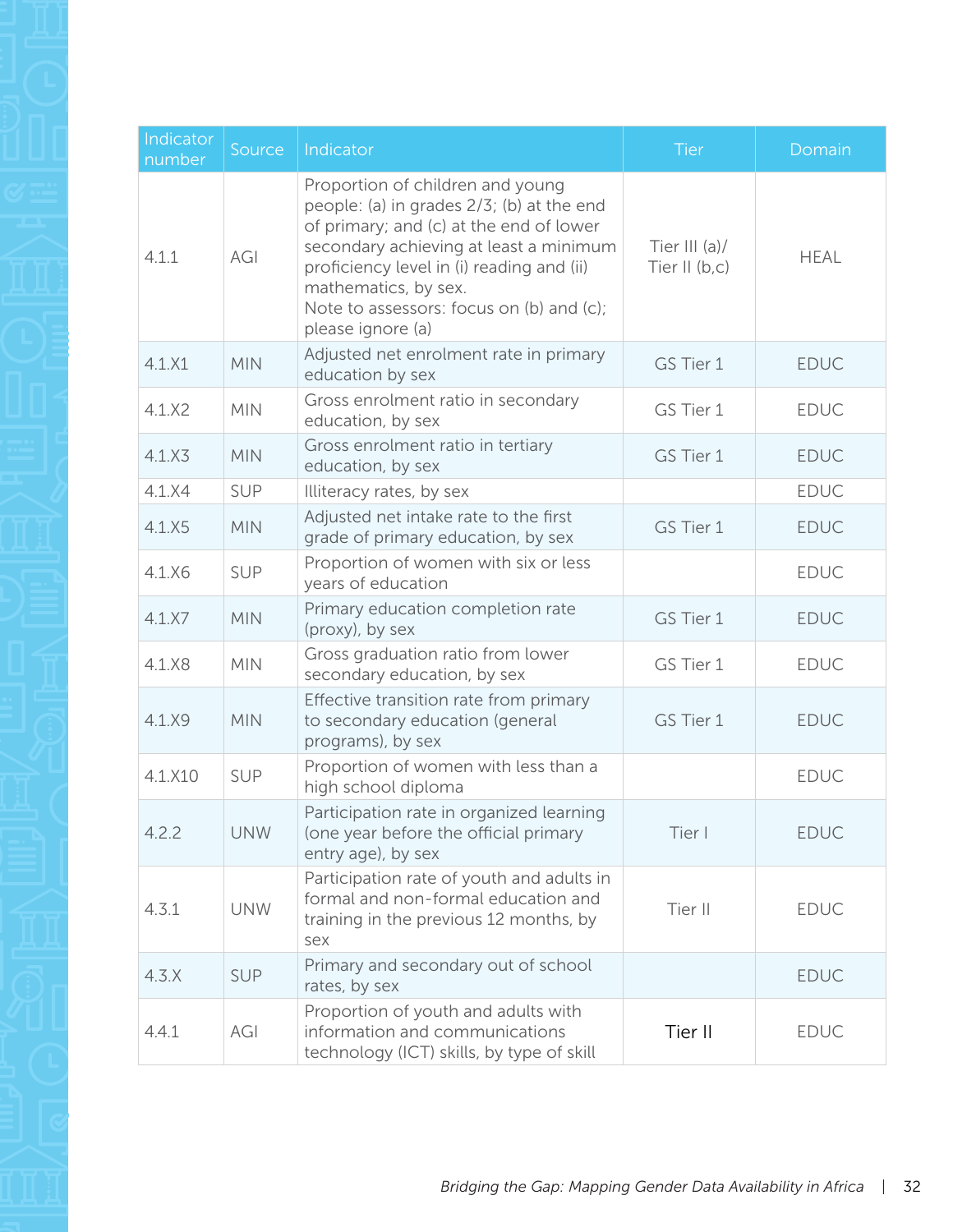| Indicator<br>number | Source     | Indicator                                                                                                                                                                                                                                                                                                                       | <b>Tier</b> | Domain      |
|---------------------|------------|---------------------------------------------------------------------------------------------------------------------------------------------------------------------------------------------------------------------------------------------------------------------------------------------------------------------------------|-------------|-------------|
| 4.4.X               | <b>MIN</b> | Share of female science, engineering,<br>manufacturing and construction<br>graduates at tertiary level                                                                                                                                                                                                                          | GS Tier 1   | <b>EDUC</b> |
| 4.5.X               | <b>MIN</b> | Educational attainment of the<br>population aged 25 and older, by sex                                                                                                                                                                                                                                                           | GS Tier 1   | <b>EDUC</b> |
| 4.6.X1              | <b>MIN</b> | Youth literacy rate of persons (15-24<br>years), by sex                                                                                                                                                                                                                                                                         | GS Tier 1   | <b>EDUC</b> |
| 4.6.1               | <b>UNW</b> | Proportion of population in a given age<br>group achieving at least a fixed level of<br>proficiency in functional (a) literacy and<br>(b) numeracy skills, by sex                                                                                                                                                               | Tier II     | <b>EDUC</b> |
| 4.a.1               | <b>UNW</b> | Proportion of schools with access to: (f)<br>single-sex basic sanitation facilities                                                                                                                                                                                                                                             | Tier II     | <b>EDUC</b> |
| 4.c.1               | AGI        | Proportion of teachers in: (a) pre-<br>primary; (b) primary; (c) lower<br>secondary; and (d) upper secondary<br>education who have received at least<br>the minimum organized teacher<br>training (e.g. pedagogical training)<br>pre-service or in-service required for<br>teaching at the relevant level in a given<br>country | Tier I      | <b>EDUC</b> |
| 4.c.X               | <b>MIN</b> | Proportion of females among tertiary<br>education teachers or professors                                                                                                                                                                                                                                                        | GS Tier 1   | <b>EDUC</b> |
| 5.2.1               | <b>UNW</b> | Proportion of ever-partnered women<br>and girls aged 15 years and older<br>subjected to physical, sexual or<br>psychological violence by a current or<br>former intimate partner in the previous<br>12 months, by form of violence and by<br>age                                                                                | Tier II     | <b>HUMN</b> |
| 5.2.2               | <b>MIN</b> | Proportion of women (aged 15-49)<br>subjected to sexual violence by persons<br>other than an intimate partner, since<br>age $15*$                                                                                                                                                                                               | GS Tier 2   | <b>HUMN</b> |
| 5.3.1               | <b>UNW</b> | Proportion of women aged 20-24 years<br>who were married or in a union before<br>age 15 and before age 18                                                                                                                                                                                                                       | Tier II     | <b>HUMN</b> |
| 5.3.2               | <b>UNW</b> | Proportion of girls and women aged 15-<br>49 years who have undergone female<br>genital mutilation/cutting, by age                                                                                                                                                                                                              | Tier II     | <b>HUMN</b> |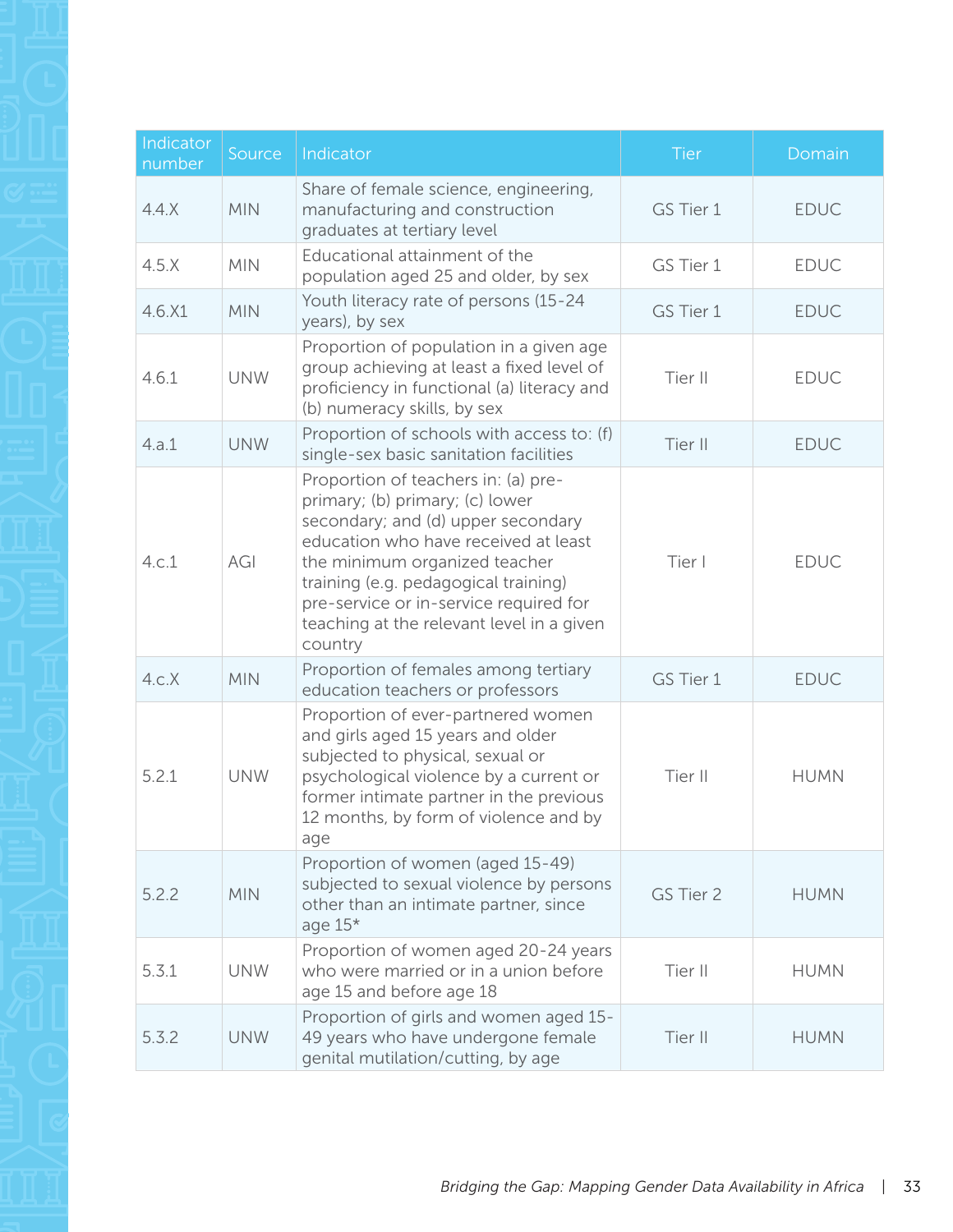| Indicator<br>number | Source     | Indicator                                                                                                                                                                                                                    | <b>Tier</b> | Domain      |
|---------------------|------------|------------------------------------------------------------------------------------------------------------------------------------------------------------------------------------------------------------------------------|-------------|-------------|
| 5.4.1               | <b>UNW</b> | Proportion of time spent on unpaid<br>domestic and care work, by sex, age<br>and location                                                                                                                                    | Tier II     | <b>ECON</b> |
| 5.4.X               | <b>MIN</b> | Average number of hours spent on paid<br>and unpaid domestic work combined<br>(total work burden), by sex                                                                                                                    | GS Tier 2   | <b>ECON</b> |
| 5.5.1               | <b>UNW</b> | Proportion of seats held by women in<br>(a) national parliaments and (b) local<br>governmentst                                                                                                                               | Tier I      | PART        |
| 5.5.2               | <b>UNW</b> | Proportion of women in managerial<br>positions                                                                                                                                                                               | Tier I      | PART        |
| 5.5.X1              | <b>MIN</b> | Women's share of government<br>ministerial positions                                                                                                                                                                         | GS Tier 1   | PART        |
| 5.5. X2             | <b>MIN</b> | Percentage of female police officers                                                                                                                                                                                         | GS Tier 2   | <b>PART</b> |
| 5.5.X3              | <b>MIN</b> | Percentage of female judges                                                                                                                                                                                                  | GS Tier 2   | PART        |
| 5.6.1               | <b>UNW</b> | Proportion of women aged 15-49<br>years who make their own informed<br>decisions regarding sexual relations,<br>contraceptive use and reproductive<br>health care                                                            | Tier II     | <b>HEAL</b> |
| 5.6.X               | SUP        | Proportion of women who have an<br>independent/joint say in own health<br>care                                                                                                                                               |             | <b>HEAL</b> |
| 5.a.1               | <b>UNW</b> | (a) Proportion of total agricultural<br>population with ownership or secure<br>rights over agricultural land, by sex; and<br>(b) share of women among owners or<br>rights-bearers of agricultural land, by<br>type of tenure | Tier II     | <b>ECON</b> |
| 5.b.1               | <b>UNW</b> | Proportion of individuals who own a<br>mobile telephone, by sex                                                                                                                                                              | Tier I      | <b>ECON</b> |
| 6.1.1               | AGI        | Proportion of population using safely<br>managed drinking water services                                                                                                                                                     | Tier I      | <b>ENVT</b> |
| 6.2.1               | AGI        | Proportion of population using safely<br>managed sanitation services, including<br>a hand-washing facility with soap and<br>water                                                                                            | Tier I      | <b>ENVT</b> |
| 7.1.X               | <b>SUP</b> | Proportion of women with access to<br>clean cooking fuel                                                                                                                                                                     |             | <b>ENVT</b> |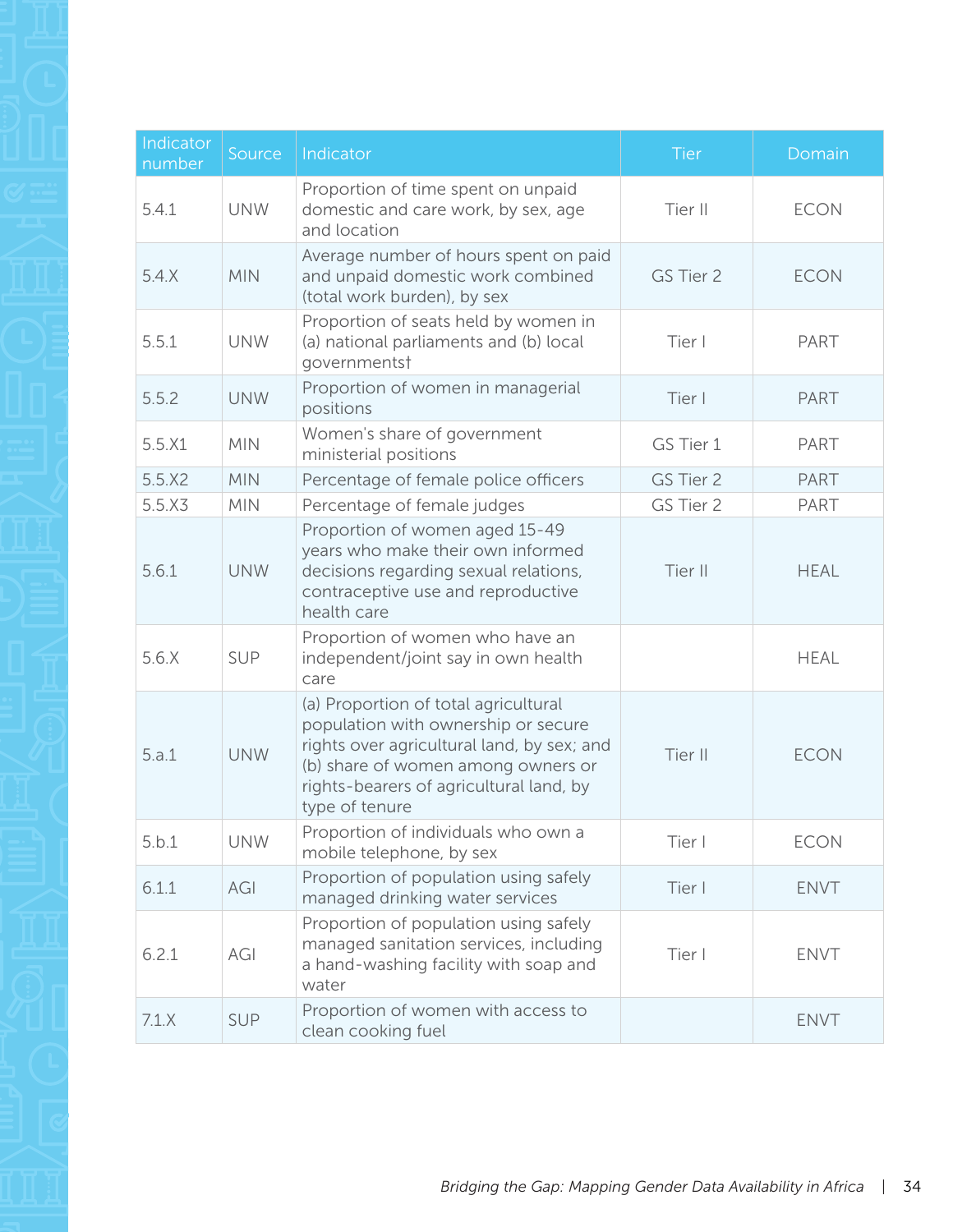| Indicator<br>number | Source     | Indicator                                                                                                                                            | <b>Tier</b> | Domain      |
|---------------------|------------|------------------------------------------------------------------------------------------------------------------------------------------------------|-------------|-------------|
| 8.10.2              | AGI        | Proportion of adults (15 years and older)<br>with an account at a bank or other<br>financial institution or with a mobile-<br>money-service provider | Tier I      | <b>ECON</b> |
| 8.3.1               | <b>UNW</b> | Proportion of informal employment in<br>non-agriculture employment, by sex                                                                           | Tier II     | <b>ECON</b> |
| 8.3.X1              | <b>MIN</b> | Proportion of employed who are own-<br>account workers, by sex                                                                                       | GS Tier 1   | <b>ECON</b> |
| 8.3.X2              | <b>MIN</b> | Proportion of employed who are<br>contributing family workers, by sex                                                                                | GS Tier 1   | <b>ECON</b> |
| 8.3.X3              | <b>MIN</b> | Proportion of employed who are<br>employers, by sex                                                                                                  | GS Tier 1   | <b>ECON</b> |
| 8.3.X4              | <b>MIN</b> | Proportion of employed working part-<br>time, by sex                                                                                                 | GS Tier 2   | <b>ECON</b> |
| 8.5.1               | <b>UNW</b> | Average hourly earnings of female and<br>male employees, by occupation, age<br>and persons with disabilities                                         | Tier II     | <b>ECON</b> |
| 8.5.2               | <b>UNW</b> | Unemployment rate, by sex, age and<br>persons with disabilities                                                                                      | Tier I      | <b>ECON</b> |
| 8.5.X               | <b>SUP</b> | Labor force participation rate, by sex                                                                                                               |             | <b>ECON</b> |
| 8.6.1               | AGI        | Proportion of youth (aged 15-24 years)<br>not in education, employment or<br>training                                                                | Tier I      | <b>ECON</b> |
| 8.7.1               | <b>UNW</b> | Proportion and number of children<br>aged 5-17 years engaged in child labor,<br>by sex and age                                                       | Tier I      | <b>ECON</b> |
| 8.8.1               | <b>UNW</b> | Frequency rates of fatal and non-<br>fatal occupational injuries, by sex and<br>migrant status                                                       | Tier I      | <b>HEAL</b> |
| 9.2.2               | AGI        | Manufacturing employment as a<br>proportion of total employment                                                                                      | Tier I      | <b>ECON</b> |
| 9.2.X               | <b>MIN</b> | Percentage distribution of employed<br>population by sector, each sex (Sectors<br>here refer to Agriculture; Industry;<br>Services)                  | GS Tier 1   | <b>ECON</b> |
| 10.1.1              | AGI        | Growth rates of household expenditure<br>or income per capita among the<br>bottom 40 per cent of the population<br>and the total population          | Tier I      | <b>ECON</b> |
| 11.1.1              | AGI        | Proportion of urban population living<br>in slums, informal settlements or<br>inadequate housing                                                     | Tier I      | <b>ENVT</b> |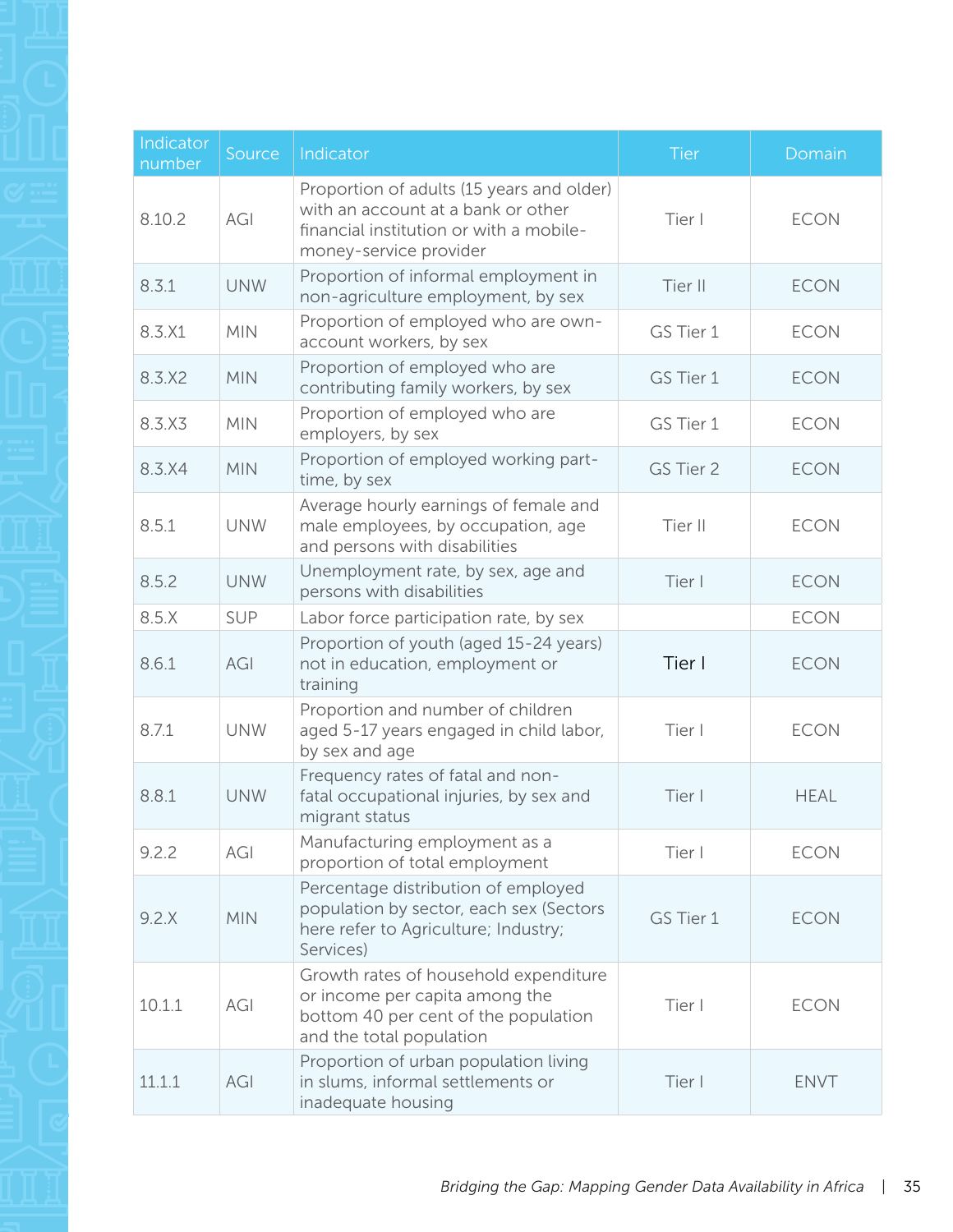| Indicator<br>number | Source     | Indicator                                                                                                                                                                                                           | Tier    | Domain      |
|---------------------|------------|---------------------------------------------------------------------------------------------------------------------------------------------------------------------------------------------------------------------|---------|-------------|
| 11.2.1              | <b>UNW</b> | Proportion of population that has<br>convenient access to public transport,<br>by sex, age and persons with disabilities                                                                                            | Tier II | <b>ENVT</b> |
| 16.1.1              | <b>UNW</b> | Number of victims of intentional<br>homicide per 100,000 population, by<br>sex and age                                                                                                                              | Tier I  | <b>HUMN</b> |
| 16.1.3              | AGI        | Proportion of population subjected<br>to physical, psychological or sexual<br>violence in the previous 12 months                                                                                                    | Tier II | <b>HUMN</b> |
| 16.1.4              | AGI        | Proportion of population that feel safe<br>walking alone around the area they live                                                                                                                                  | Tier II | <b>HUMN</b> |
| 16.2.1              | AGI        | Proportion of children aged 1-17<br>years who experienced any physical<br>punishment and/or psychological<br>aggression by caregivers in the past<br>month                                                          | Tier II | <b>HUMN</b> |
| 16.2.2              | <b>UNW</b> | Number of victims of human trafficking<br>per 100,000 population, by sex, age and<br>form of exploitation                                                                                                           | Tier II | <b>HUMN</b> |
| 16.2.3              | <b>UNW</b> | Proportion of young women and men<br>aged 18-29 years who experienced<br>sexual violence by age 18                                                                                                                  | Tier II | <b>HUMN</b> |
| 16.3.1              | AGI        | Proportion of victims of violence in the<br>previous 12 months who reported their<br>victimization to competent authorities<br>or other officially recognized conflict<br>resolution mechanisms                     | Tier II | <b>HUMN</b> |
| 16.3.2              | AGI        | Unsentenced detainees as a proportion<br>of overall prison population                                                                                                                                               | Tier I  | <b>HUMN</b> |
| 16.5.1              | AGI        | Proportion of persons who had at least<br>one contact with a public official and<br>who paid a bribe to a public official, or<br>were asked for a bribe by those public<br>officials, during the previous 12 months | Tier II | <b>PART</b> |
| 16.9.1              | AGI        | Proportion of children under 5 years of<br>age whose births have been registered<br>with a civil authority, by age                                                                                                  | Tier I  | PART        |
| 17.8.1              | AGI        | Proportion of individuals using the<br>Internet                                                                                                                                                                     | Tier I  | <b>ECON</b> |
| 17.8.1              | AGI        | Proportion of individuals using the<br>Internet                                                                                                                                                                     | Tier I  | <b>ECON</b> |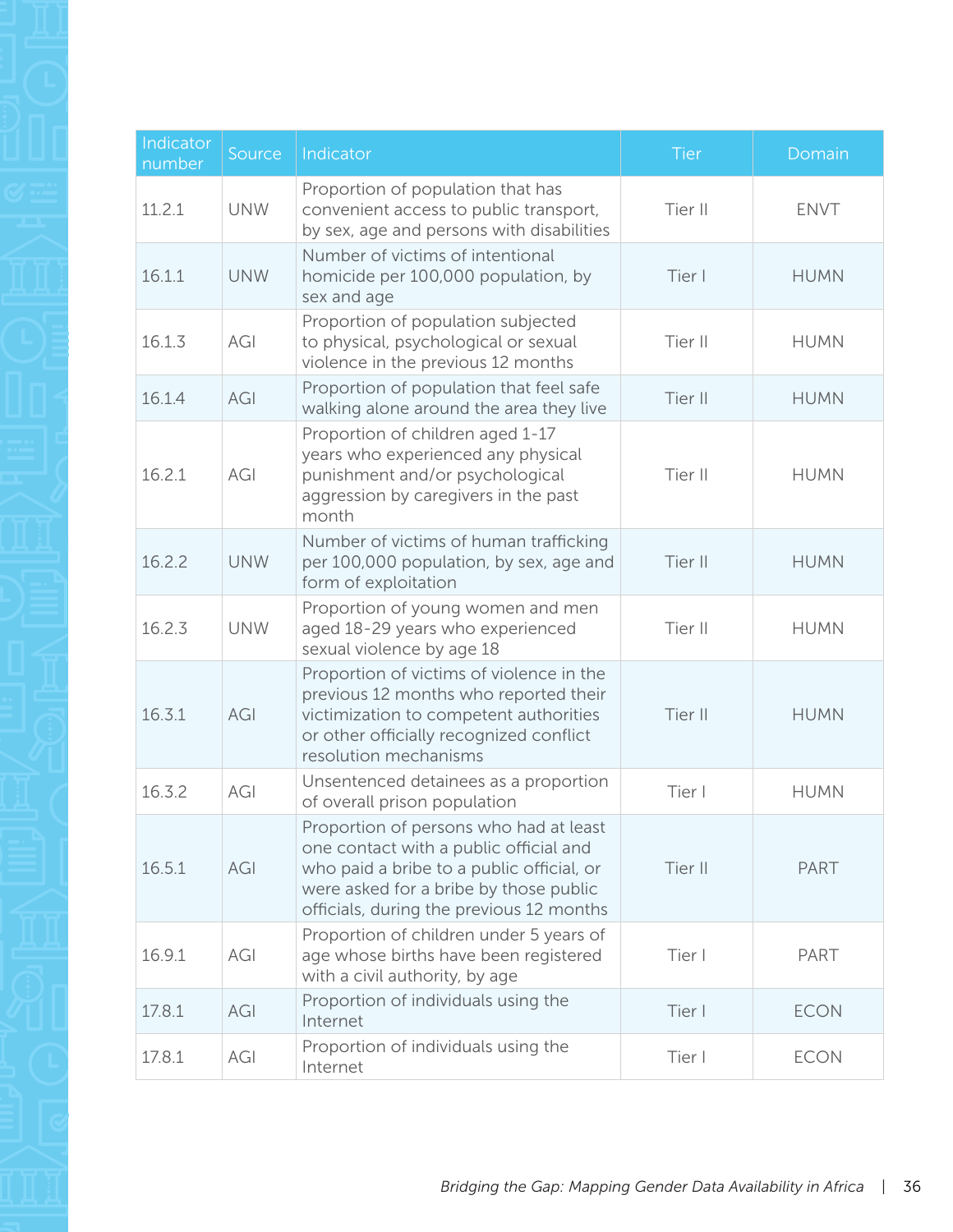## <span id="page-40-0"></span>Annex 2: Indicator assessment methodology

#### Indicator selection

A list of 104 indicators of relevance for identifying the status and welfare of women was selected from the gender indicators proposed by United Nations' Inter-agency and Expert Group on Gender Statistics (IAEG-GS) or by UN Women or included in the Sustainable Development Goals (SDGs). The combined set investigated in this report is comprised of 32 SDG indicators identified by UN Women as gender-relevant (UNW); 36 additional SDG indicators identified by Open Data Watch as being capable of sex-disaggregation or having other gender relevance (AGI); 27 indicators included in IAEG-GS Minimum Gender Indicator list that were not included in the SDGs (MIN); and 9 supplemental indicators (SUP) suggested by UN Women in their publication *Turning Promises into Action (2017)*.

The complete list of indicators selected for the research project is shown in Annex 1.

#### Tier classification

Indicators were classified by UN Women and by the Inter-agency and Expert Group on the SDGs (IAEG-SDGs) in one of three tiers:

- Tier 1 have an internationally established methodology and are regularly produced by at least 50 percent of countries;
- Tier 2 indicators have an established methodology but are not regularly produced by countries;
- Tier 3 indicators lack an established methodology.

Only Tier 1 and Tier 2 indicators were included in the research set. The tier classification used was the one available in June of 2017. The IAEG-SDG has updated the tier classification at its semi-annual meetings. The tier classification in the current list of indicators has been updated through 15 October 2018. (IAEG-SDG 2018) But at least one indicator with sex-disaggregation has been moved from Tier 3 to Tier 2 since the research list was drawn up and is omitted here. The tier classification of each indicator is shown in Annex 1.

#### Domain typology

*Mapping Gender Data Gaps* (Data2X 2014) identified five statistical domains of development and gender interest: health, education, economic opportunities, political participation, and human security. In the current project an additional domain, encompassing environmental indicators was added. The indicators used in the current study were classified in six domains:

- Health (HEAL)
- § Education (EDUC)
- Economic opportunities and access to resources (ECON)
- Public life and participation (PART)
- Human rights and security of women and children (HUMN)
- **Environment and sustainability (ENVT)**

The domain assignment of each indicator is shown in Annex 1.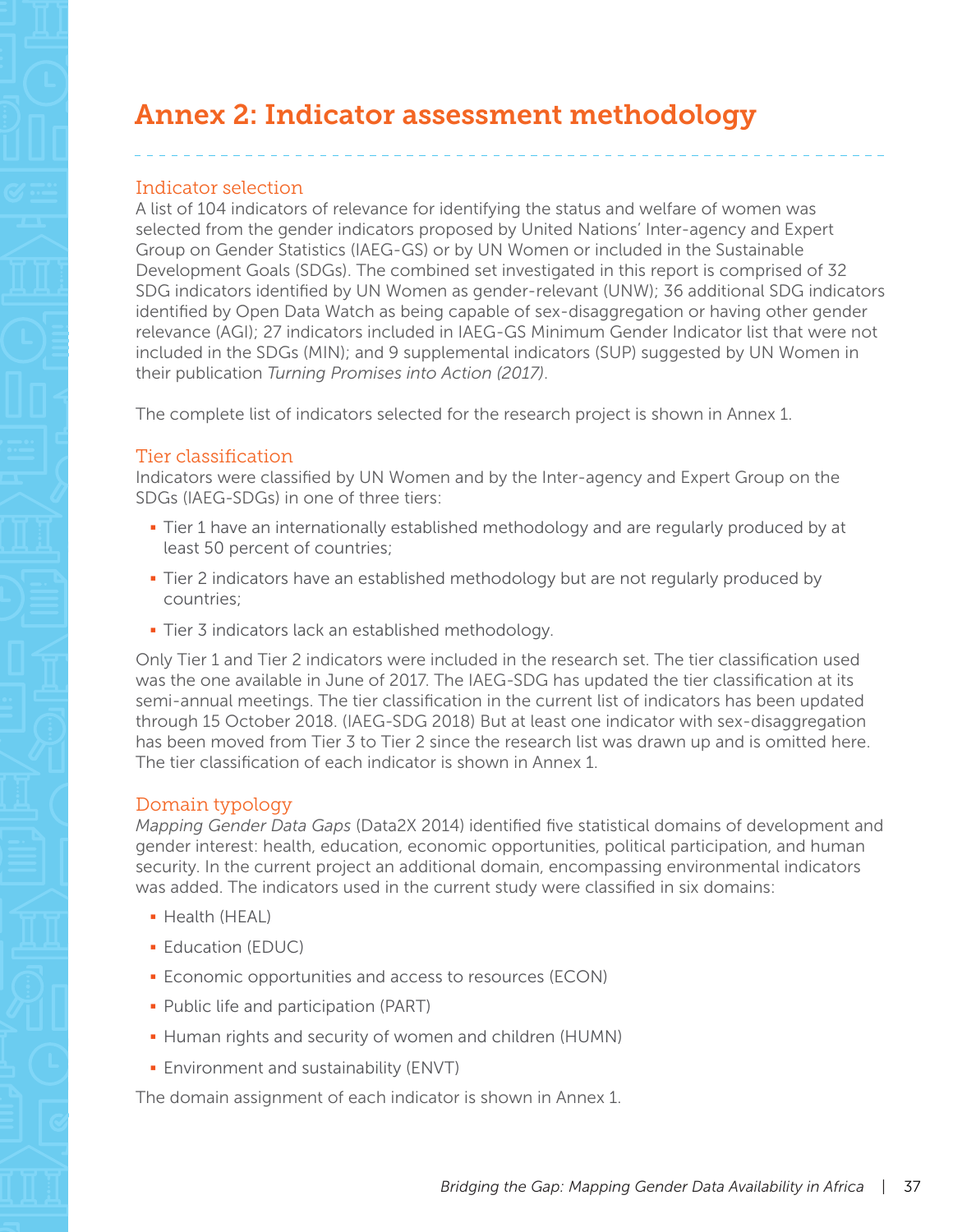#### <span id="page-41-0"></span>Country selection

This project looked at gender data gaps for 15 countries in Sub-Saharan Africa. We focused our work on Sub-Saharan African because of the challenges the region faces when it comes to meeting the gender data demands of the SDGs. There was a careful selection of a diverse group of countries in the region – both in terms of income status and statistical capacity level – in order to better understand the realities that exist within different contexts. Additionally, the selected countries are strongly linked to Data2X's gender data focal points program. These assessments can offer tailored possibilities for overcoming barriers which our focal points for those countries can take up.

The fifteen selected countries have been designated by Data 2X as focal countries: Uganda, Senegal, Rwanda, Kenya, Botswana, Lesotho, Malawi, Tanzania, Ethiopia, Nigeria, South Africa, Zambia, Zimbabwe, Cote d'Ivoire, and Ghana.

#### Country assessments

The project looked at international and national-level availability of the selected indicators from 2010 onwards for the 15 focal countries. Differences between the availability of indicators (and their disaggregations) in international and national databases occur because of adjustments made for international comparability; the use of different data collection instruments; or because countries choose not to publish indicators produced by international agencies. A standard spreadsheet template was used for the 15 country assessments. The template listed the goal, target, indicator, and reference numbers, indicator name, tier classification, and the designated custodian or primary international agency for each indicator. The assessments were carried out by consultants and Open Data Watch staff under the supervision of the project manager and the director of research.

Assessing data availability for SDG indicators in international databases was a two-step process: the team first looked for data in the SDG Global Database maintained by the UN Statistics Division and then looked for data on the website(s) of the so-called custodian agencies or the World Bank's World Development Indicators. For non-SDG indicators, assessors looked for data published by inter-governmental organizations that are primarily responsible for publishing relevant statistics for the topic of interest. For the purpose of this report, these are referred to as *primary international agencies*.

At the national level, the team looked for data located on national-level websites maintained by the national statistical offices and other ministries and agencies that are responsible for disseminating statistics. In some cases, Google searches were used to locate sources. Research reports or other non-official sources were included if they were based on data collected in the country and were well documented. Non-official reports located on websites maintained within the country were treated as national data. As a practical matter, precedence was given to highlevel, readily accessible sites of official agencies.

Because of the ambiguous provenance of data stored on Open Data for Africa portals and DevInfo databases, these sources were not included as national or international data.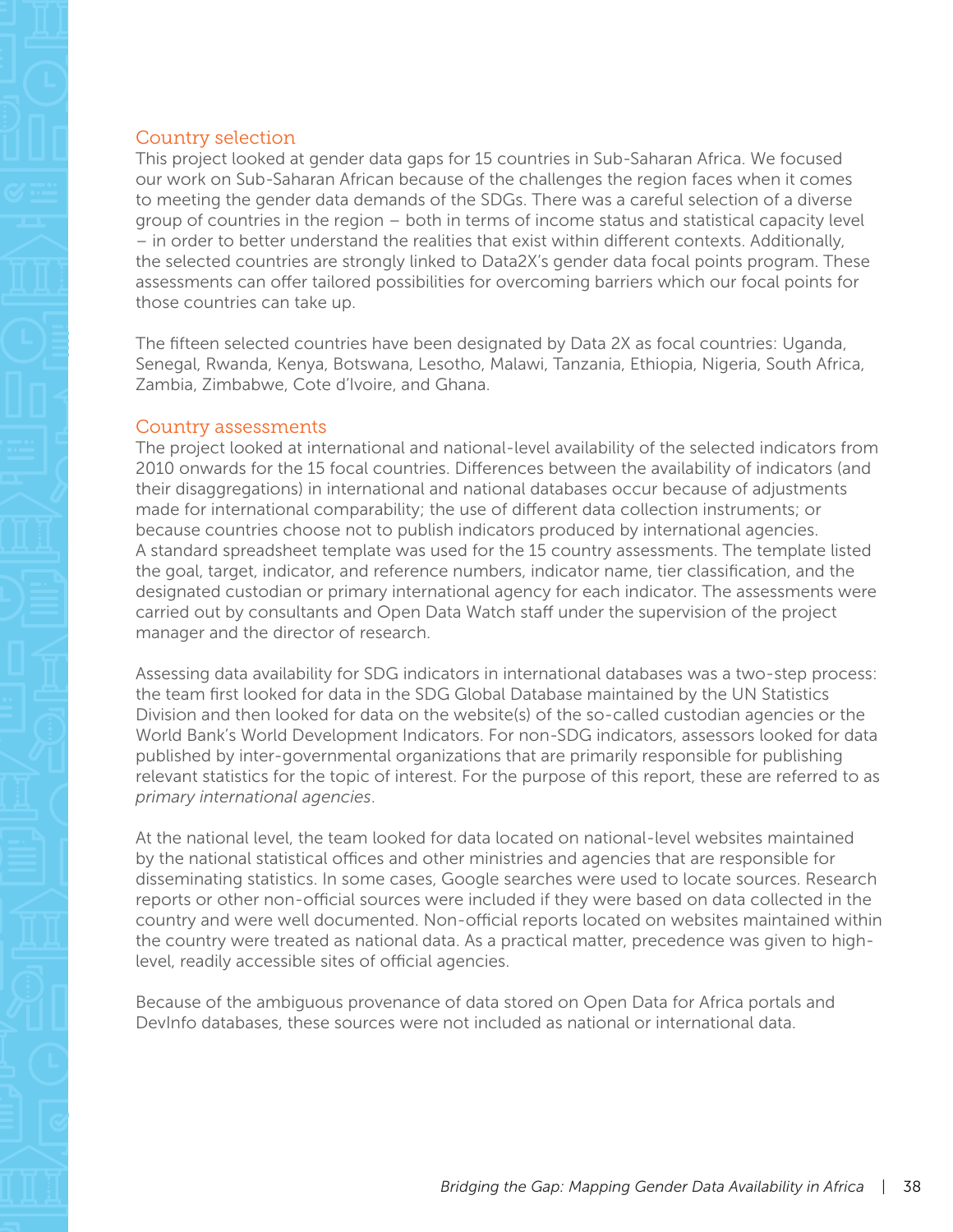Assessors were responsible for providing the following information:

- **International data source and metadata location:** For SDG indicators, assessors looked for data located on the SDG Global Database and on websites of custodian agencies. For non-SDG indicators, assessors looked for data on websites of the primary international agency. Upon completion of the indicator search, assessors recorded the following information: source, navigation instructions for generating datasets (if applicable), indicator name, observations, available disaggregations, and the metadata URL.
- **International data availability notes:** Assessors provided brief notes, explaining the availability of data and the basis for scoring.
- **International data availability score:** Based on the availability of data on the SDG Global Database and the custodian agency (or primary international agency), assessors assigned a score of:
	- A: specified indicator available with all suggested disaggregations;
	- B: indicator available but lacks one or more disaggregations;
	- C: related indicator with or without disaggregations;
	- X: not available
- International data sex-disaggregation score: After scoring data availability, assessors scored whether the indicator was disaggregated by sex, with the options of:
	- A: sex-disaggregation available;
	- F: female-specific indicator<sup>6</sup>
	- X: not available

Thus, an indicator could be scored as lacking one or more disaggregations (B) but still receive a score of A or F for sex-disaggregation. Or an indicator with multiple disaggregations could be scored as BX if it was not published with sex-disaggregation.

• National data source and metadata location: Assessors were encouraged to catalogue the of availability of publications, datasets, and databases across national statistical offices and ministry websites to help them easily access relevant publications. The project manager provided guidance and assistance to assessors to find reports of Demographic and Health Surveys, Multiple Indicator Cluster Surveys, Living Standard Measurement Surveys, Labor Force Surveys, censuses, along with statistical yearbooks and similar sources. When finding relevant publications or datasets, Google search were used as well. Assessors were encouraged to be aware of the structure of government URLs, as this can help refine their Google search (such as: "Uganda literacy rates education go.ug").

Upon completion of the indicator search, assessors recorded the following information: link to dataset or publication, name of dataset, observations, disaggregation, and metadata. For PDF publications, assessors will provide page numbers.

• National data availability notes: Assessors provided brief notes, explaining the availability of data and the basis for scoring.

<sup>&</sup>lt;sup>6</sup> Female-specific was designated for indicators that only pertain to girls, women, or single-sex.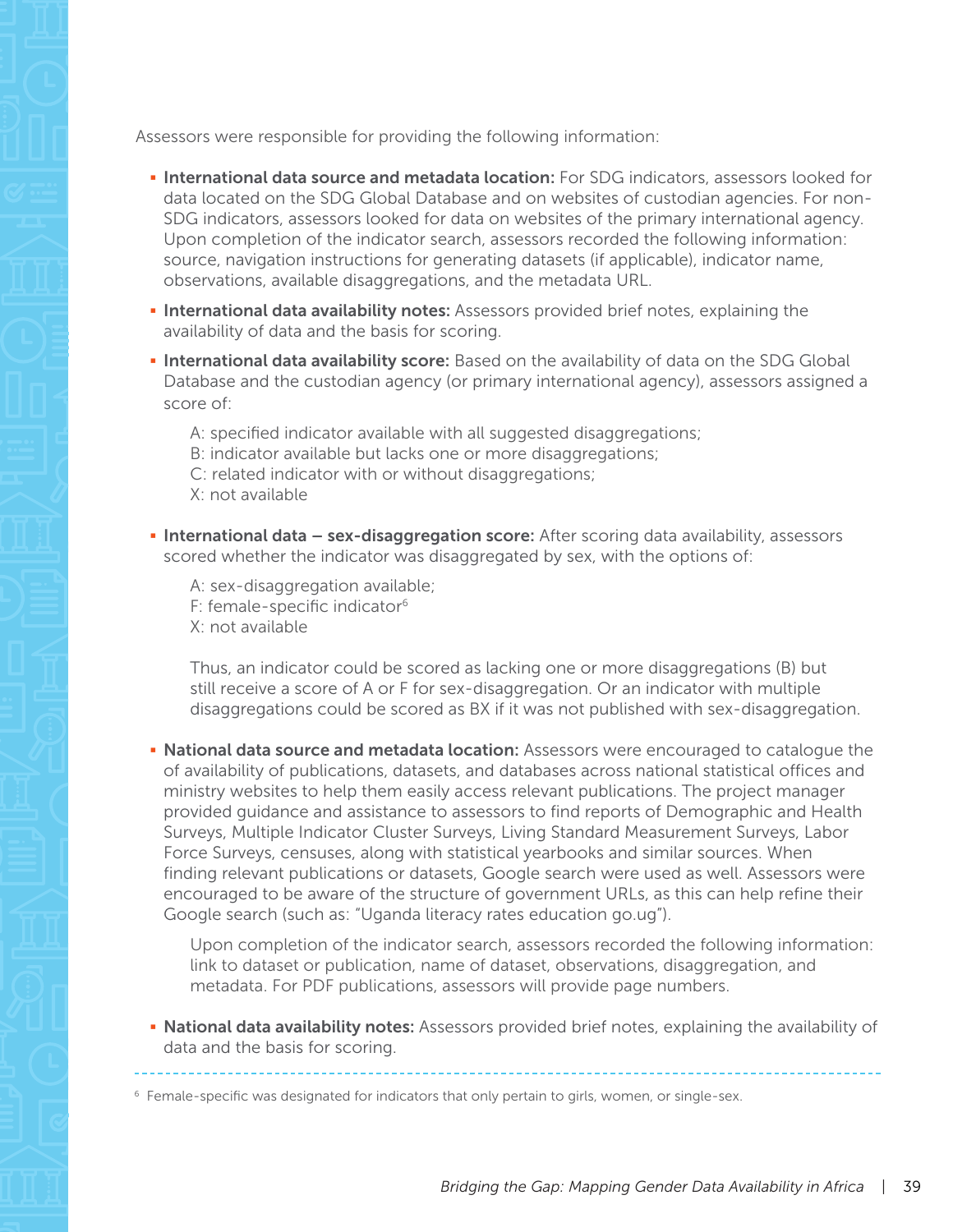- <span id="page-43-0"></span>
- National data availability score: Scoring was based on the same rubric used for international data.
- National data sex-disaggregation score: Scoring was based on the same rubric used for international data.

#### Notes and observations on the indicator assessment process

- **Because of lags in data collection and compilation, data from the most recent years are** likely to be missing, so data that are currently in preparation but unpublished are not included, nor do the results fully reflect new data collection programs initiated after the announcement of the SDGs in 2015.
- The dates of publication for indicators were recorded, but scores are not based on the number of observations, but rather, the overall availability of an indicator (even if there is only one observation).
- § If an indicator has a score of "A" for international or national level availabilities, then the score of sex-disaggregation must be "A" or "F."
- For the indicator availability score of "A," the specified indicator must entirely match the indicator, along with having all required disaggregations, including sex. There are instances where international and national-level availability sources match the SDG indicator by having sex-disaggregation, but they are still missing a component. An example is indicator 8.5.2: unemployment rate by sex, age, and persons with disabilities. Fourteen countries reported data for this indicator. Sex and age disaggregations were generally available; however, in 9 countries disability status was not available. Since a component of an indicator is missing, a score of B was awarded for indicator availability for these countries.

#### Challenges

- The major challenge the assessment team encountered was the updating of the SDG Global Database, which occurred during the assessment period. With the updates, indicator availability or number of observations for an indicator were affected; furthermore, direct URLs to country-level datasets are no longer available. Fortunately, only three countries were affected: Uganda, Kenya, Senegal; which required the assessment team to redo the SDG Global Database sources for these countries.
- Locating data availability on the national-level is not as structured as international-level availability sources. During the research period, assessors accessed multiple national-level websites and publications to find relevant datasets. Furthermore, reports and statistical compilations derived from surveys or entries in statistical abstracts and yearbooks may show only one observation, or an incomplete time series. Therefore, assessors accessed multiple publications to record multiple observations.

Box 1 highlights challenges with national-level data availability at the country level.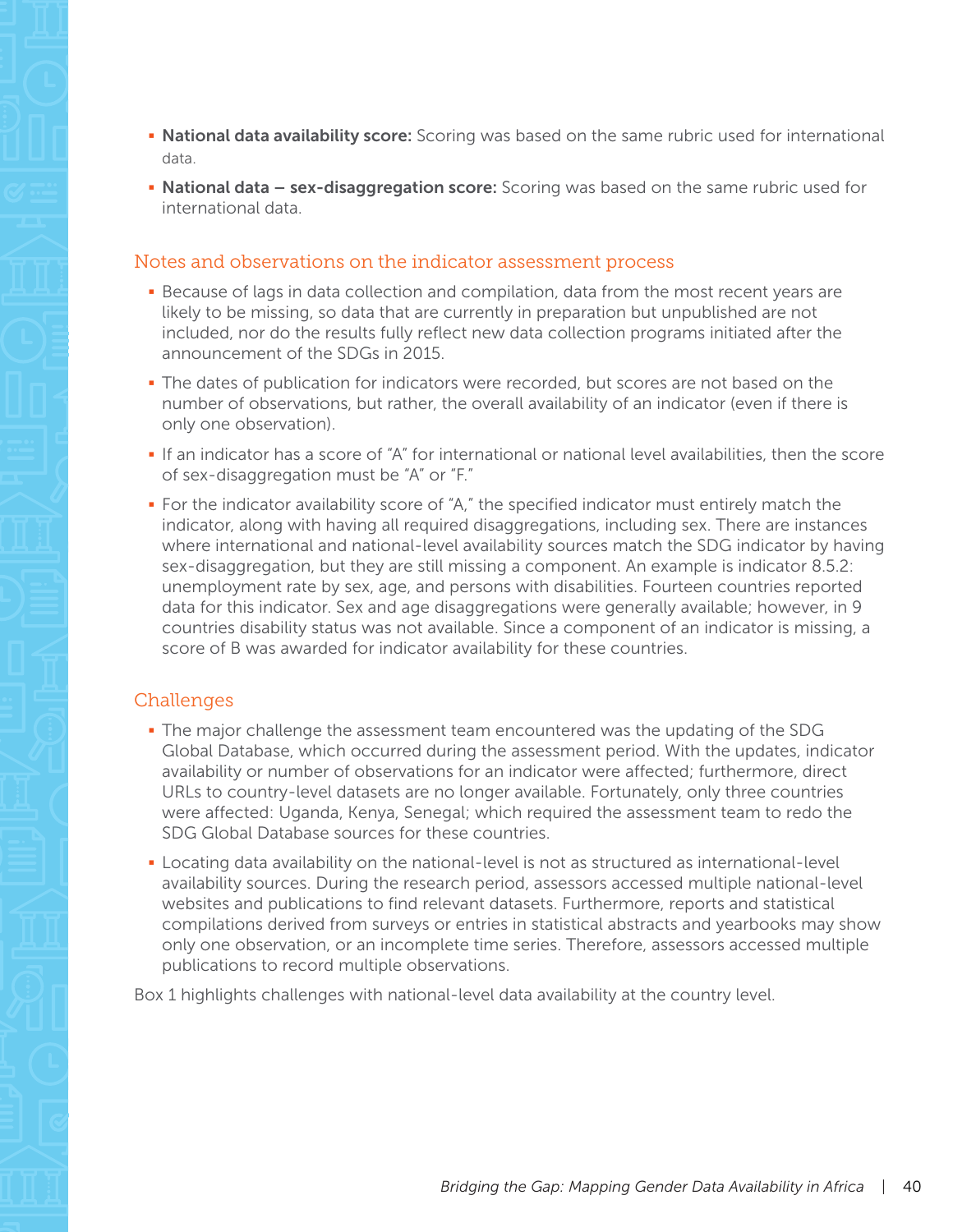| Botswana      | For some annual publications, such as Vital Statistics Reports or<br>Crime Statistics Reports, assessors faced additional challenges of<br>documenting each annual publication to record an observation.                                                                                                                                                                                                                                                                        |
|---------------|---------------------------------------------------------------------------------------------------------------------------------------------------------------------------------------------------------------------------------------------------------------------------------------------------------------------------------------------------------------------------------------------------------------------------------------------------------------------------------|
| Côte d'Ivoire | Greater reliance in the use of Demographic and Health Survey<br>reports, which are available on the NSO website. Publications from<br>ministry websites did not have datasets that fully meet the selected<br>indicators $-$ either similar indicators are available, or the data are<br>referenced within text.                                                                                                                                                                |
|               | For other indicators where DHS reports are not referenced, the<br>assessor noticed discrepancies in the timeliness of data between<br>the NSO website and other ministry websites. While data from 2010<br>onwards are available on the NSO website, the assessor noted that<br>the ministry website has more recent data.                                                                                                                                                      |
| Ethiopia      | On the Ministry of Education website, reports such as Education<br>Statistics Annual Abstract 2015/16 have education data prior to 2008<br>available. While the reports are new, the observations are available for<br>years prior to 2010, which cannot be recorded per our methodology.                                                                                                                                                                                       |
| Ghana         | The assessor solely relied on the Ghana Statistical Service website,<br>as other ministry websites had very little to no relevant data. The<br>assessor encountered challenges in sorting through several different<br>publications that have data on similar themes (such as health<br>and education). With similar data being located across different<br>publications, which lead to greater challenges in finding the best<br>datasets.                                     |
| Kenya         | Kenya publications sometimes will include graphs with no data labels,<br>and corresponding tables were not included in the publication. In<br>such cases, we were not able to use that data since there were no<br>data values available. Also, several Statistical Abstracts had coverage<br>for only one specific year, so multiple versions needed to be kept<br>open to verify data points.                                                                                 |
| Lesotho       | For many indicators, various observations were available in different<br>reports in the Lesotho Bureau of Statistics website - this is a<br>difference from the challenges we faced in assessing Botswana.<br>An example is of indicator 9.2.2 - manufacturing employment as<br>a proportion of total employment, where 2011 data are available<br>in Lesotho's DHS report and 2014/15 data are available in the<br>Continuous Multi-Purpose Survey 3rd Quarter 2014/15 report. |
|               | The assessor also observed that the latest DHS report available on the<br>NSO or on any ministry website is from 2011. However, reference of<br>Lesotho Demographic and Health Survey 2014 report is available on<br>DHS website, with weblink to publication which can be downloaded.<br>Although the report is available on the DHS website, the assessor<br>was not able cite the report, as it is not available on the NSO or other<br>ministry websites.                   |
|               |                                                                                                                                                                                                                                                                                                                                                                                                                                                                                 |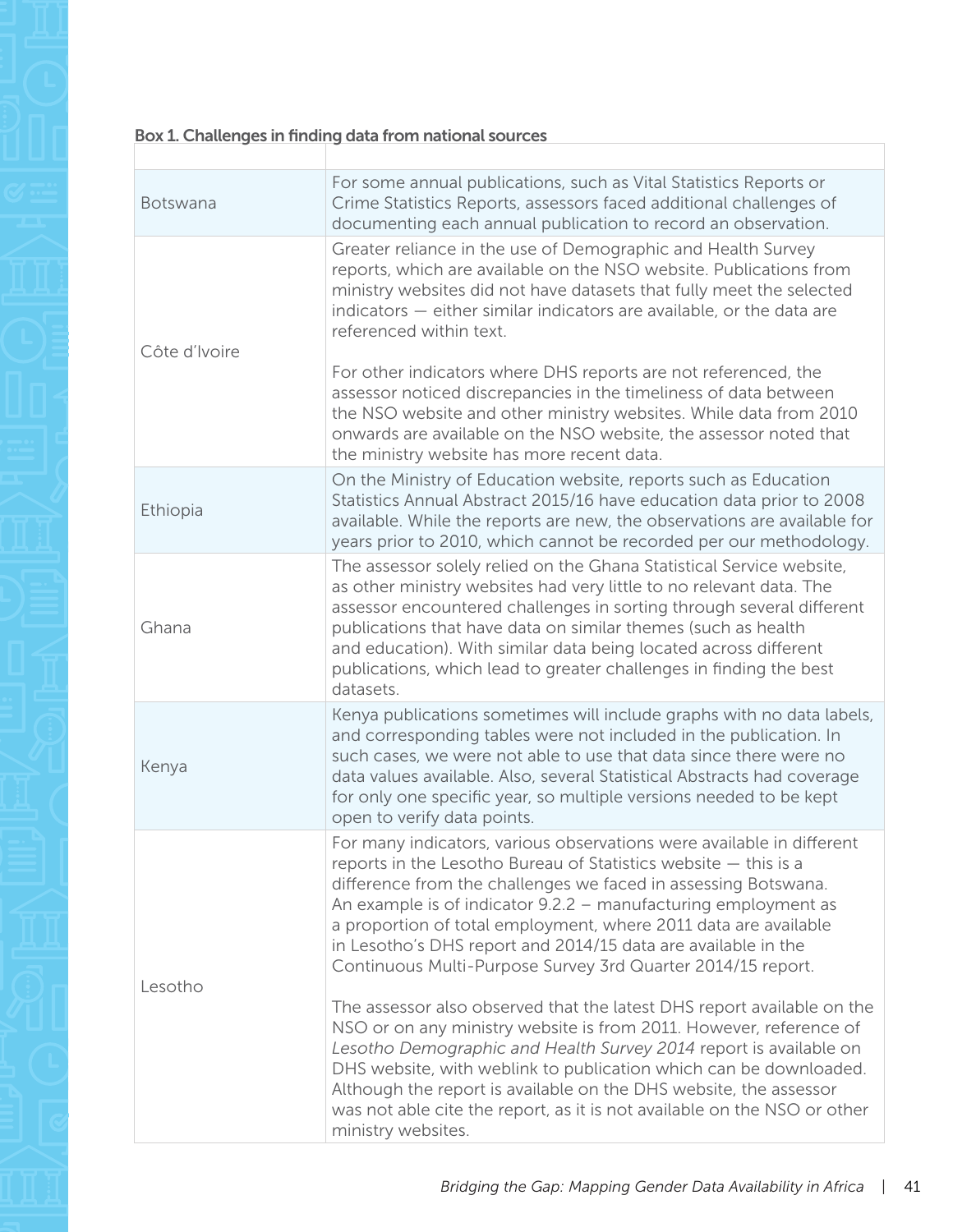| Malawi       | Many reports available through the national statistical office of<br>Malawi have only one observation available. These reports include<br>the DHS, Welfare Monitoring Survey, Integrated Household Survey<br>reports. Assessors faced additional challenges by going through prior<br>publications in order to record multiple observations.                                                                                                                                                                                                                                                                                                                                                                                                |
|--------------|---------------------------------------------------------------------------------------------------------------------------------------------------------------------------------------------------------------------------------------------------------------------------------------------------------------------------------------------------------------------------------------------------------------------------------------------------------------------------------------------------------------------------------------------------------------------------------------------------------------------------------------------------------------------------------------------------------------------------------------------|
| Nigeria      | No assessor feedback                                                                                                                                                                                                                                                                                                                                                                                                                                                                                                                                                                                                                                                                                                                        |
| Rwanda       | Many statistical yearbooks on the National Institute of Statistics<br>of Rwanda website were not consistent with table headings and<br>numberings. Depending on the dataset, the statistical yearbooks give<br>data for a single year or omit years all together.                                                                                                                                                                                                                                                                                                                                                                                                                                                                           |
| Senegal      | For some reports on the Agence National de la Statistique et de<br>la Démographie website, such as DHS and Economic and Social<br>Situation of Senegal reports, assessors faced additional challenges by<br>documenting each annual publication to record an observation.                                                                                                                                                                                                                                                                                                                                                                                                                                                                   |
| South Africa | Many reports available on the Statistics South Africa website have only<br>one observation available. These reports include the Quarterly Labour<br>Force Survey or the General Household Survey. Assessors faced<br>additional challenges by going through prior publications in order to<br>record multiple observations. For many indicators under SDG 8, our<br>assessors recorded over five sources.                                                                                                                                                                                                                                                                                                                                   |
| Tanzania     | The primary challenge our assessors faced was distinguishing data<br>between Tanzania (mainland) and the United Republic of Tanzania<br>(Tanzania and Zanzibar). DHS reports available on National Bureau of<br>Statistics of Tanzania, have data available for both Tanzania (mainland)<br>and Zanzibar. However, Integrated Labour Force Survey Analytical<br>Reports available on the NSO website are only available for Tanzania<br>(mainland). Data on the Ministry of Education and the United Republic<br>of Tanzania - Government Basic Statistics Portal are only available for<br>Tanzania (mainland).<br>For the purpose of this research, we allowed the recording and<br>scoring of data availability for Tanzania (mainland). |
| Uganda       | For annual reports available on the Uganda Bureau of Statistics<br>website, such as DHS, Education Abstract, and Uganda National<br>Abstract, assessors faced additional challenges by documenting each<br>annual publication to record multiple observations.<br>Many statistical yearbooks on the National Institute of Statistics<br>of Rwanda website were not consistent with table headings and<br>numberings. Depending on the dataset, the statistical yearbooks give<br>data for a single year or omit years all together.                                                                                                                                                                                                         |
| Zambia       | Assessors encountered website downtime of ministry websites during<br>the assessment period. Due to a lack of centralization of data, there<br>were data on ministry websites that assessors once viewed but could<br>no longer access due to the website downtime.                                                                                                                                                                                                                                                                                                                                                                                                                                                                         |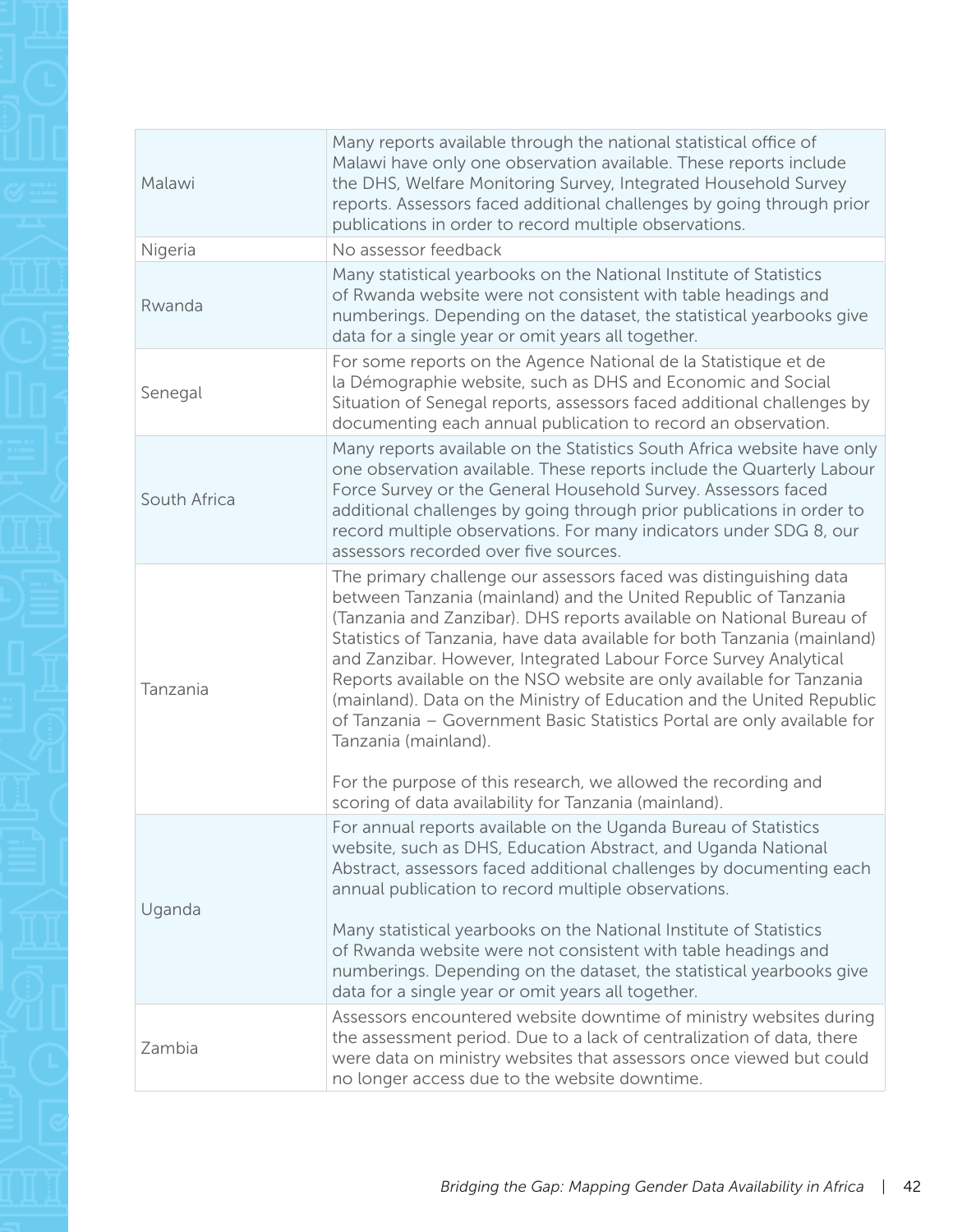Zimbabwe Towards the completion of Zimbabwe's country-level data availability assessment, the website for the Zimbabwe National Statistics Agency website went down for a few days. When the Zimbabwe National Statistics Agency (ZimStat) was functioning, many reports, such as Labour Force Surveys, Demographic and Health Surveys, were no longer available. Additionally, ZimStat's search function was no longer functioning. Initially, this posed some challenges in verifying accuracy of the datasets, however, the assessor downloaded all relevant publications prior to the website's shutdown.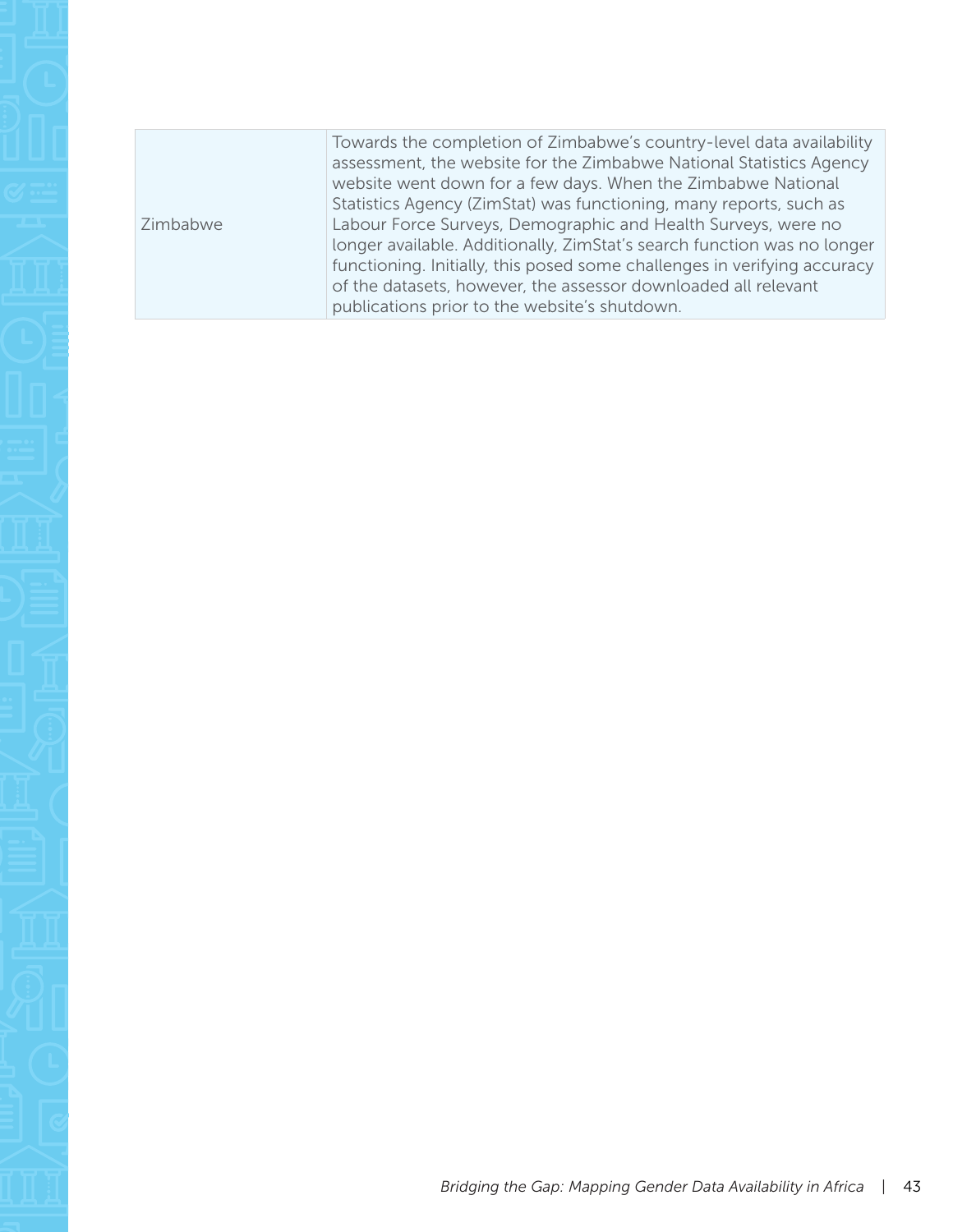## <span id="page-47-0"></span>Annex 3: Microdata assessment

#### Background

The first phase of the project assessed the availability of 104 candidate indicators, including SDG and non-SDG indicators in international and national databases from 2010 onwards across the 15 Data2X focal countries. In the second phase, the research team mapped the sources of the microdata used to construct 68 gender-relevant SDG indicators.

To understand the general landscape of microdata availability across the selected countries, the research team conducted a preliminary mapping exercise to examine the availability of surveys that may be of any relevance to the six domains. These included censuses, household income and expenditure surveys, labor force surveys, Demographic and Health surveys, Multiple Indicator Cluster Surveys, and general household surveys. The primary sources used to find available microdata include the IHSN Data Catalogue, World Bank Microdata Library, and the focal country's respective NADA portals.

The team then formed a template as a basis for preparing indicator summary pages for the 68 gender-relevant SDG indicators. Each report contains:

- **SDG indicator number and indicator description**
- Relevant notes from international metadata
- A list of available data from national sources (along with their scores from phase I)
- A list of the principal microdata sources used to construct the indicator for each country with available data
- Conclusions and recommendations

Upon completion of the indicator summary pages, the identified microdata sources were matched to the surveys located through the microdata mapping exercise to record indicators that can be constructed from existing surveys. The underlying data for indicators that were built from administrative sources were difficult to find but the most likely administrative source was noted in the summaries.

An example of an indicator summary page is shown in Annex 4.

#### Challenges and observations during the microdata assessment

- In examining surveys for potential disaggregation, it was sometimes difficult to know what data had been collected. Some survey modules did not specify whether the questions were directed to all members of a household or to a head of household or other respondent. Without this information, it was difficult to determine whether the data could be constructed only for the household population or for the head of household or whether the survey response might have been influenced by the sex of the respondent.
- Some of the survey questionnaires were in an image or other format that didn't allow for the searching of key words. Manual searches through these questionnaires took the team much longer to analyze them.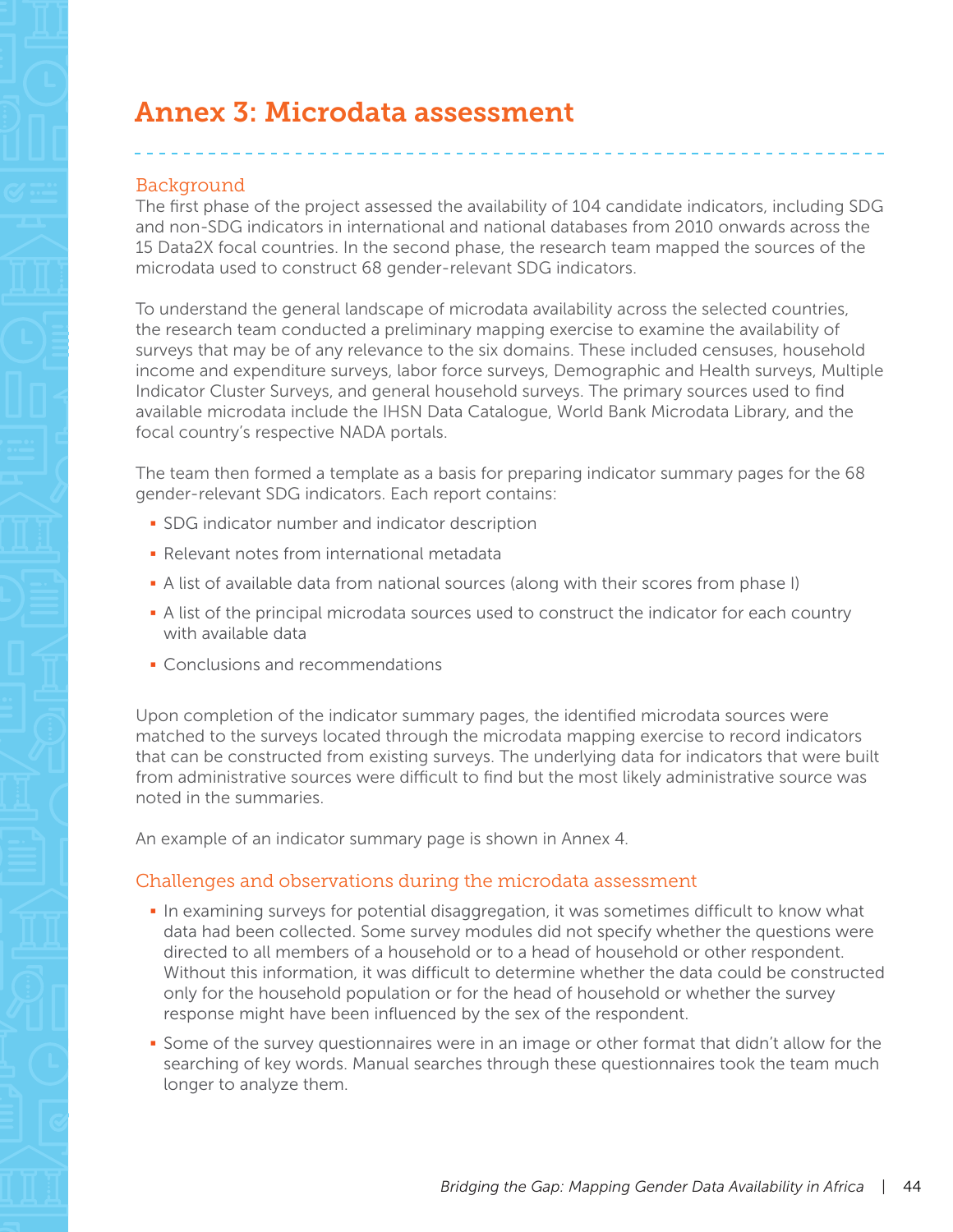- The UN metadata for some indicators did not provide clear guidance or provided conflicting information on how the indicator should be calculated. One example of this issue is Indicator 5.6.1: Proportion of women aged 15-49 years who make their own informed decisions regarding sexual relations, contraceptive use and reproductive health care. This indicator states that it is supposed to monitor whether women can make their own informed choices but the corresponding questions for the indicator are only in reference to whether women can make their own choices and not on whether or not those choices are informed by the proper information. Without this critical information, it is unclear if the calculations are supposed to record informed choice or not and could cause confusion.
- Indicators that are constructed from administrative datasets did not have the proper source and metadata available for assessors to identify and view the underlying data. When administrative datasets are used to construct the indicators, the ministry responsible for the data is often referenced but without any mention of the name or location of the dataset. Attempts were made to find these data on the ministry websites that were noted but they are either not available or impossible to find without more information about the underlying datasets.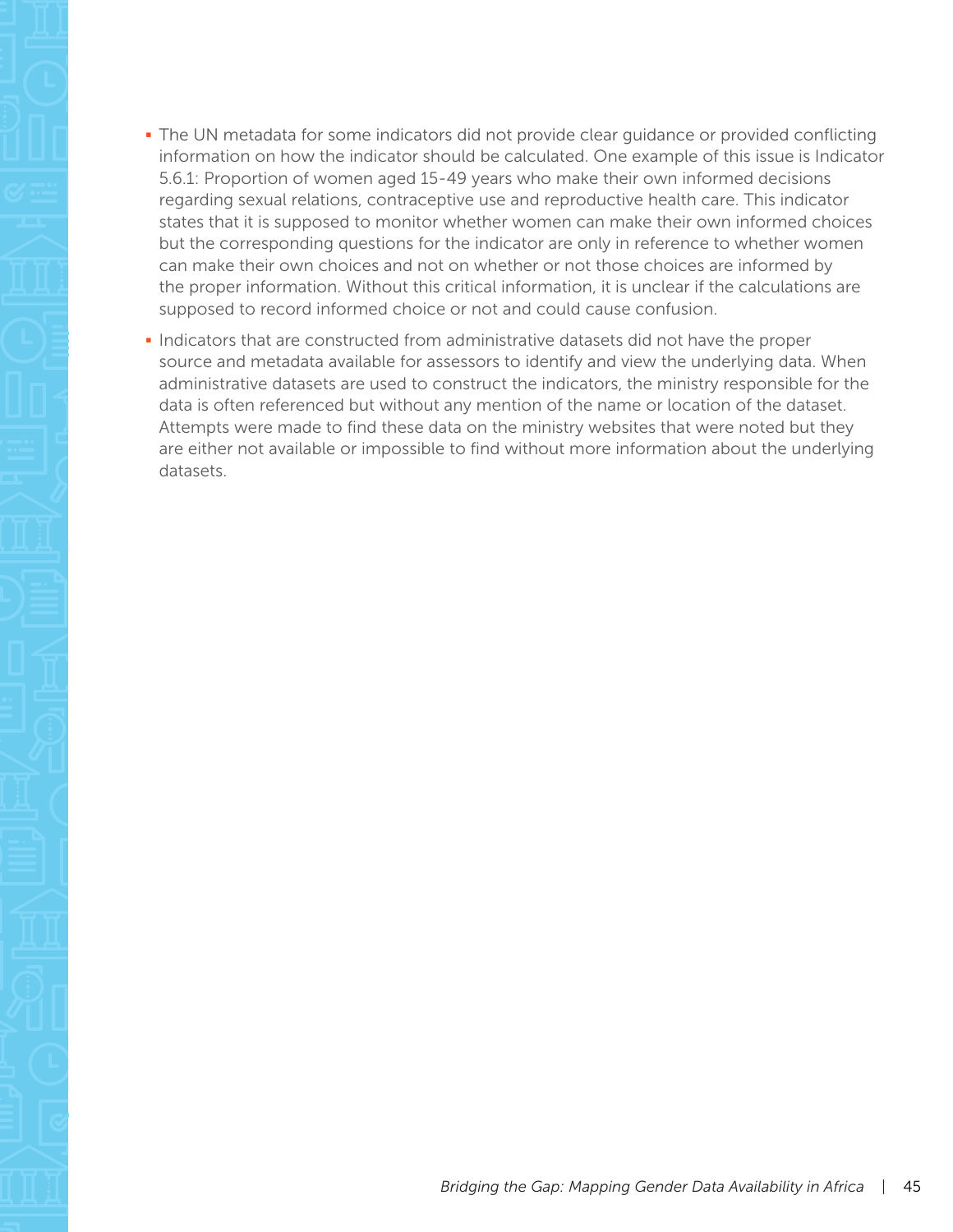## <span id="page-49-0"></span>Annex 4: Representative Indicator Summary Sheet

SDG indicator 3.1.1

SDG indicator description: Maternal Mortality Ratio

Relevant notes from the international metadata:

Production method for international databases: Calculated by dividing recorded (or estimated) maternal deaths by total recorded (or estimated) live births in the same period and multiplying by 100 000. Measurement requires information on pregnancy status, timing of death (during pregnancy, childbirth, or within 42 days of termination of pregnancy), and cause of death. The maternal mortality ratio can be calculated directly from data collected through vital registration systems, household surveys or other sources.

Other important issues to note:

- To measure maternal mortality in household surveys, the sisters of the mothers in the house are asked about which of their siblings passed away during, soon after, or as a result of pregnancy.
- Maternal mortality is a difficult indicator to measure because of the large sample sizes required to calculate an accurate estimate. This is evidenced by the fact that the MMR is expressed per 100,000 live births, which demonstrates that it is a relatively rare event. As a result, maternal mortality estimates are subject to large sampling errors.
- There are often data quality problems, particularly related to the underreporting and misclassification of maternal deaths. Therefore, data are often adjusted in order to take these data quality issues into account. Some countries undertake these adjustments or corrections as part of specialized/confidential enquiries or administrative efforts embedded within maternal mortality monitoring programs.

Source: <https://unstats.un.org/sdgs/metadata/files/Metadata-03-01-01.pdf>

Differences in the availability of the indicator at the international and national levels: All of the indicators are available on the national and international levels

#### Data available from national sources:

The data that were available were all A/F All of the countries had data available.

- The countries using the DHS for their maternal mortality ratio measurements, however, didn't directly adhere to the SDG methodology and asked for deaths within 60 days (2 months) and not 42 days after the termination of pregnancy. This is probably because it is easier for people to remember if someone died within 2 months of pregnancy than 6 weeks, but the discrepancy could still cause issues.
- The data that didn't come from the DHS made it difficult to understand where they came from: Botswana, Ghana, Lesotho, South Africa, and Zimbabwe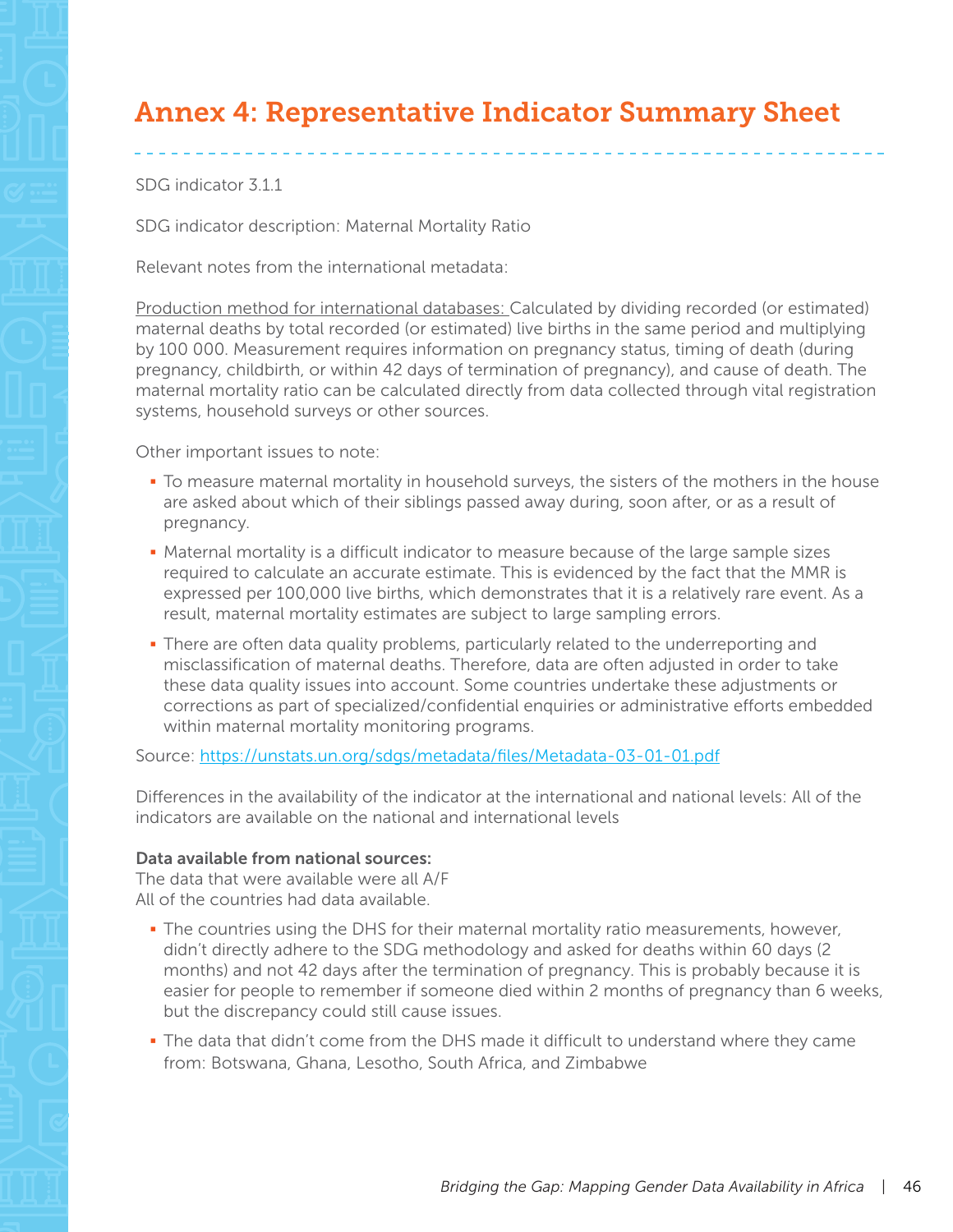#### Primary sources used to construct the indicator

#### AF Countries

Country: Botswana Maternal Mortality Ratio 2016

Can SDG indicator be constructed? They are creating the data, but it is unclear where it is coming from and the source is listed just as Botswana data from Ministry of Health and Wellness. URL: [http://www.statsbots.org.bw/sites/default/files/publications/Botswana%20Martenal%20](http://www.statsbots.org.bw/sites/default/files/publications/Botswana%20Martenal%20Mortality%20Ratio%202016%20%28002%29.pdf ) [Mortality%20Ratio%202016%20%28002%29.pdf](http://www.statsbots.org.bw/sites/default/files/publications/Botswana%20Martenal%20Mortality%20Ratio%202016%20%28002%29.pdf ) 

Country: Cote D'Ivoire DHS 2012

Can SDG indicator be constructed? Yes, indicator can be constructed (section 13, p.352). URL: <http://catalog.ihsn.org/index.php/catalog/6036>

Country: Ethiopia DHS 2016

Can SDG indicator be constructed? Yes, indicator can be constructed (section 12 of women's questionnaire).

URL: <http://catalog.ihsn.org/index.php/catalog/7199>

Country: Ghana Population and Housing Census 2010 Can SDG indicator be constructed? The census is using the prescribed SDG methodology and asking if the death occurred 6 weeks after pregnancy. (page 12 of the URL). URL: <http://catalog.ihsn.org/index.php/catalog/3780>

Country: Kenya Demographic and Health Survey, various editions, 1998, 2003,2008/09,2014 Can SDG indicator be constructed? Yes, indicator can be constructed (section 11 of questionnaire).

URL: [http://catalog.ihsn.org/index.php/catalog/6510](http://catalog.ihsn.org/index.php/catalog/6510 ) 

#### Country: Lesotho 2011 Demographic Survey

Can SDG indicator be constructed? For the assessment, the Lesotho Demographic Survey 2011 and Census 2016 are cited. Lesotho Demographic Survey 2011 is not a DHS survey, and the 2016 census does not have questionnaire available. Therefore, for the purpose of seeing whether the indicator can be constructed, we will use Lesotho DHS 2014 as a source. Please note that the final report is not accessible on the NSO website. Looking at the questionnaire of DHS 2014, it is possible to construct the SDG indicator (see section 11 of women's questionnaire). URL: [http://catalog.ihsn.org/index.php/catalog/6666](http://catalog.ihsn.org/index.php/catalog/6666 ) 

Country: Malawi DHS 2015-16

Can SDG indicator be constructed? Yes, it is possible to construct the SDG indicator (see section 12).

URL: [http://catalog.ihsn.org/index.php/catalog/7013](http://catalog.ihsn.org/index.php/catalog/7013 ) 

Country: Nigeria DHS 2013

Can SDG indicator be constructed? Yes, it is possible to construct the SDG indicator (see section  $1()$ 

URL: <http://catalog.ihsn.org/index.php/catalog/4749>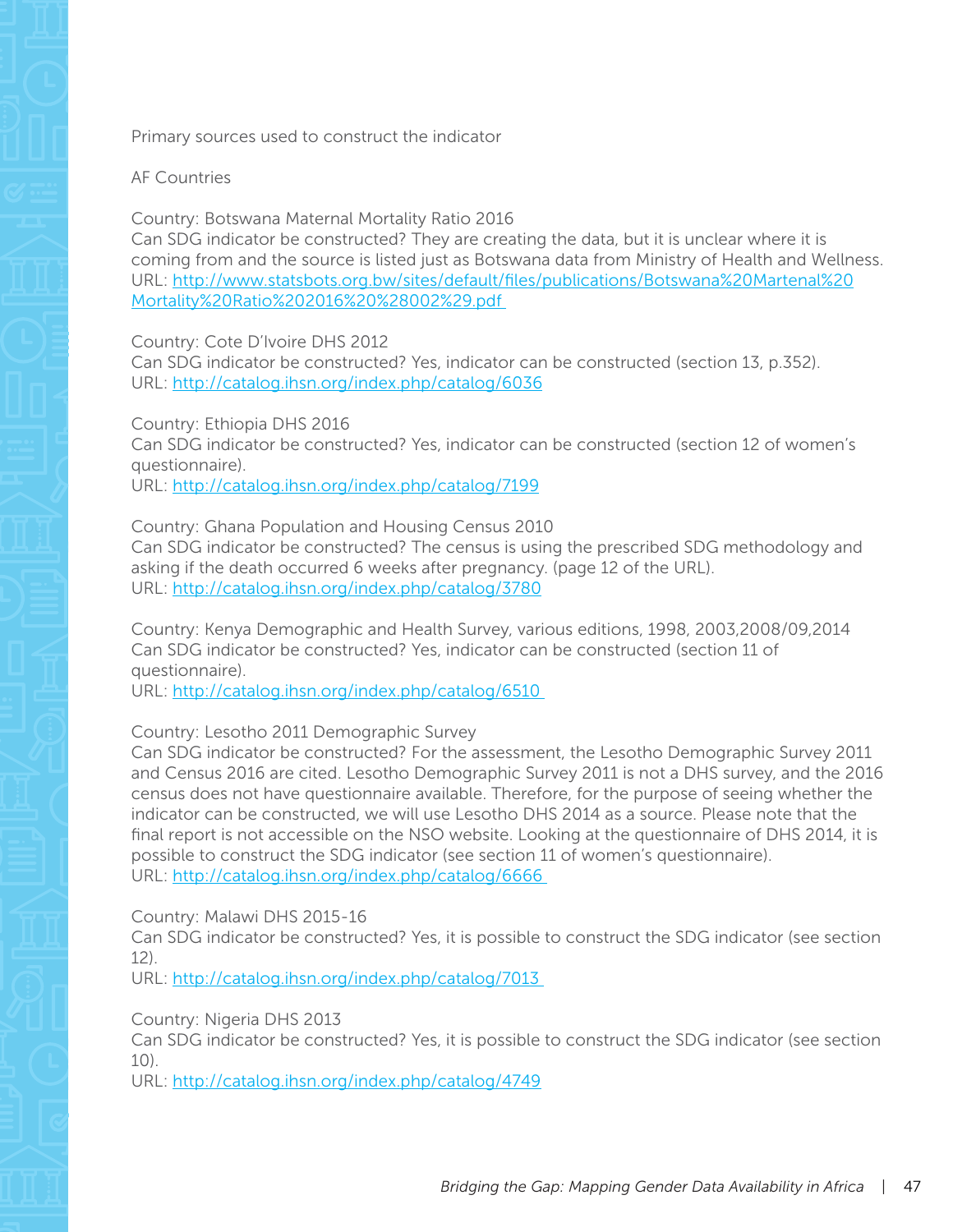#### Country: Rwanda 2014-15 DHS

Can SDG indicator be constructed? Questions on maternal mortality are not available in the annexes of the DHS report, but since there are detailed datasets on MMR, it is assumed the SDG indicator can be constructed.

URL: <http://catalog.ihsn.org/index.php/catalog/7117>

#### Country: Senegal 2010-11 DHS MICS

Can SDG indicator be constructed? Questions on maternal mortality are not available in the annexes of the DHS report, but since there are detailed datasets on MMR, it is assumed the SDG indicator can be constructed.

URL: [http://catalog.ihsn.org/index.php/catalog/2461](http://catalog.ihsn.org/index.php/catalog/2461 ) 

Country: South Africa MDG Country Report 2015 (Microdata not available) Can SDG Indicator be constructed: this publication is a compilation of statistics, not a survey report. Therefore, microdata or questionnaires are not available. However, looking at page 10, the sources for MMR are: DHS 1998 and vital registration. In this case, it is assumed that vital registration records are used to calculate this MDG/SDG indicator.

URL: [http://www.statssa.gov.za/MDG/MDG\\_Country%20Report\\_Final30Sep2015.pdf](http://www.statssa.gov.za/MDG/MDG_Country%20Report_Final30Sep2015.pdf)

Country: Uganda DHS 2016

Can SDG indicator be constructed? Yes, SDG indicator can be constructed (see section MM of women's questionnaire).

URL: [http://catalog.ihsn.org/index.php/catalog/7389](http://catalog.ihsn.org/index.php/catalog/7389 ) 

#### Country: Zambia DHS 2013-2014

Can SDG indicator be constructed? Yes, SDG indicator can be constructed (see section 9 of questionnaire).

URL: [http://catalog.ihsn.org/index.php/catalog/6251](http://catalog.ihsn.org/index.php/catalog/6251 ) 

#### Country: Zimbabwe Census 2012

Can SDG indicator be constructed? The questionnaire (question number 37) asks for deaths that happened a month after pregnancy and not the 6 weeks that is recommended in the methodology.

URL: [http://catalog.ihsn.org/index.php/catalog/2986](http://catalog.ihsn.org/index.php/catalog/2986 ) 

Conclusions and recommendations

Are the methods used by the countries with data sufficient to produce the SDG indicator? Yes, countries using the DHS method can produce the SDG indicator. Though, because of the high sample size requirements for the indicator, confidence intervals are used for the indicator which can be broad and could make it more difficult to interpret the results and the trajectory of maternal mortality ratio over time. Utilizing surveys or systems with larger sample sizes, such as the census, might be used to increase the sample size and reduce the confidence intervals.

#### What the common characteristics of the microdata sources used by most countries? What are the major exceptions, if any?

Most of the data reviewed were from DHS and most of the data sources had the same structure and contained the same information. However, all the DHS data sources use a different time